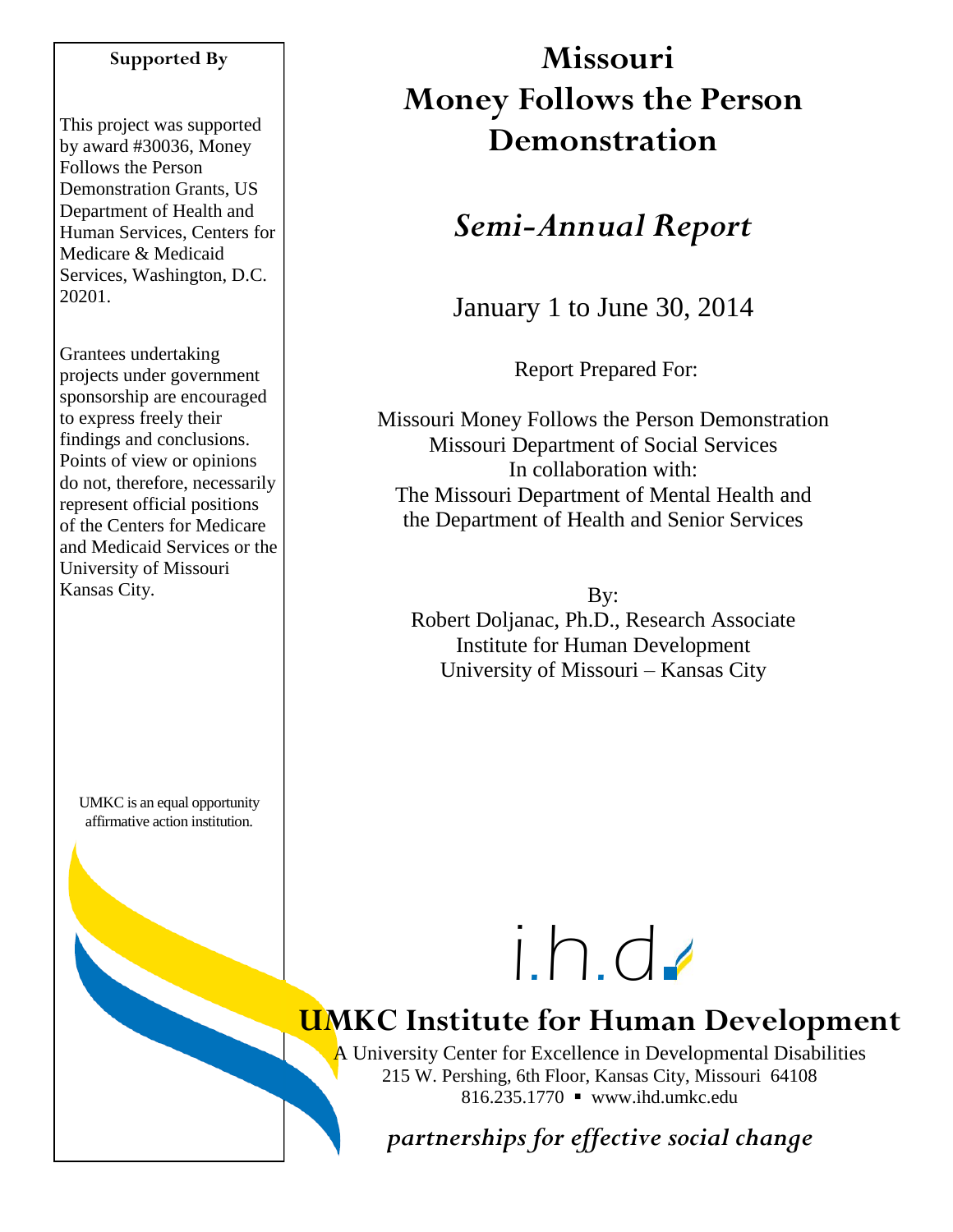## TABLE OF CONTENTS

| Area 1: Establish practices and policies to screen, identify, and assess persons who<br>are candidates for transitioning into the community through the MFP Project 8<br>Objective 1a: Changes in relevant policies and procedures related to screening,<br>Objective 1b: Number of eligible MFP participants who choose to participate in                                                                                                                                                                                  |  |
|-----------------------------------------------------------------------------------------------------------------------------------------------------------------------------------------------------------------------------------------------------------------------------------------------------------------------------------------------------------------------------------------------------------------------------------------------------------------------------------------------------------------------------|--|
| Area 2: Development of flexible financing strategies or other budget transfer<br>Objective 2a: Changes in the balance of long term care funding between<br>Objective 2b: Increases in the number of persons funded under the Medicaid<br>Objective 2c: Increases in the amount of funding for supplemental services                                                                                                                                                                                                         |  |
| Area 3: Availability and accessibility of supportive services for MFP participants16<br>Objective 3a: Level of consumer involvement in planning transitions and delivery<br>Objective 3c: Number of MFP participants who choose to self-direct services20<br>Objective 3d: Number of individuals who were unable to transition due to a lack<br>Objective 3e: Types and amount of transition services including supplemental<br>services<br>Objective 3f: Why individuals interested in participating in MFP were unable to |  |
| Area 4: Performance of a cost analysis on support services for individuals<br>Objective 4a: Cost of Medicaid services prior to participating in MFP 26<br>Objective 4b: Cost of Medicaid services after transitioning and participating in                                                                                                                                                                                                                                                                                  |  |
| Area 5: Development of policies and practices to improve quality management<br>systems to monitor services and supports provided to participants in the MFP<br>Project.<br>Objective 5a: Level of satisfaction with home and community based services and                                                                                                                                                                                                                                                                   |  |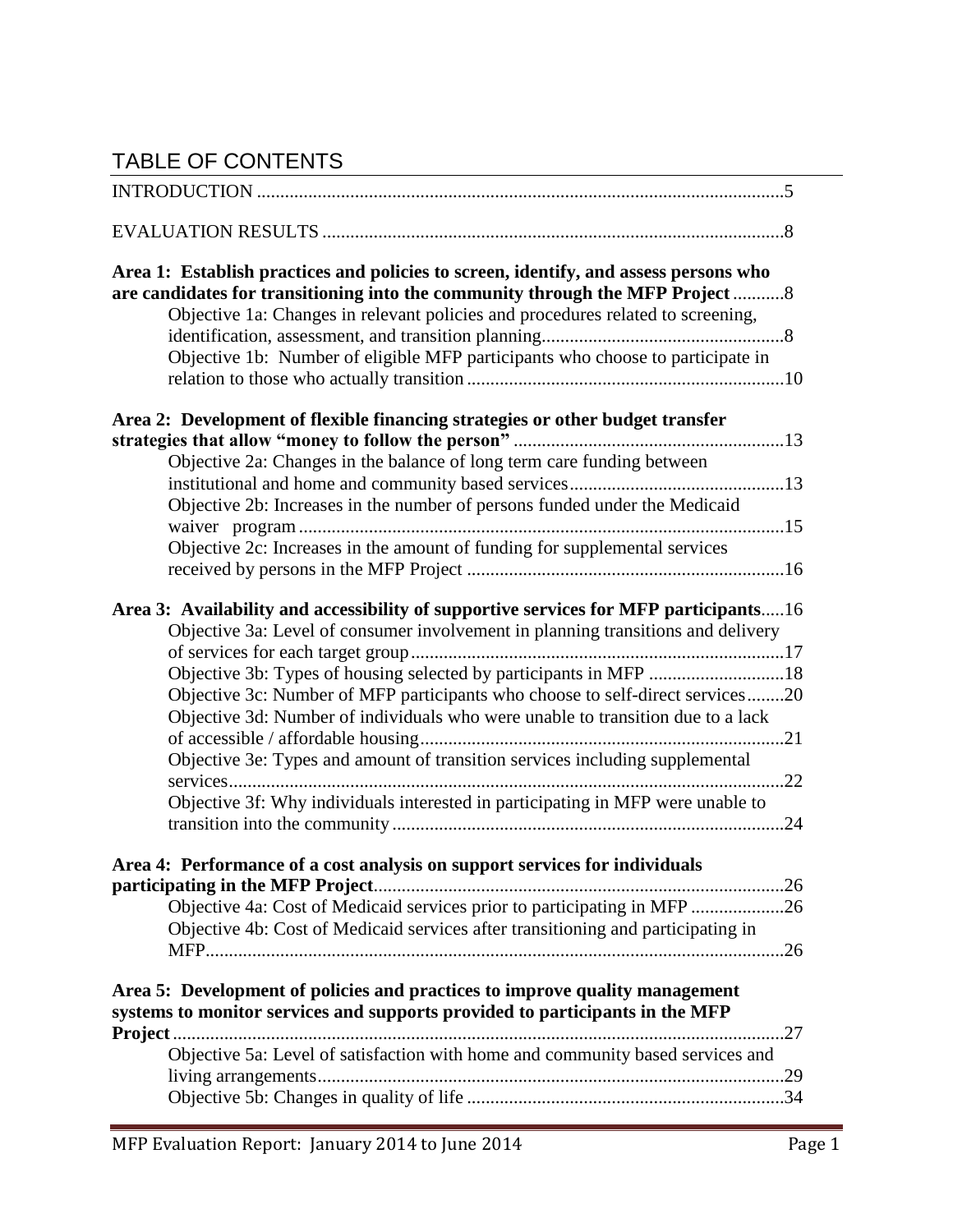| Area 6: Persons eligible to participate in MFP and who decline or cease       |  |
|-------------------------------------------------------------------------------|--|
| participation will be evaluated to determine the reasons for their decisions. |  |
| Individuals who die while participating in MFP will have the cause of death   |  |
|                                                                               |  |
|                                                                               |  |
|                                                                               |  |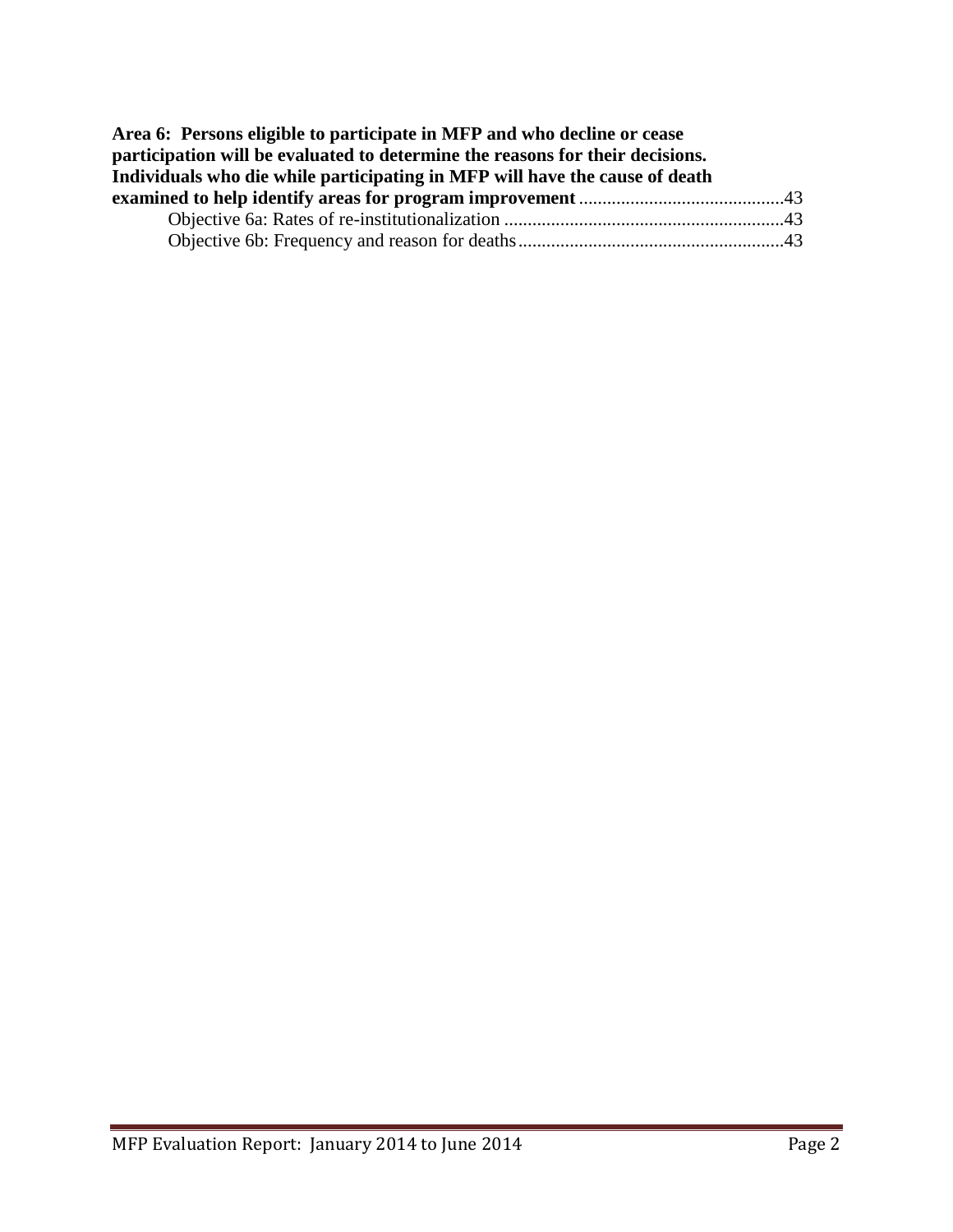## **TABLE OF TABLES**

| Table 1. Number persons assessed and/or transitioned this reporting period11             |
|------------------------------------------------------------------------------------------|
| Table 2a. Qualified HCBS expenditures for this reporting period 14                       |
| Table 2b. Annual proportion of LTC expenditures for persons with DD spent on HCBS        |
|                                                                                          |
|                                                                                          |
| Table 5. Number of MFP participants who choose to self-direct services 21                |
|                                                                                          |
|                                                                                          |
| Table 8. Improvements in Quality of Life Domains from baseline to first yr. follow-up 36 |
| Table 9. Significant differences between assessments in Quality of Life Domains by       |
| Table 10. Outcomes and data elements for measuring progress toward Area 1, Objectives    |
| Table 11. Outcomes and data elements for measuring progress toward Area 2, Objectives    |
| Table 12. Outcomes and data elements for measuring progress toward Area 3, Objectives    |
| Table 13. Outcomes and data elements for measuring progress toward Area 4, Objectives    |
| Table 14. Outcomes and data elements for measuring progress toward Area 5, Objective     |
| Table 15. Outcomes and data elements for measuring progress toward Area 6, Objective     |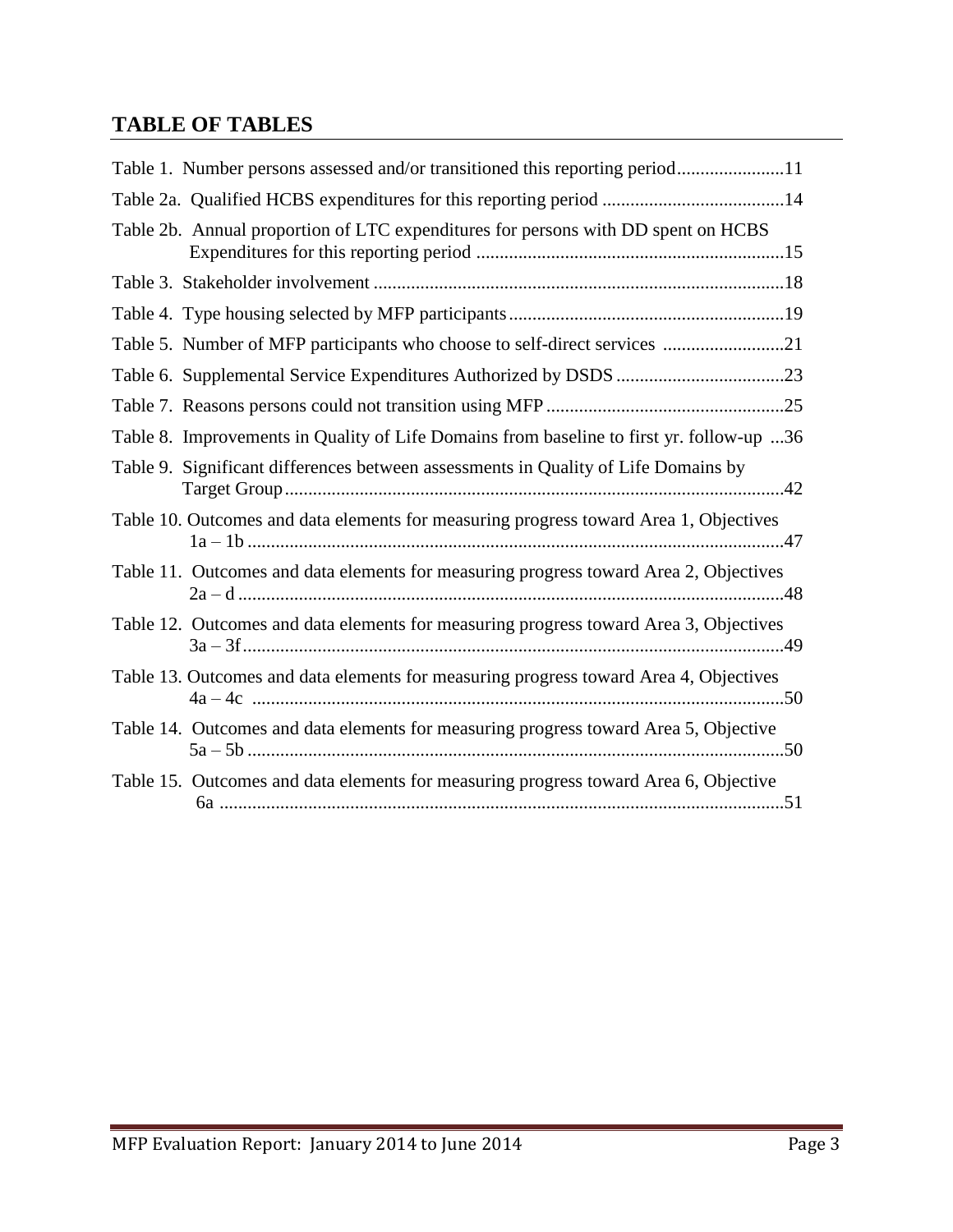### **TABLE OF FIGURES**

| Figure 3a. Type of housing selected by MFP participants this reporting period19  |  |
|----------------------------------------------------------------------------------|--|
| Figure 3b. Type of housing selected by MFP participants since start of project20 |  |
|                                                                                  |  |
|                                                                                  |  |
| Figure 6. MO MFP participants who desired to work for pay after one year32       |  |
|                                                                                  |  |
| Figure 8. MO MFP participants who desired to work for pay after two years34      |  |
|                                                                                  |  |
|                                                                                  |  |
|                                                                                  |  |
|                                                                                  |  |
|                                                                                  |  |
|                                                                                  |  |
|                                                                                  |  |

## **APPENDIX**

| Appendix A: |  |
|-------------|--|
|             |  |
|             |  |
|             |  |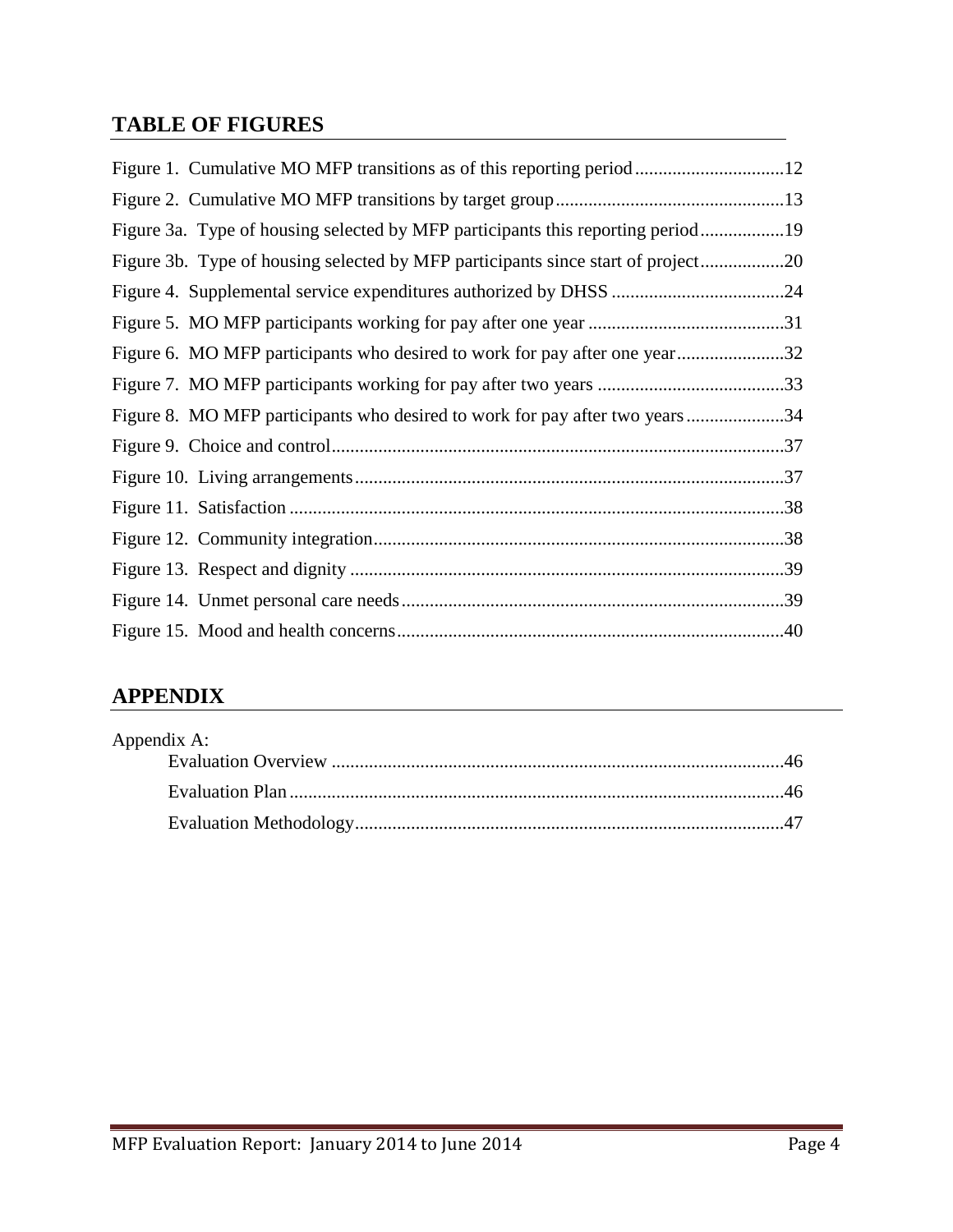## **INTRODUCTION**

The federal Money Follows the Person (MFP) demonstration was authorized by Congress as part of the 2005 Deficit Reduction Act (DRA) and was extended under the Affordable Care Act (ACA). MFP offers states the opportunity to receive enhanced federal matching funds for covered Home and Community Based Services (HCBS) for 12 months for each Medicaid beneficiary who transitions from an institutional setting to back to a community based setting as a Money Follows the Person (MFP) participant.

The Center for Medicare and Medicaid Services (CMS) has defined Money Follows the Person (MFP) as "a system of flexible-financing for long-term services and supports that enable available funds to move with the individual to the most appropriate and preferred setting as the individual's needs and preferences change." This approach has two major components. One component is a financial system that allows sufficient Medicaid funds to be spent on home and community-based services. This often involves a redistribution of State funds between the long term institutional care (LTC) and community based state plan and waiver programs. The second component is a nursing facility transition program that identifies consumers in institutions who wish to transition to the community and helps them to do so.

This grant supports State efforts to: a) rebalance LTC support systems so that individuals have a choice where they live and receive services; b) transition individuals from institutions who want to live in the community; and c) promote a strategic approach to implement a system that provides person centered, appropriate, needs based quality of care and quality of life services that ensures the provision of, and improvement of such services in both home and community based settings.

The overall goal of the Money Follows the Person Demonstration (MFP) is to support and assist persons with disabilities or who are aging to make the transition from nursing homes and state habilitation centers to quality community settings that can meet their individual support needs and preferences. This project will enhance existing state efforts to reduce the use of institutional, long-term care services and increase the use of home and community based programs.

The purpose of this proposal is to evaluate the effectiveness of the State of Missouri's Money Follows the Person Project, provide information for program improvement and provide information to speak with the state legislature to gain support to sustain and to grow the program. This evaluation process will generate data briefs and reports that can be used to inform key legislative members and others. These reports can also be used by MFP stakeholders as part of community outreach to attract individuals to participate in the program and return more individuals to the community.

This program evaluation will examine points throughout the transition process from institutions to community settings. These stages include but are not limited to: how the persons in the project are selected as participants; the type of funding they will receive; the type of residence they will occupy; the support services they will receive; and their satisfaction with these services. Information will be gathered on MFP participants that leave the program to help identify the reasons for their leaving. This information can be used to identify trends and aid in the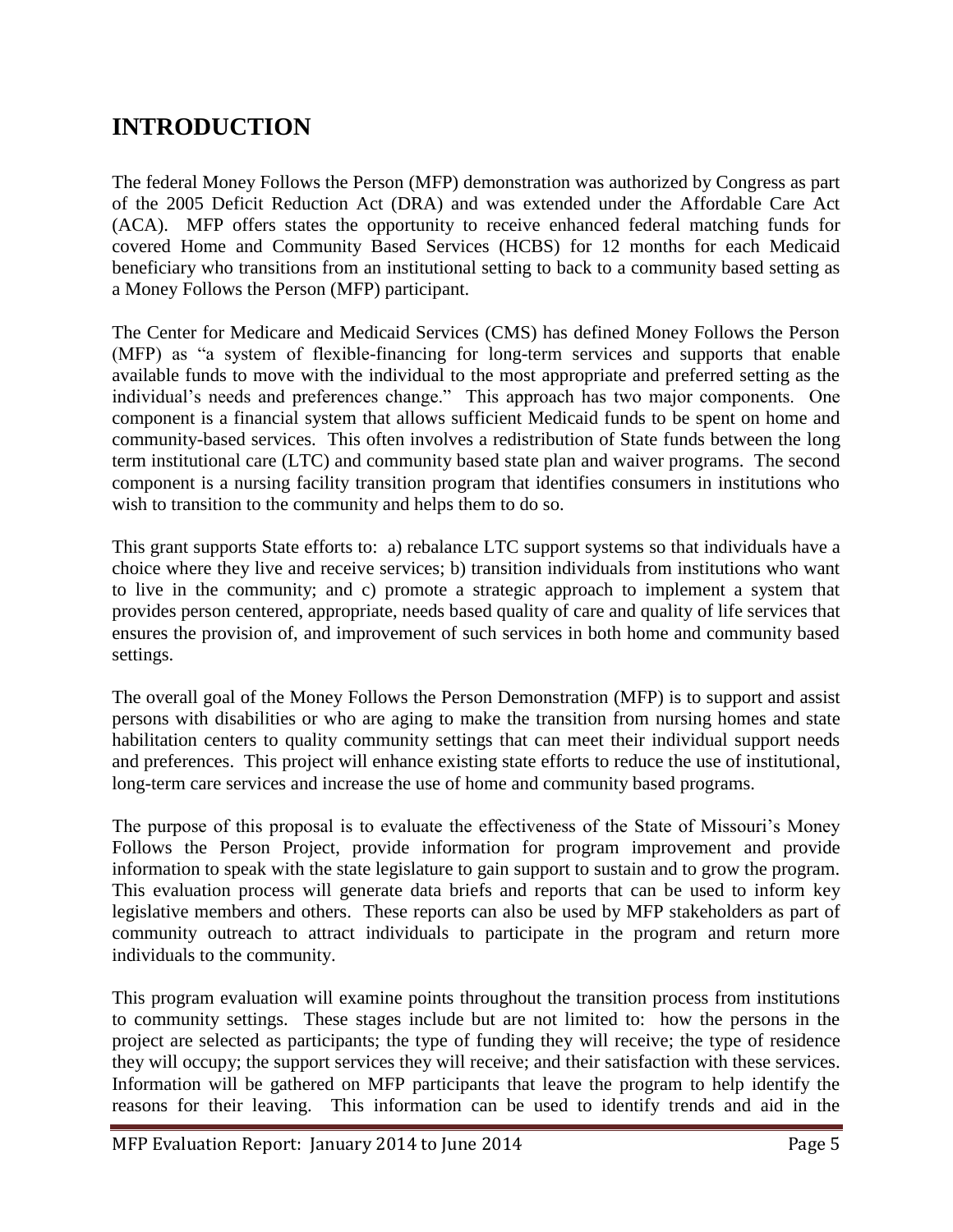development of supports and services to help keep individuals living in community settings. This will become important as individuals with more complicated needs return to the community and aid the MFP Project in reaching their benchmarks for successful community transitions.

The following objectives have been developed to examine and evaluate various aspects of the MFP project. It is intended that these objectives will provide feedback on essential components of the project that are necessary for the project to be successful.

Area 1: Establish practices and policies to screen, identify, and assess persons who are candidates for transitioning into the community through the MFP project.

- **Objective 1a:** Changes in relevant policies and procedures related to screening, identification, assessment, and transition planning.
- **Objective 1b:** Number in each target group who choose to participate and those who actually transition.

**Area 2:** Development of flexible financing strategies or other budget transfer strategies that allow "money to follow the person".

- **Objective 2a**: Changes in the balance of long term care funding between institutional and home and community based services.
- **Objective 2b**: Increases in the number of persons funded under the Medicaid Waiver program.
- **Objective 2c**: Increases in the amount of funding for supplemental services received by persons in the MFP Project.

**Area 3:** Availability and accessibility of supportive services for MFP participants. Supportive services include a full array of health services, 'one time' transitions services, adaptive medical equipment, housing and transportation.

**Objective 3a**: Level of consumer involvement in planning transitions and delivery of services.

**Objective 3b:** Types of housing selected by participants in MFP.

**Objective 3c:** Number of MFP participants who self-direct services.

**Objective 3d**: Number of individuals who were unable to transition due to lack of housing.

**Objective 3e:** Types and amounts of transition services, including demonstration and supplemental services, used by MFP participants.

**Objective 3f:** Why individuals interested in participating in MFP were unable to transition.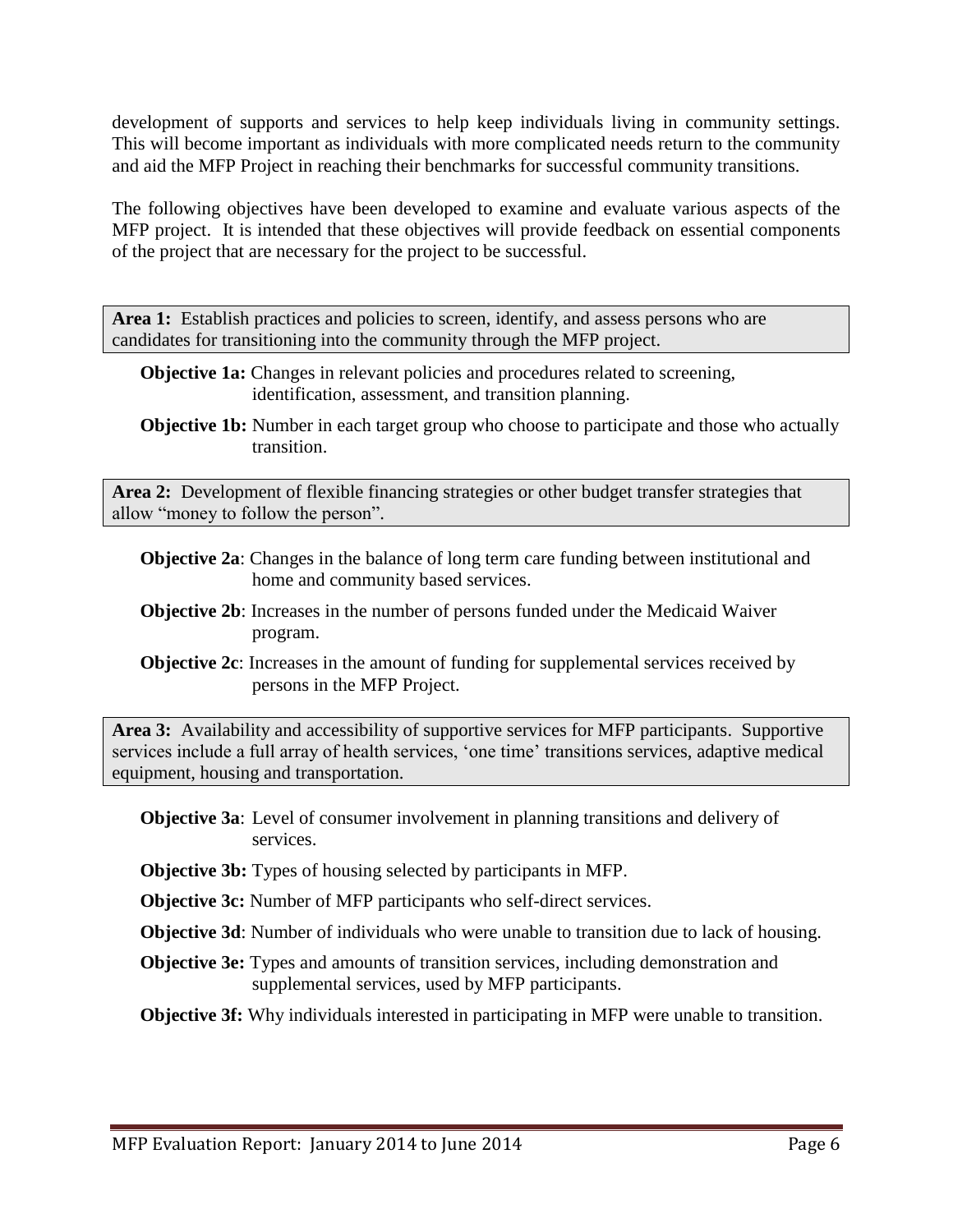**Area 4:** Performance of a cost analysis on support service costs for individuals participating in the MFP Project.

**Objective 4a**: Medicaid costs prior to participation in MFP. **Objective 4b**: Medicaid costs following transition and participating in MFP.

Area 5: Development of policies and practices to improve quality management systems to monitor services and supports provided to participants in the MFP Project.

**Objective 5a**: Level of satisfaction with home and community based services including living arrangements.

**Objective 5b:** Changes in quality of life.

**Area 6:** Persons eligible to participate in MFP and who decline or those persons enrolled in MFP and who cease participation in MFP will be evaluated to determine the reasons for their decisions. Individuals who die while participating in MFP will also have their cause of death examined.

**Objective 6a**: Rates of re-institutionalization of MFP participants and reasons cited. **Objective 6b**: Frequency and reason for deaths.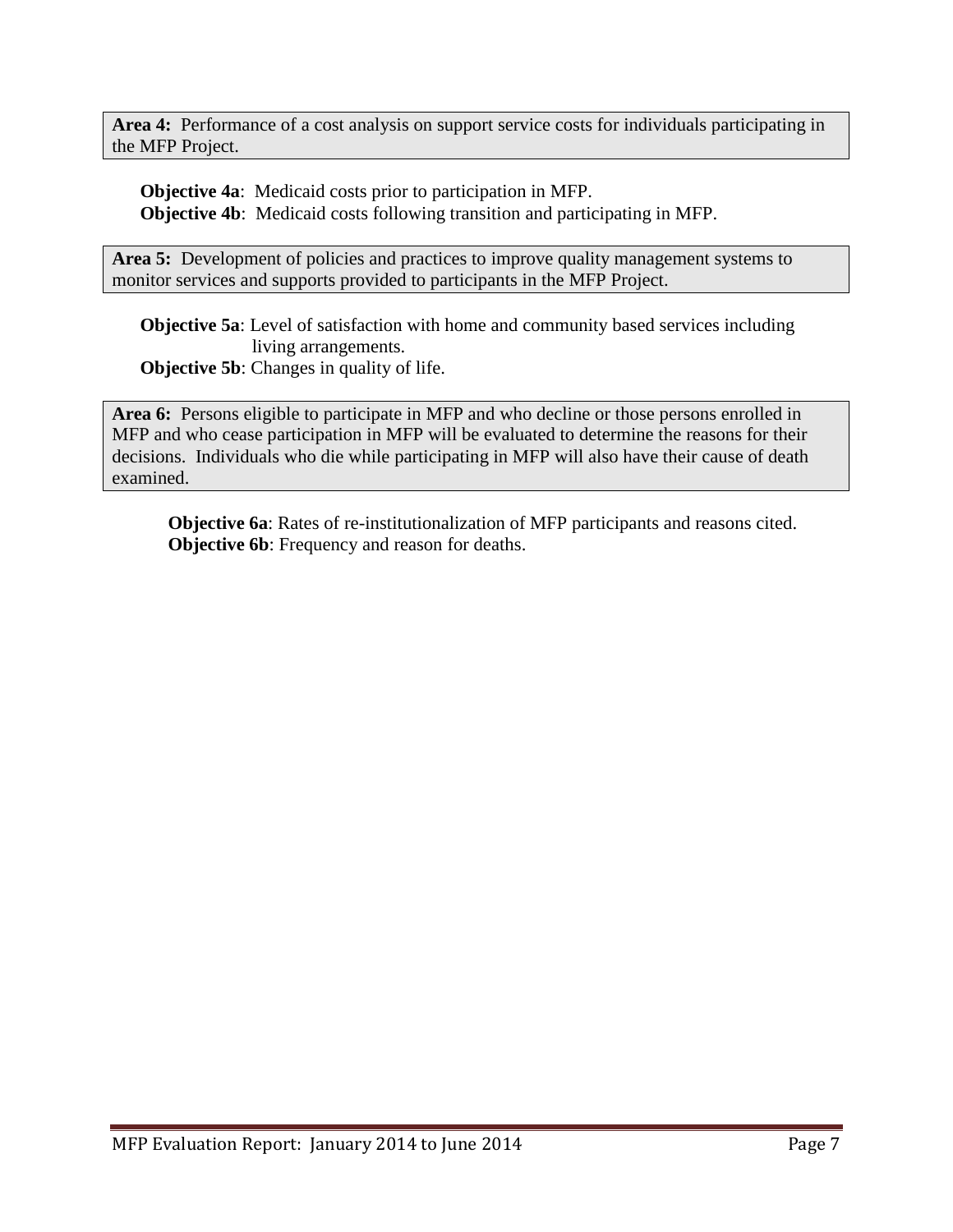## **EVALUATION RESULTS**

The Evaluation Results section provides a description of the Money Follows the Person Demonstration activities and progress made with regard for each goal and objective. For each area goal, the objectives, outcomes, strategies or activities, and data measures are stated. This is followed by a discussion of the progress made during January 2014 through June 2014. For some data measures, baseline data was available. In this circumstance, progress over time is compared. When baseline data is not available, the discussion is limited to progress made during this reporting period, which may serve for comparison in upcoming years.

Area 1: Establish practices and policies to screen, identify, and assess persons who are candidates for transitioning into the community through the MFP project.

The rationale for this goal is to examine state policies and procedures for changes that will affect individuals who express a desire to leave an institutional living setting and return to the community. This goal is intended to help determine if the state has made permanent changes in their system to ensure that persons have access to a transparent process for returning to their communities.

**Objective 1a:** Changes in relevant State policies and procedures related to screening, identification, assessment, and transition planning.

The Missouri Money Follows the Person Demonstration Project has targeted three groups of persons to be involved in the program: persons with developmental disabilities including those with developmental disabilities and mental illness, persons with a physical disability, and the aged. The state agencies involved in providing services to these groups will be surveyed based on the populations they serve. Persons with an intellectual or developmental disability (DD) will be served by the Department of Mental Health (DMH) – Division of Developmental Disabilities (DDD). The aged (aged 63 and older) and persons with physical disabilities under the age of 63 (PD) will be served by the Department of Health and Senior Services (DHSS) – Division of Senior and Disability Services (DSDS).

For this reporting period, representatives from the Department of Mental Health – Division of Developmental Disabilities reported no new or pending legislative initiatives that would affect the MFP Program. The DMH has developed and re-structured staff positions related to transitions that included Employment Coordinators, Family Support Coordinators, and Community Living Coordinators in each of the Developmental Disabilities Regional Offices. The Community Living Coordinators are tasked with providing assistance in locating living situations for individuals interested in transitioning into the community. Each Regional Office will have a Self-Advocacy Specialist who is to work with families and others on self-awareness and diversity issues. The office will also have a Self-Directed Support Coordinator whose role will be to provide guidance, help and support to persons self-directing their services. The DMH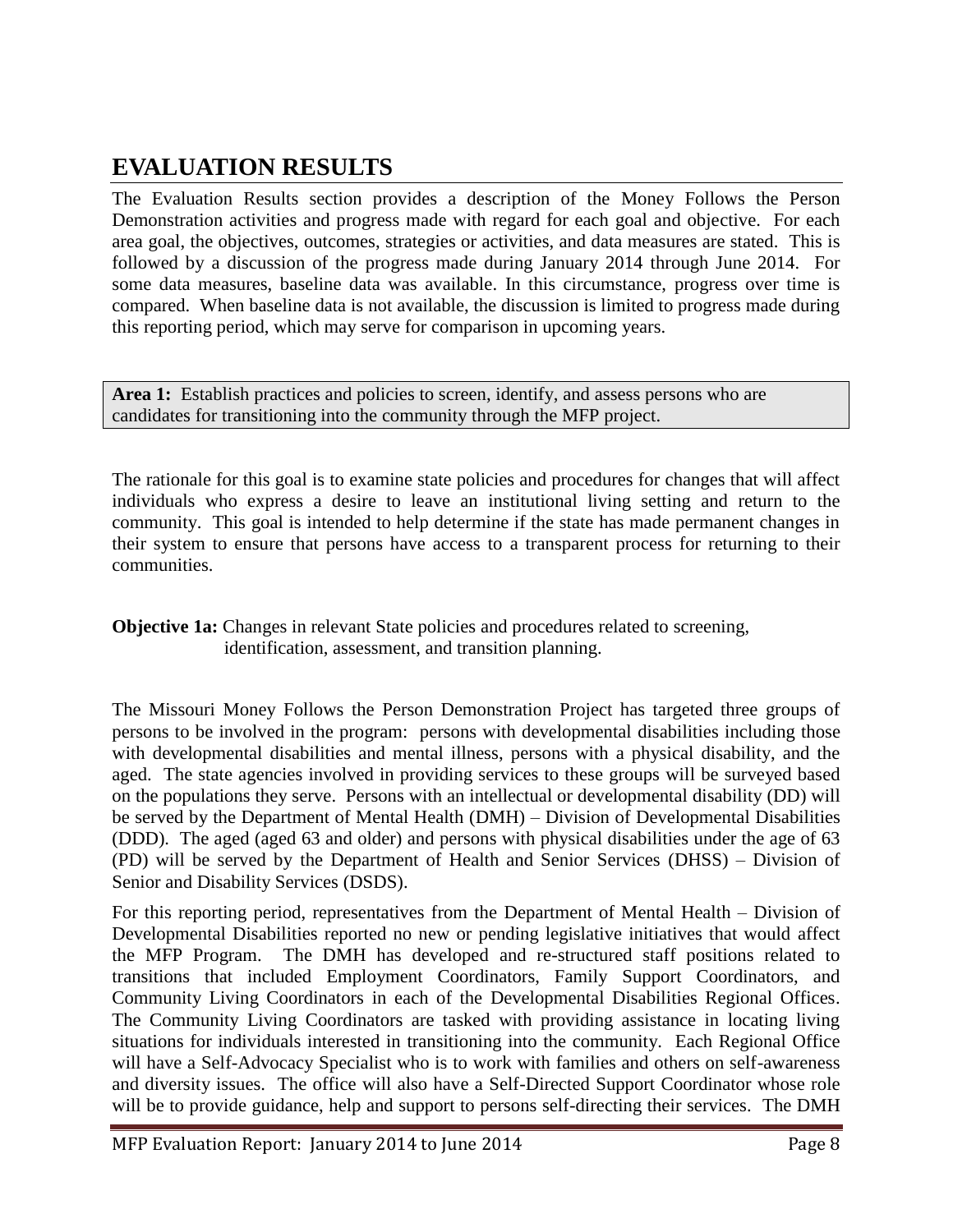will also provide one time transition expenses to qualified individuals. These expenses are intended to help with start-up costs for such supports as Behavior Analysis and other expenses such as assistive technology and job support.

The Division of Developmental Disabilities continues to have a major focus on guardianship outreach in regard to transition for the DD and DD/MI target groups. It has proven difficult to obtain guardianship consent for this population. To help address this problem, the division has developed and implemented a series of approaches. This includes the sharing of transition success stories on video and in parent organization meetings, meeting one-on-one with peers, and providing videos or DVDs on community housing options. The MO MFP stakeholder group also addresses this issue with guardians across all target populations. The division has also made efforts to provide technical assistance and training for DMH's Community Living Coordinators and Service Coordinators in order for them to better understand the process for transitioning people with DD out of nursing homes.

For the time period covered by this report, the Department of Health and Senior Services continued to use their HCBS Web Tool or Inter Home Care Assessment (Inter RAI HC) which is intended to enhance the client assessment process and HCBS authorization. This tool underwent system enhancements to improve performance. These enhancements were scheduled for implementation in March of 2014. The Inter RAI HC focuses on a person's functioning and quality of life by assessing needs, strengths, and preferences. Upon completion, the Inter RAI HC calculates the participant's nursing facility level of care for eligibility purposes. This assessment is also intended to help provide a continuity of care across settings and promote a person centered evaluation. In conjunction to the HCBS Web Tool, DHSS has implemented a data base system, the Case Compass which focuses on gathering pertinent information on critical incidents/abuse, neglect and exploitation involving their clients which includes MFP participants. The Division of Senior and Disability Services replaced their third party assessors with HCBS call center and assessment teams. These teams were tasked with processing new requests for Medicaid supported community services. They were also to conduct pre-screening assessments and evaluate requested changes in individual plans.

The MOCOR (Missouri Community Options and Resources) partners (Missouri Departments of Health & Senior Services, Mental Health and Social Services) continue to operate a website and a toll free phone number. The site enables users to assess, learn and search for long-term support information and services throughout Missouri. Beginning in 2014, Community Options Counseling can be provided to individuals with an active discharge plan as long as they have resided in a nursing facility for 90 consecutive days minus Medicare paid days for the purposes of short-term rehabilitation services. A transition plan template was developed through the CQI process and this plan became a contractual requirement beginning in 2014. This transition plan must be completed prior to a transition for each MFP participant.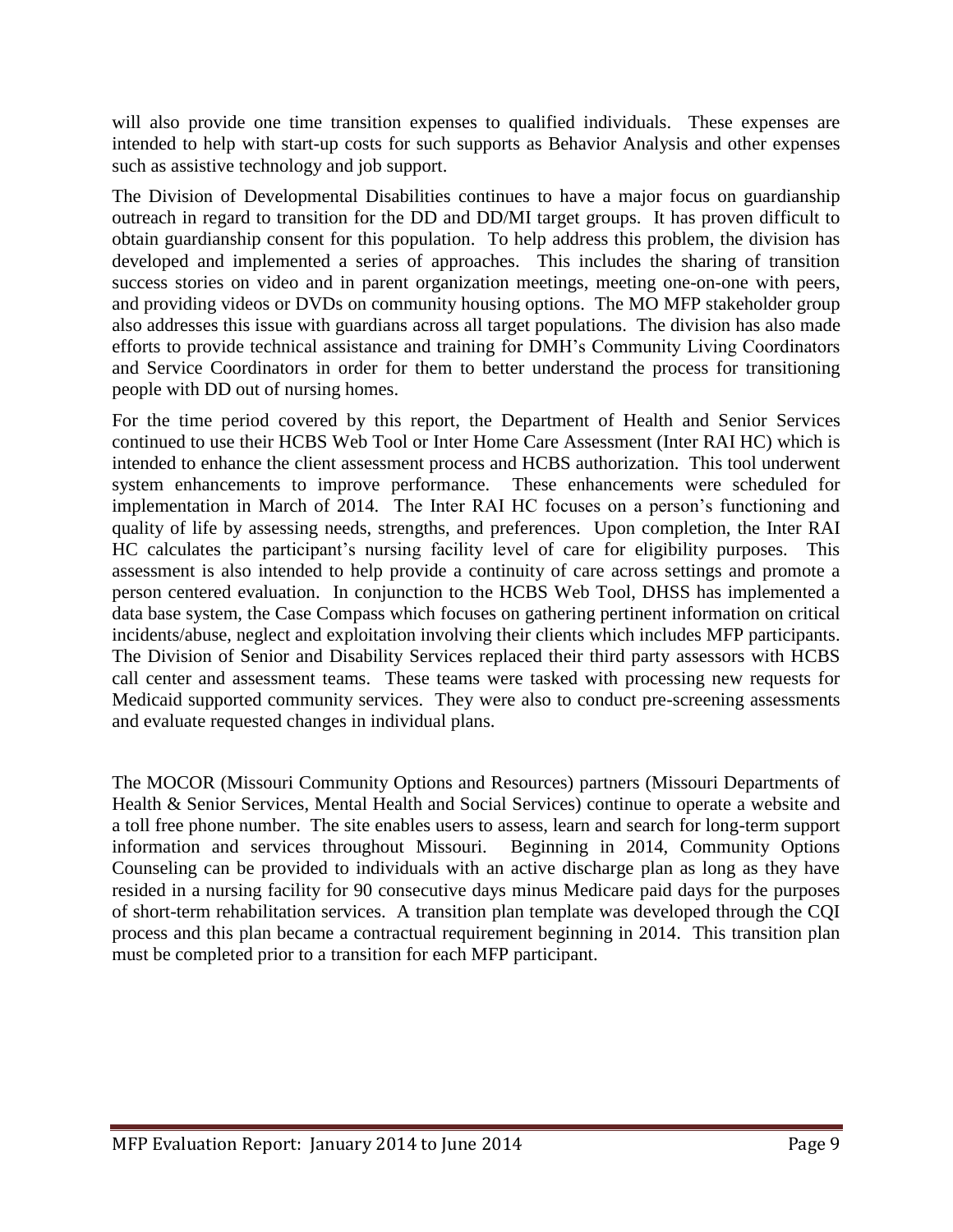#### **Objective 1b:** Number of eligible MFP participants who choose to participate in relation to those who actually transition.

In order to be eligible to participate in MFP, an individual must have resided in a habilitation center or nursing facility for at least 90 days of non-Medicare funded rehabilitation; received MO HealthNet benefits in the care facility for one day; and transition to a home that is leased or owned by the participant or participant's family or move to residential housing with no more than four individuals living in the house. From January 2014 to June 2014, a total of 241 persons were assessed to determine eligibility for participation in MFP. Again, for the period covered in this report, 66 persons were identified as being eligible for MFP and transitioned into the community.

The MO MFP has created a website for nursing home staff to enter MDS Section Q referrals online. This was accompanied by a webinar training session for nursing home personnel on how to best make referrals using this website. The MO DSS developed and sent out a Provider Bulletin to nursing homes on MDS Section Q to remind nursing homes on the requirement for them to administer the MDS questionnaire to residents how to make an online Section Q referral. A slight increase in referrals from facilities which had not previously submitted Section Q referrals was reported for this period. For January to June 2014, 178 persons were referred to MO MFP through Section Q and 16 of these individuals were then enrolled in the MFP program and transitioned to the community. It is expected that individuals identified through Section Q during this time period will likely show as enrolled in the program next reporting period, as actual transitions can take months to occur. As more individuals move out of nursing facilities due to MFP, people are becoming aware of the program and the Missouri MFP Project continues to receive more self-referrals regarding the program and possible eligibility. MO MFP is also receiving more contacts from family members regarding the program and what it might do for their family members. The use of the MO MFP website and brochures will continue to be used for outreach. Training and outreach programs will continue with nursing home staff on the process to report "Yes" responses to Section Q.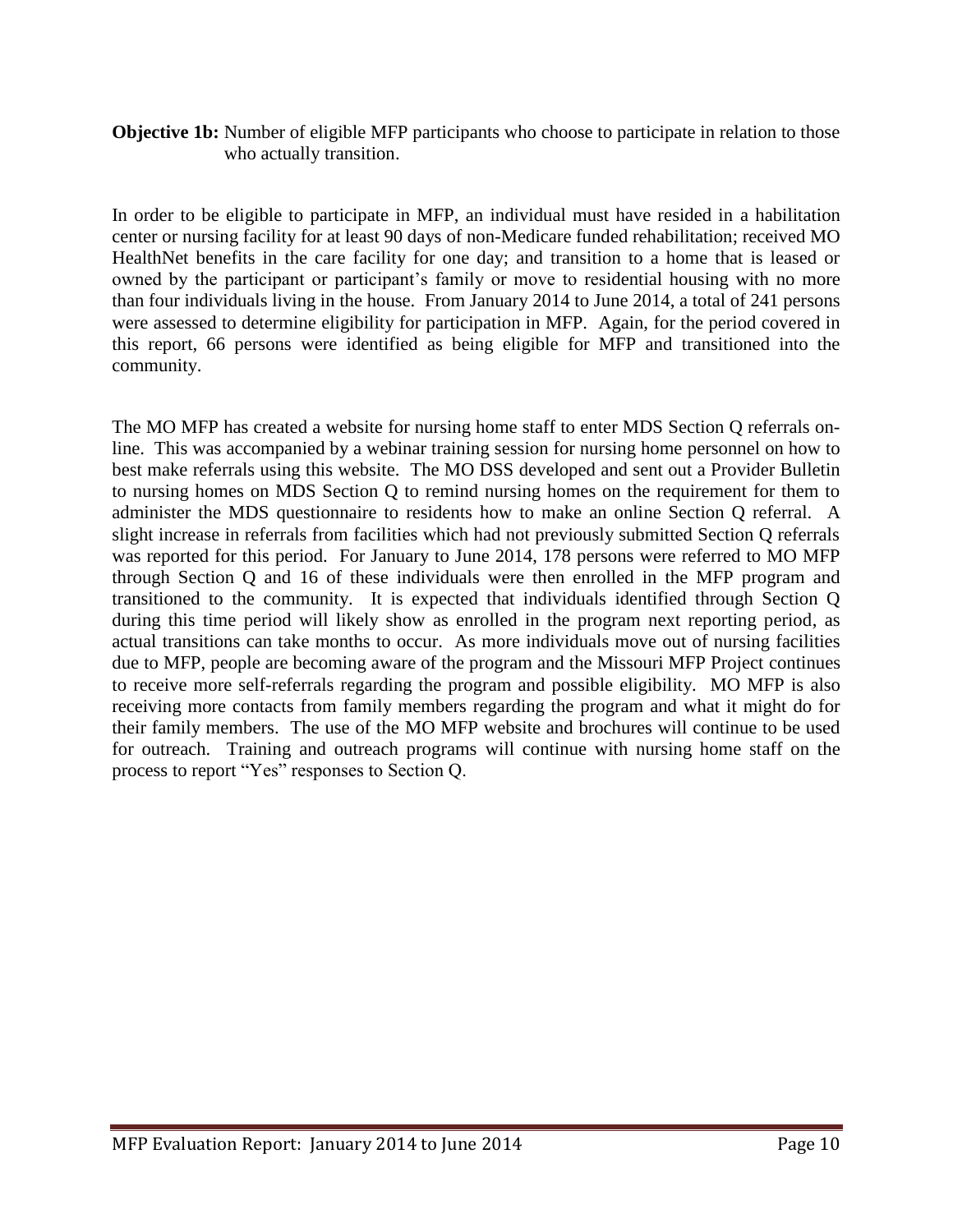**Table 1.**

| Assessment and Transition Status. January to June 2014                                                             |      |     |     |                       |
|--------------------------------------------------------------------------------------------------------------------|------|-----|-----|-----------------------|
|                                                                                                                    | Aged | DD  | PD. | DD /MI                |
| Number of institutionalized residents<br>assessed to determine eligibility for MFP<br>during this reporting period | 78   | 16  | 144 | 3                     |
| Number of eligible institution residents<br>who transitioned during this reporting<br>period                       | 16   | 9   | 39  | $\mathcal{D}_{\cdot}$ |
| Cumulative number of eligible<br>institutionalized residents who transitioned<br>due to MFP                        | 198  | 271 | 392 | 32                    |

#### **MO MFP**

#### **Assessment and Transition Status: January to June 2014**

The 66 MO MFP transitions that were reported for this time period are slightly below expectations but are within range to allow the MO MFP project to achieve the 2014 target goal of 172 transitions. Difficulties in achieving the transition goals for individual target groups are still evident. Shortfalls in transitions are still found for the aged, those with a PD and those in the DD target groups.

The implementation of the Section Q website accompanied by training for nursing home staff on the implementation of Section Q was hoped to aid the MO MFP project in achieving transition goals. At the time of this report, a slight increase in referrals from nursing homes that had not made prior referrals was noted. MO MFP staff will continue with outreach efforts to nursing homes and other institutions in an effort to reach transition goals.

Despite these issues, by the end of June 2014, a total of 893 individuals had enrolled in the MO MFP project and returned to live in the community. Figure 1 shows the cumulative progress the MO MFP project has made in the state of Missouri in returning individuals to the community.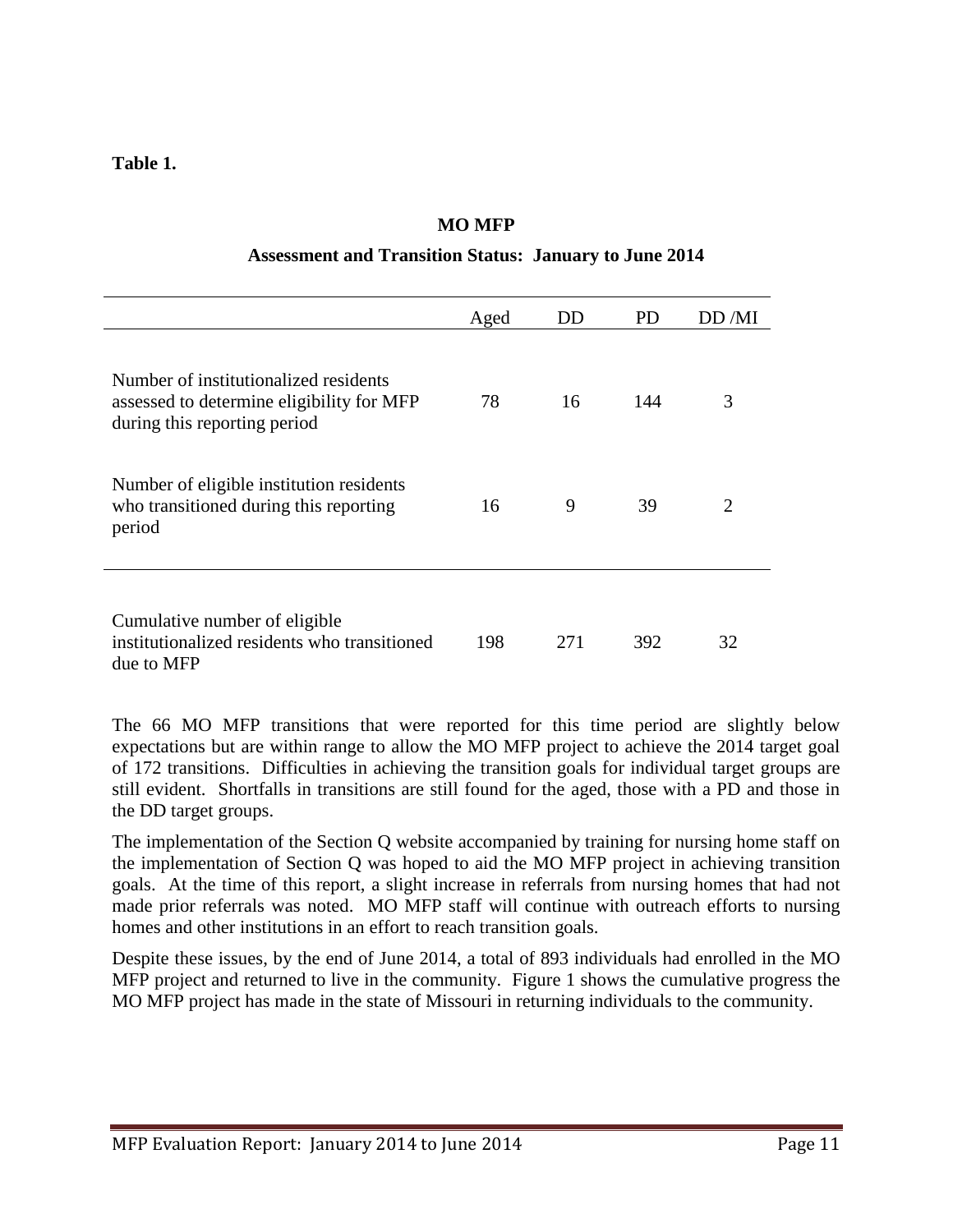#### **Figure 1.**



## **Cumulative MFP Enrollees, Current MFP Participants, and New MFP Enrollees Through June 2014**

For this reporting period, the majority of persons enrolling in the MFP program and returning to the community was in the physically disabled target group (n=39). 16 aged returned to the community for this reporting period, 9 persons with a DD and 2 in the DD-MI also made this transition. With the exception of the DD-MI target group, the transition rates for the remaining target groups were below expectations and suggest that there might be a problem in meeting the state's annual transition goal. Rates for persons in the aged transition target group showed some improvement for this time period but continue to be below annual target expectations. Referrals that resulted from Section Q have also shown a slight gain and will continue to be monitored by the MO MFP project staff to identify problem areas and help develop processes to improve the referral rate. Figure 2 shows the cumulative community transitions broken down by target group with the project target goals for each group. Transition goals are set by the state.

MFP Evaluation Report: January 2014 to June 2014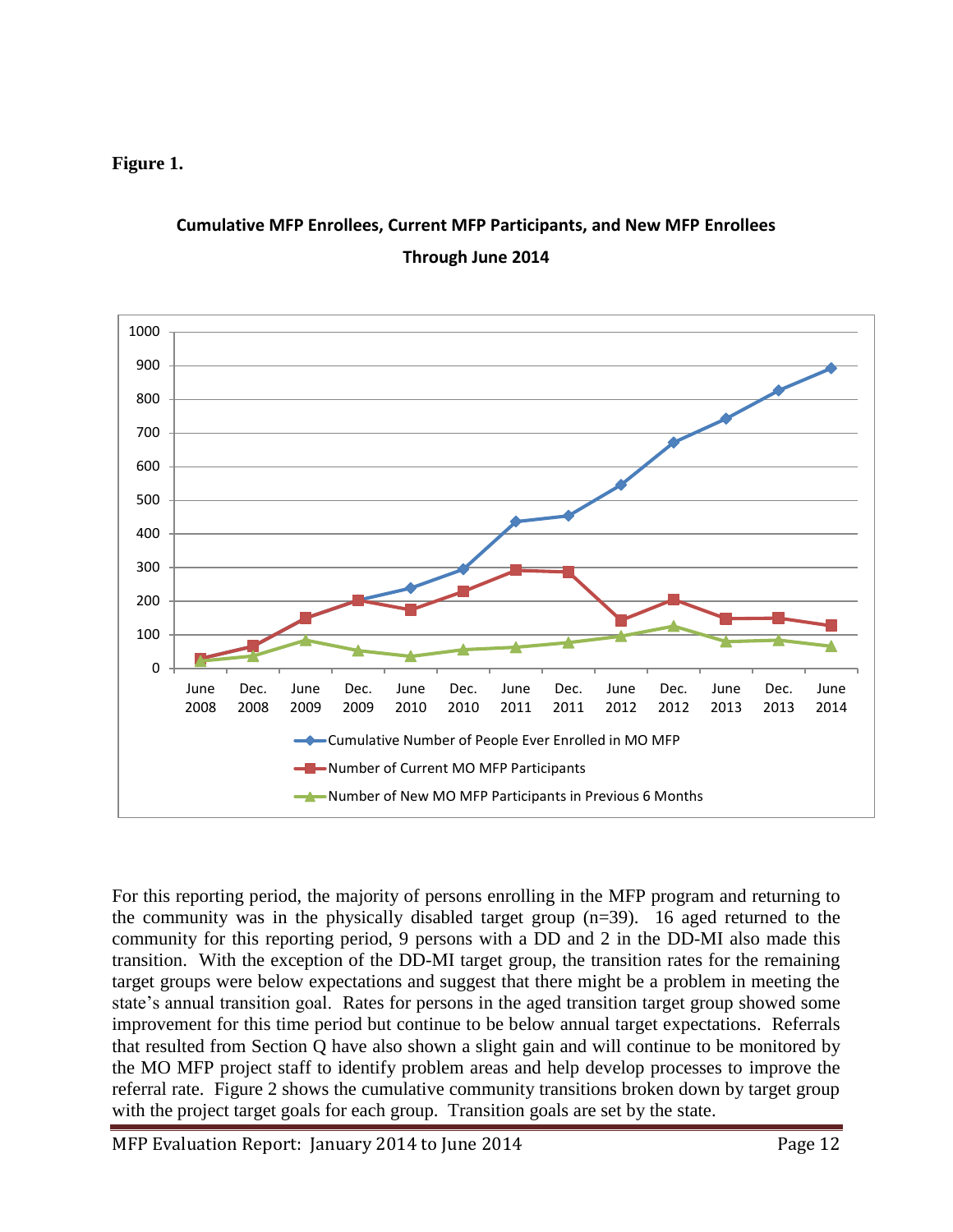#### **Figure 2.**



#### **Cumulative Transitions as of June 2014 by Target Group**

**Area 2:** Development of flexible financing strategies or other budget transfer strategies that allow "money to follow the person".

The rationale for this goal was to examine state policies and approaches to ensuring that funding is provided for persons who transition back into the community. This is intended to help ensure that when individuals leave long term care institutions, they can obtain needed support services to fully participate in their community.

**Objective 2a**: Changes in the balance of long term care funding between institutional and home and community based services.

The DHSS reported that during this reporting period, there were no changes in state policies or procedures relevant to budgeting and financing for the aged or the PD enrolled in the MO MFP program. The DHSS continues to offer an Adult Day Care Waiver and as a service to the Aged and Disabled Waiver. During the period covered in this report, the MO DDD submitted a waiver amendment to the CMS to expand the coverage of Missouri Comprehensive Waiver. The approval of a waiver amendment by CMS now allows the MO DDD to provide 8,500 slots under the MO Comprehensive Waiver. The Community Support Waiver now provides 1,575 slots. No changes were reported in state practices or policies that would affect the transitioning of money from LTC institutions to community programs.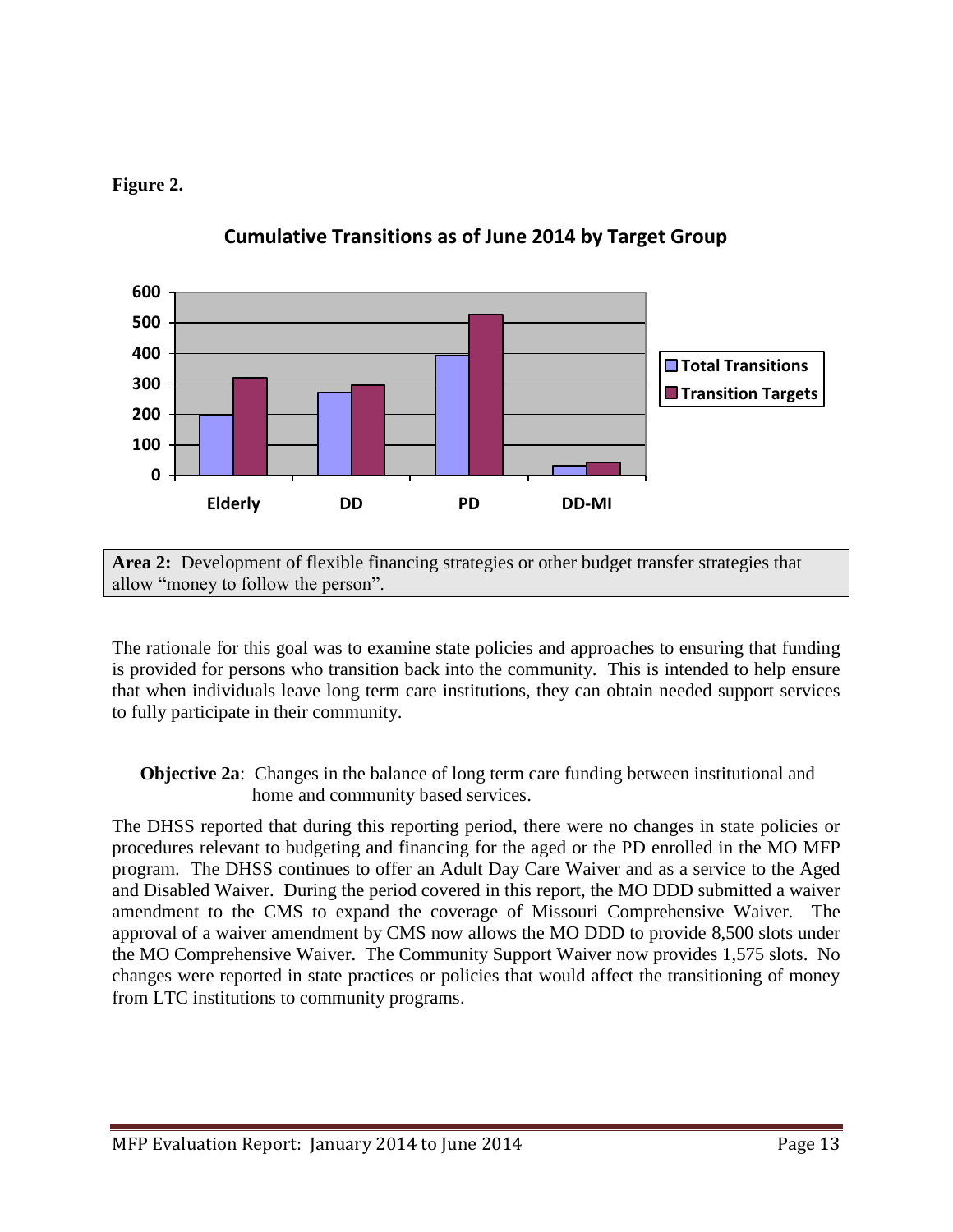#### **Table 2a.**

| Year | <b>Target Level</b><br>Spending | Percent Annual<br>Growth Projected | <b>Total Spending for</b><br>the Calendar Year | Percent of Target<br>Level Reached |
|------|---------------------------------|------------------------------------|------------------------------------------------|------------------------------------|
| 2008 | \$867,401,313                   | $\overline{4}$                     | \$848,348,408                                  | 97.80%                             |
| 2009 | \$902,095,157                   | $\overline{4}$                     | \$950,207,636                                  | 105.33%                            |
| 2010 | \$938,176,756                   | $\overline{4}$                     | \$1,032,654,952                                | 110.07%                            |
| 2011 | \$975,701,618                   | $\overline{4}$                     | \$1,032,114,154                                | 105.78%                            |
| 2012 | \$1,014,727,475                 | $\overline{4}$                     | \$1,164,955,196                                | 114.80%                            |
| 2013 | \$1,055,314,366                 | $\overline{4}$                     | \$1,273,658,732                                | 120.69%                            |
| 2014 | \$1,097,524,733                 | $\overline{4}$                     |                                                |                                    |

#### **Qualified Total Medicaid HCBS Expenditures**

The State of Missouri continues to anticipate a four percent increase in total Medicaid HCBS expenditures for each year of the demonstration program. For this reporting period, the State of Missouri continued to make increases in the amount of expenditures for total HCBS Medicaid expenditures (federal and state funds) for all Medicaid recipients. This includes, but is not limited to MFP participants (See Table 2a).

An example of the State of Missouri's commitment to changing the balance in long term funding can be observed in annual funding levels reported by the Missouri Division of Developmental Disabilities for LTC expenditures spent on HCBS support and services for persons with DD (See Table 2b). The State of Missouri anticipates a two percent increase in total Medicaid HCBS expenditures for persons with DD for each year of the demonstration program due to awareness of available services in response to implementation of the MFP demonstration. For this reporting period, the State of Missouri reached the target goal and is only slightly short of the annual target goal.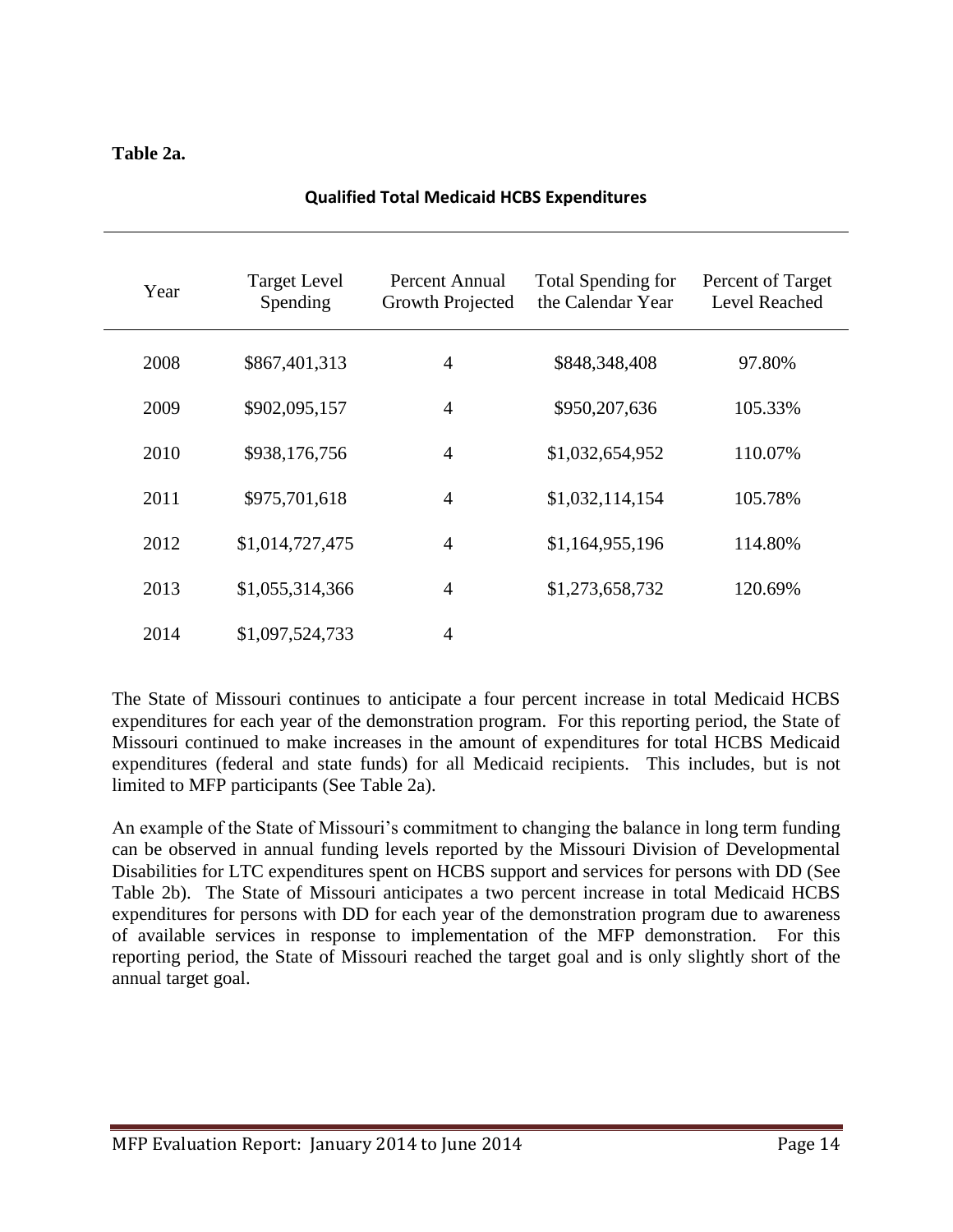#### **Table 2b.**

| Year | <b>Annual Target Level</b><br>Spending | <b>First Spending Period</b> | <b>Second Spending</b><br>Period |
|------|----------------------------------------|------------------------------|----------------------------------|
| 2008 | 75.0                                   | 73.0                         | 73.0                             |
| 2009 | 77.0                                   | 79.0                         | 78.0                             |
| 2010 | 79.0                                   | 85.0                         | 77.0                             |
| 2011 | 81.0                                   | 82.0                         | 82.0                             |
| 2012 | 83.0                                   | 63.0                         | 73.0                             |
| 2013 | 85.0                                   | 84.0                         | 85.0                             |
| 2014 | 87.0                                   | 86.0                         |                                  |

#### **Annual Proportion of LTC Expenditures for Persons with DD Spent on HCBS Expenditures Through the DD Waiver as of this Reporting Period**

#### **Objective 2b:** Increases in the number of persons funded under the Medicaid waiver program.

During this reporting period, the DHSS continued to offer an Adult Day Care Waiver as a service to the Aged and Disabled Waiver. The approval of a waiver amendment by CMS allows the MO DDD to provide 8,500 slots under the MO Comprehensive Waiver. The Community Support Waiver now provides 1,575 slots and has an increase in the annual cost limit.

The state of Missouri applied for and received approval for a Prevention Waiver called "Partnership for Hope" for individuals with a developmental disability. This waiver is a partnership between the Division of Developmental Disabilities and 99 counties in MO. This waiver will be used to serve individuals who can be supported with an annual cost cap of \$12,000 or less. It is intended that this waiver will help reduce the state's waiver waiting list and help prevent future out of home placements. As of early 2014, the MO DDD has enrolled 2,800 individuals in this waiver program.

For the Fiscal Year 2015 Budget, the MO governor has proposed an increase in \$3 million dollars to expand the Partnership in Hope. If approved, this funding increase will allow the program to grow and include more than 3,800 participants by the end of Fiscal Year 2015.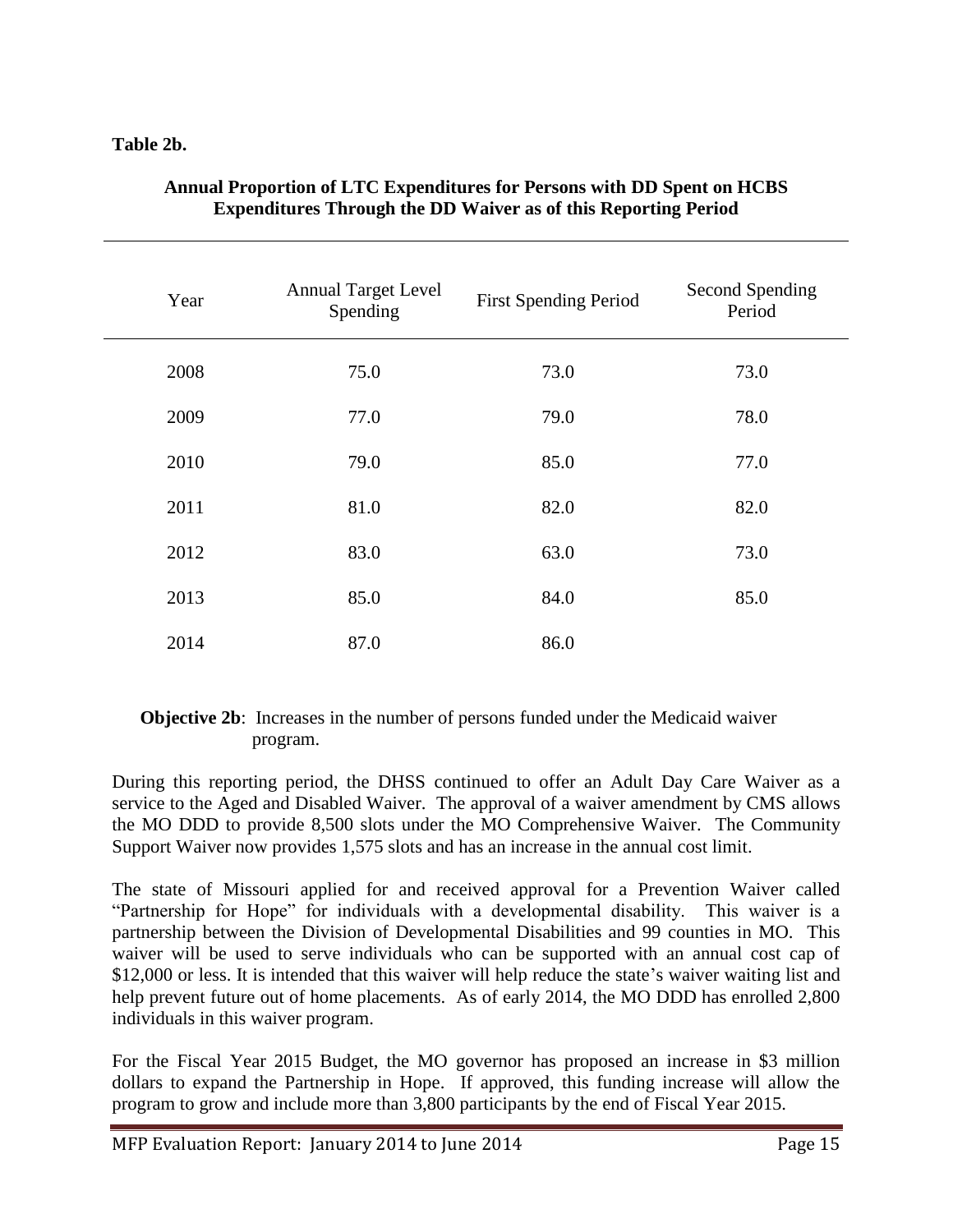The Mo Departments of Social Services, Health and Senior Services and Mental Health developed a plan to remove adult day health care service (ADHC) from the Medicaid State Plan and offer this service through HCBS waiver. The state received federal authorization for this change and these services are now provided under the Adult Day Health Care Services (ADHC) waiver. Individuals who are authorized for day care services under the waiver are now billed in 15 minute units instead of half / full day authorizations. These organized programs consist of therapeutic, rehabilitative and social activities provided outside the home, for a period of less than twenty-four (24) hours, to persons with functional impairments of at least a nursing facility level of care. ADHC is funded through MO HealthNet with the Department of Social Services, MO HealthNet Division (MHD) and Social Services Block Grant (SSBG) with the Department of Health and Senior Services.

#### **Objective 2c**: Increases in the amount of funding for demonstration transition services received by persons in the MFP Project.

For this reporting period, the amount of funding for demonstration transition services is reported to have increased as the number of individuals served has increased. Funding for demonstration transition services is set at a fixed amount of up to (\$2,400 per person) from the Federal Government through the MFP Project. As the number of persons served through MFP continues to increase, there is a corresponding increase in the total amount of funding in this area.

Many individuals in the Aged and Physically Disabled target groups have complex health and safety needs that require 24 hour services or a more substantial amount of support services than is allowed by the state. As a consequence, some individuals that might be interested in MFP are disallowed due to these financial restraints. However, with the right unpaid supports, some of these individuals have transitioned through MO MFP and have been successful. HCBS waivers continue to remain under the Nursing Facility Cost Cap. Individuals with DD are not eligible for funding for these demonstration services because transition funds already exist in the current waiver.

**Area 3:** Availability and accessibility of supplemental services for MFP participants. Demonstration services include a full array of health services, 'one time' transitions services, adaptive medical equipment, housing and transportation.

The purpose of this goal was to examine the availability and accessibility of demonstration services in the community. The achievement of this goal is necessary to ensure that persons who leave an institutional setting have access to the services and supports needed to live and thrive in the community to the fullest extent possible. Well trained community support services will also be needed to help prevent the need for persons to return to an institutional setting for health or safety issues.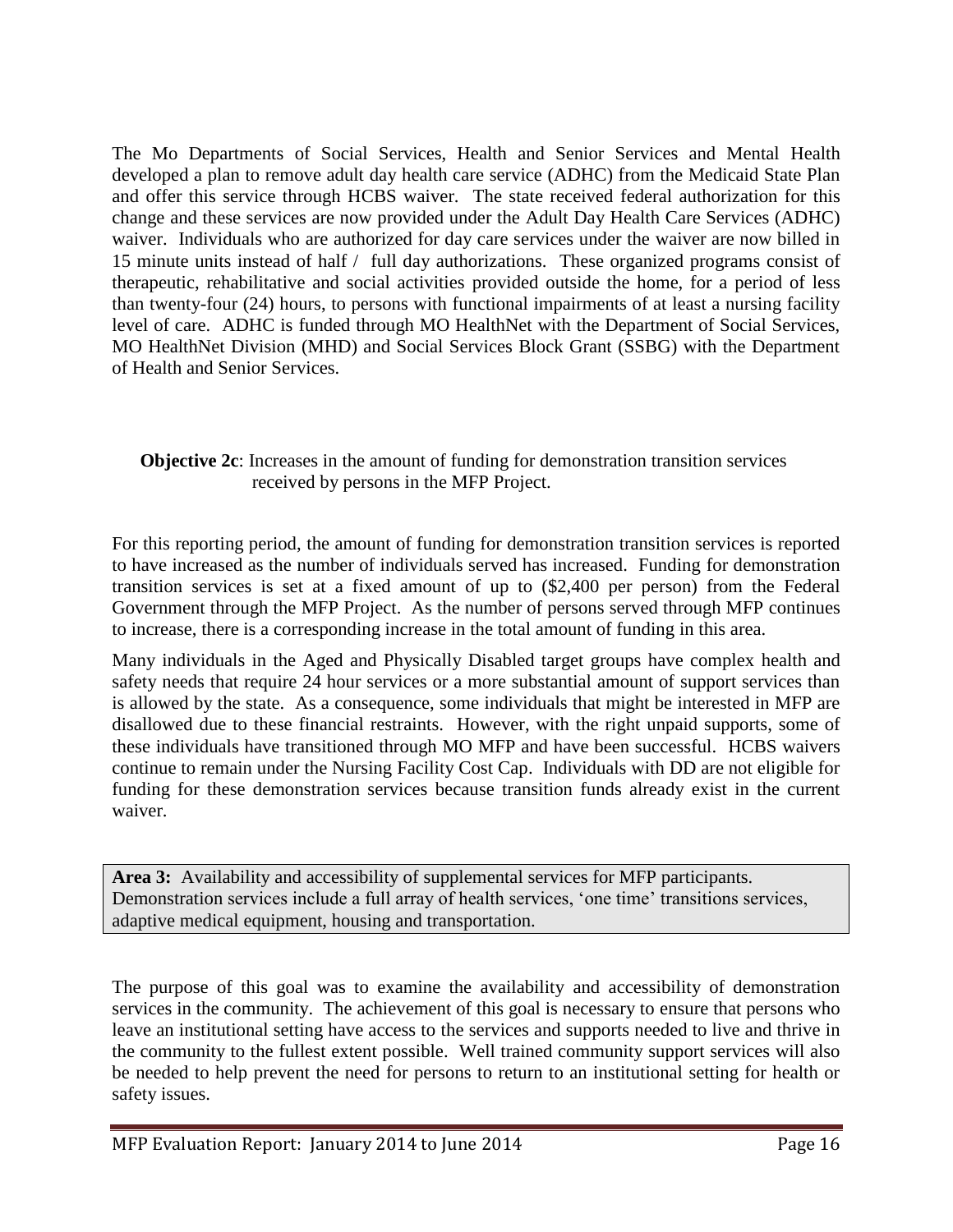#### **Objective 3a**: Level of consumer involvement in planning transitions and delivery of services for each target group.

Consumer involvement at both the individual and family level has been and continues to be a strong and consistent theme throughout the planning and implementation of this demonstration program through the MFP stakeholder group. The Missouri MFP Project works closely with other state agencies, commissions, and state advisory groups to address issues related to the transformation of the long-term care system. The State of Missouri MFP Project continues to operate its outreach activities through a grass-roots model. Consumers and their families continue to provide input through various groups that meet across the state. Consumers and families are asked to provide feedback on MFP processes, progress and any other concerns and generate recommendations. The MFP Stakeholder Committee formed an Outreach and Marketing Subcommittee to discuss and develop possible outreach strategies and other approaches to help move the MFP program forward. Missouri has requested financing from the MFP grant to fund travel expenses for families and self-advocates in order that they may better attend and participate in the MFP stakeholder meetings.

Consumers are active participants in the MO MFP Stakeholder Quarterly Meetings. They offer personal input on the transition process and the challenges they experience on a daily basis. Consumer involvement has been beneficial in providing feedback on experiences while living in an institutional setting and then transitioning back to the community. There are currently eight self-advocates on the MFP Stakeholders list. Approximately two to three attend each meeting. The MO MFP Project has found it a challenge for all eight to participate at each meeting. It is the projects goal to increase this level of participation.

The MFP stakeholders group continues to work with their respective communities throughout the state to spread information regarding the MFP program. A MFP participant is currently leading the MO MFP Stakeholders Marketing group. Non-consumers aid in the outreach process by providing information to their respective communities about MFP. Both consumers and nonconsumers also help identify barriers and problems they see in the transition process and help generate possible solutions. The MFP website and program brochures continue to be used to supplement in-person outreach activities.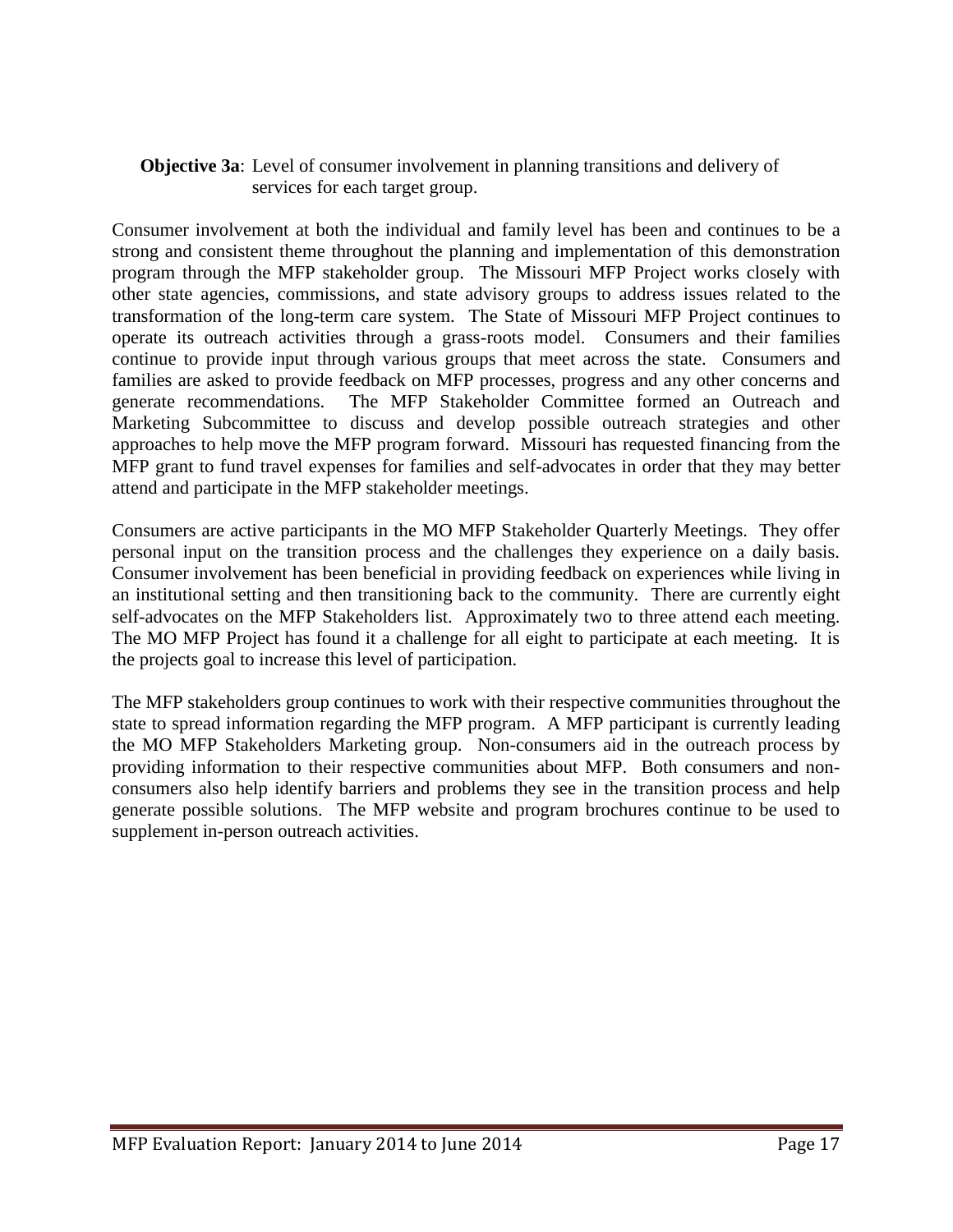#### **Table 3.**

|                                            | Provided input<br>on MFP policies<br>or procedures | Helped to<br>promote or<br>market MFP<br>program | Involved in<br>housing<br>development | Involved in<br>Quality of<br>Care<br>assurance | Attended<br><b>MFP</b><br>Advisory<br>meetings |
|--------------------------------------------|----------------------------------------------------|--------------------------------------------------|---------------------------------------|------------------------------------------------|------------------------------------------------|
| Consumers<br>Families                      | X                                                  | X                                                |                                       |                                                | X                                              |
| Advocacy<br>Organizations                  | X                                                  | X                                                | X                                     | X                                              | X                                              |
| <b>HCBS</b> Providers                      | X                                                  |                                                  |                                       | X                                              | X                                              |
| Institutional<br>Providers<br>Labor/Worker | X                                                  |                                                  |                                       |                                                | X                                              |
| Association(s)                             |                                                    |                                                  |                                       |                                                |                                                |
| <b>Public Housing</b><br>Agency(s)         |                                                    |                                                  | X                                     |                                                |                                                |
| <b>Other State</b><br>Agencies             | X                                                  | X                                                |                                       | X                                              | X                                              |
| Non-Profit<br>Housing Assoc.               | X                                                  |                                                  |                                       |                                                | X                                              |

**Objective 3b:** Types of housing selected by MFP participants in each target group.

For the reporting period of July to December 2014 (See Table 4 and Figure 3a), the majority of persons in the aged or physical disability target groups making the transition to the community using the MO MFP Project have chosen to live in either apartments or individual home settings. Group home living situations of four or fewer individuals continue to be selected primarily by individuals experiencing DD.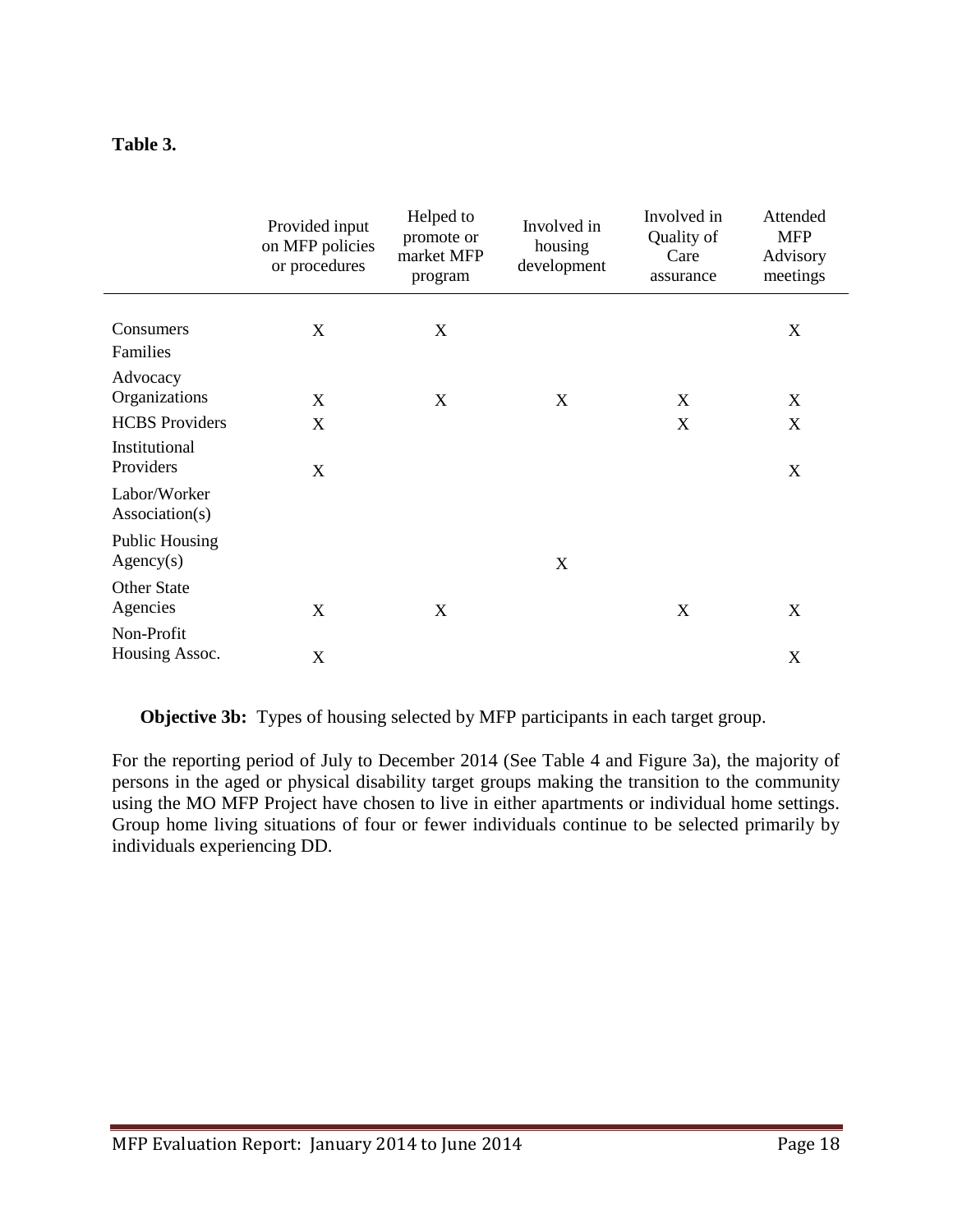#### **Table 4.**

|                                        | Aged | <b>Physical Disability</b> | DD | DD & MI |
|----------------------------------------|------|----------------------------|----|---------|
| Home (owned or leased)                 |      | 6                          |    |         |
| Apartment (individual lease)           | 10   | 33                         | 2  |         |
| Group Home<br>(4 or fewer individuals) |      |                            | 9  |         |

**Type Housing Chosen by MFP Participants Who Transitioned between January to June 2014**

For this reporting period (See Table 4 and Figure 3a), the majority of persons in the aged or physical disability target groups making the transition to the community using the MO MFP Project have chosen to live in either apartments or individual home settings. Group home living situations of four or fewer individuals were primarily selected by individuals experiencing DD.

#### **Figure 3a.**



# **Type Housing Selected by MFP Participants: January to June**

Since the start of the MO MFP program through the end of June 2014, close to 57% of program participants had transitioned to apartments, 30% moved to a group home of four or fewer persons, and 13% returned to a home owned or leased by the participant or a family member. The types of housing selected by participants in the targeted groups of the MO MFP project since the start of the MO MFP project can be seen in Figure 3b.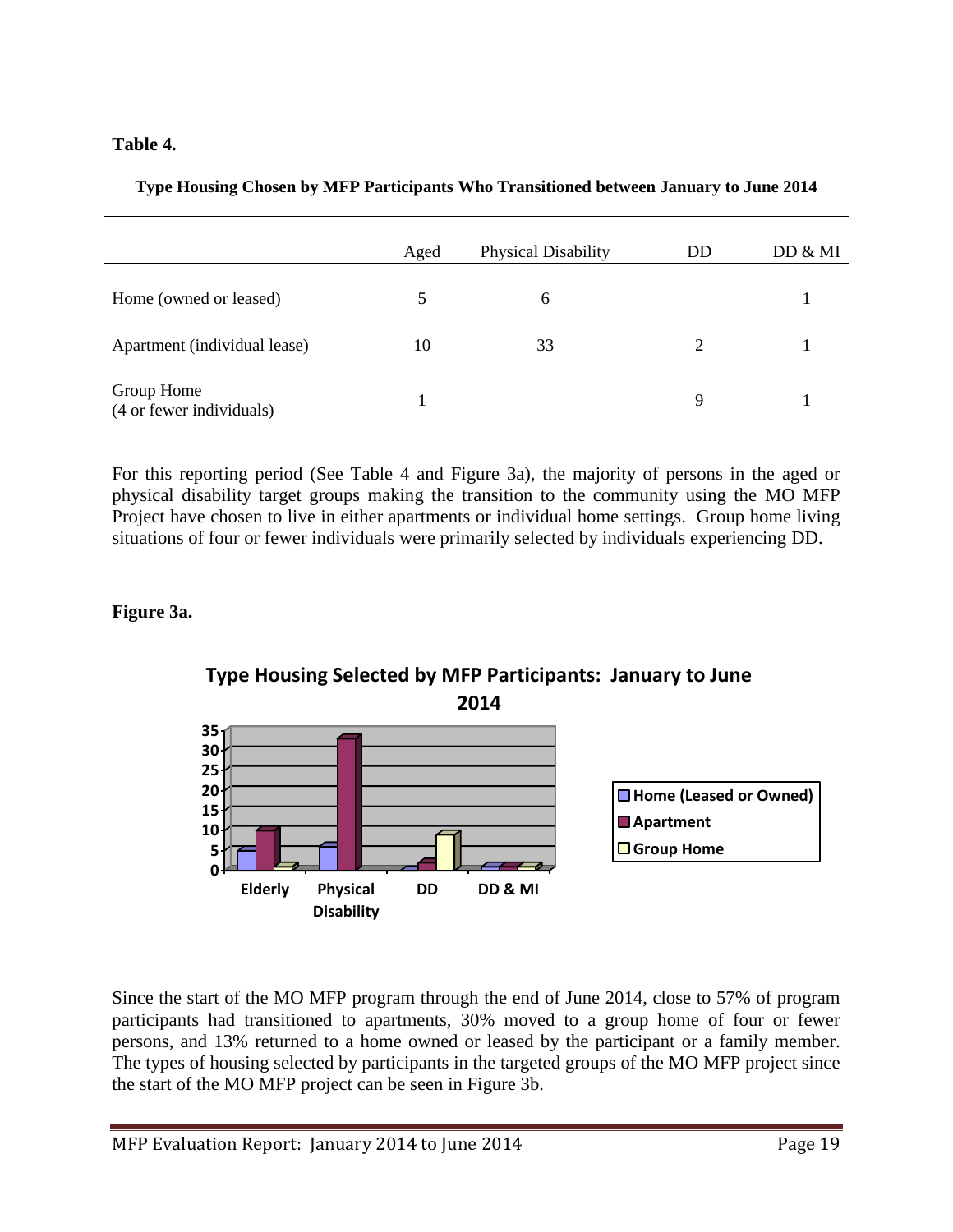**Figure 3b.**



Aged MO MFP participants most commonly moved to an apartment setting (73%). The nonaged with physical disabilities were more likely to also move to an apartment setting (85%). Those with an intellectual disability predominantly moved to small group homes ( $DD = 94\%$  and  $DD/MI = 79\%$ ).

**Objective 3c**: Number of MFP participants who choose to self-direct.

As of this reporting period, a total of 22 (See Table 5) persons are currently self-directing their support services upon returning to the community. The largest number of persons (20) who elected this option was in the PD target group. They were followed by individuals in the aged target group (2). For this reporting period, 20 persons in the PD target group and 2 in the aged target group elected to hire and supervise their own personal assistants. In the area of finance, again 20 individuals in the PD group and 2 aged chose to manage their own budgets.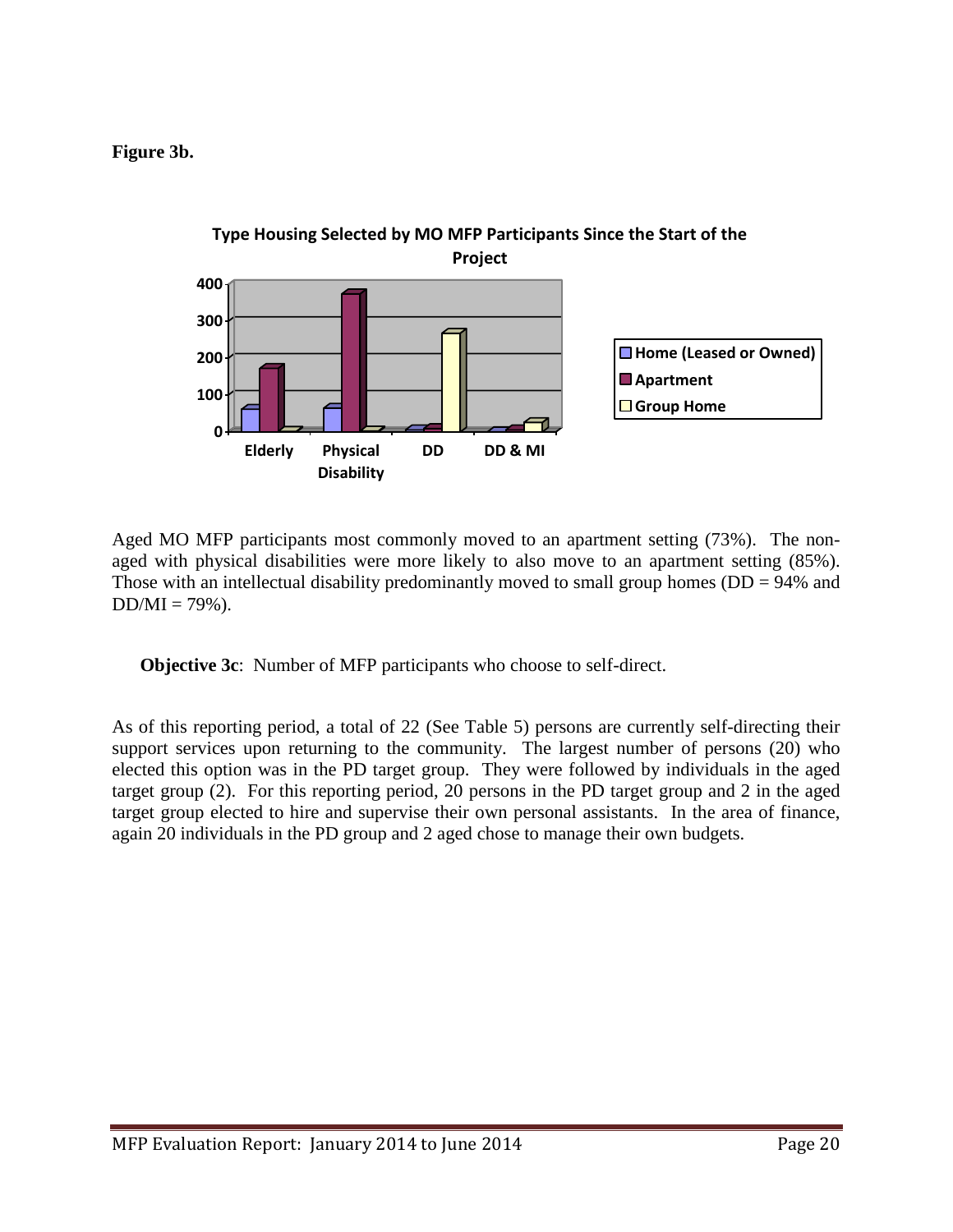#### **Table 5.**

|                                                       | Aged | <b>Physical Disability</b> | DD | DD & MI  |
|-------------------------------------------------------|------|----------------------------|----|----------|
| Number MFP participants<br>enrolled in self-direction | 2    | 20                         | 0  | $\Omega$ |
| Used self-direction to:                               |      |                            |    |          |
| Hire or supervise own<br>personal assistants          | 2    | 20                         | 0  | $\Omega$ |
| Manage own allowance or<br>service budget             | 2    | 20                         | 0  | 0        |

#### **Number of Current MFP Participants in a Self-Direction Program: January to June 2014**

During this reporting period, no participants in a self-direction program elected to opt out of their program.

#### **Objective 3d:** The number of individuals who were unable to transition due to lack of accessible / affordable housing.

The availability of affordable and accessible housing for MFP participants continues to be problematic across the state in particular for aged and physically disabled individuals residing in nursing facilities who wish to return to the community. Problems are especially noted for rural areas were fewer affordable rental units are available. To help address the housing barriers with transitions, MFP has partnered with the Missouri Housing Development Commission (MHDC) which is the housing finance agency for the state. The MHDC has partnered with the DSS, the DMH, the DHSS and the Department of Corrections to develop a Memorandum of Understanding (MOU) to address housing issues across the disabled populations. MO MFP partnered with the MHDC and the state's housing finance agency to submit a proposal for the Section 811 PRA NOFA. This proposal was submitted April 4, 2014. If the state proposal is accepted, it would impact the ability to move some of the over 160 individuals who have been approved for MO MFP from pending status. MO MFP plans to continue working with MHDC to find ways to eliminate the barriers to affordable, accessible housing for the MO MFP population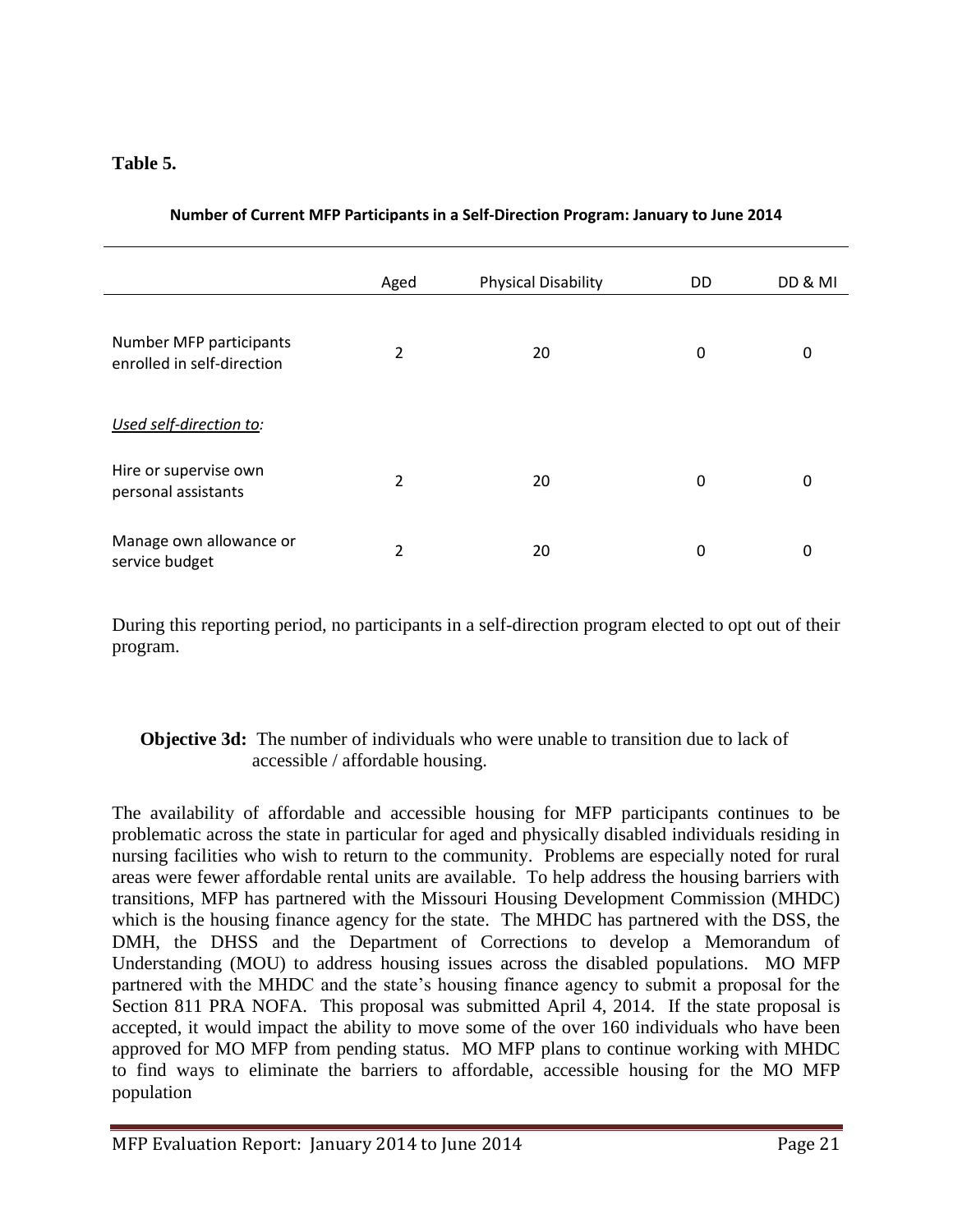The MO MFP project has worked with the MHDC to help pass a statewide Discharge Policy to reduce homelessness. These guidelines include discharge planning, collaboration, information systems and tracking, and an integration of community resources. Regional staff continues to seek housing and works with area public housing authorities for creative ways to address housing problems across the state. Two Centers for Independent Living (CIL) have purchased several older buildings and are in the process of renovating them and ensuring they will be disabledaccessible. They will then rent these homes to people who transition out of nursing facilities. The Disabled Citizens Alliance for Independence (DCAI), a contracted Center for Independent Living serving five Missouri counties, completed work of a 20-unit apartment complex in rural Missouri in April 2014. All twenty units in this complex are wheelchair accessible.

The MO MFP Committee on Barriers to Housing, which consists of members from DMH, DHSS, the MO MFP Stakeholder Group, and CILs, met in May 2013. From this meeting, it was decided that a letter would be sent out to all Public Housing Authorities (PHA) statewide requesting names of all board members and a schedule of open monthly meetings in order to meet and communicate with them on MFP needs.

Wait lists for housing vouchers remain closed the majority of time. When vouchers become available, the short time period of availability does not allow time for individuals who wish to transition to be notified and to apply. In many cases, these individuals have not yet been identified. Missouri maintains around 96 pending transitions at all times. For this reporting period, there were 142 MO MFP candidates who are "in the pipeline" to enroll in the program. In many cases, it is because affordable housing is not available in a timely manner. The MFP Director and others will continue to work with public housing authorities to apply for vouchers made available through future NOFAs.

The MO MFP Project has set an annual target goal to keep the number of MFP eligible individuals who are unable to transition because they were unable to obtain affordable/accessible housing below an annual rate of three percent. For this reporting period, there were 57 reported instances where an individual was unable to transition into the community either because they could not find affordable, accessible housing, or chose a type of housing that did not meet the definition of a MFP qualified residence.

**Objective 3e:** Types and amounts of transition services, including demonstration and supplemental services, used by MFP participants.

MO MFP funds are utilized to reimburse contractors for Transition Coordination Services. Contractors are eligible to receive \$1,350 at the time of transition; \$675 if the individual remains in the community for 6 months; and \$675 if the individual remains in the community for a total of 12 months. MFP funds are also utilized to reimburse contractors for Options Counseling services at a rate of \$300 per session, per resident, per year.

The DHSS Division of Senior and Disability Services has used and anticipates using funds on one-time expenses as a result of consumers transitioning into the community. A maximum of \$2,400 for such demonstration services is allotted for each MFP participant in the aged or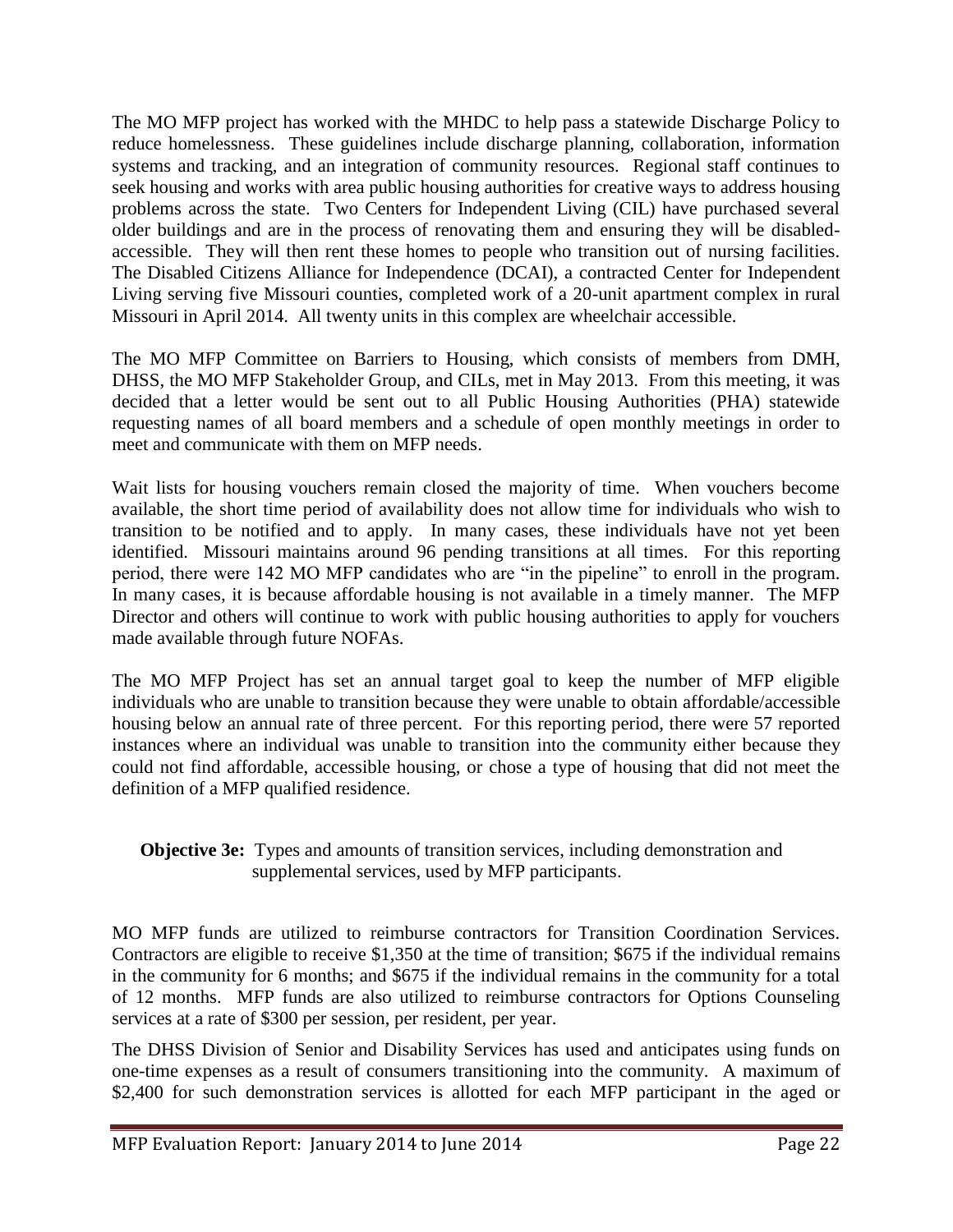physically disabled target groups who transitions from a nursing facility to the community. The DHSS authorized \$165,000 on demonstration services for 53 individuals making the transition into the community. Of this amount, \$114,459.51 was requested and used. The breakdown of DHSS authorized demonstration service expenditures can be seen below in Table 6.

#### **Table 6.**

|  |  | Supplemental Service Expenditures Authorized by DHSS – January to June 2014 |  |
|--|--|-----------------------------------------------------------------------------|--|
|--|--|-----------------------------------------------------------------------------|--|

|                                             | <b>Amount</b> | Percent |
|---------------------------------------------|---------------|---------|
| <b>Rent Deposits</b>                        | \$21,995.28   | 19%     |
| <b>Utility Deposits</b>                     | \$3,383.68    | 3%      |
| <b>Cleaning Supplies</b>                    | \$1,797.44    | 2%      |
| Toiletries                                  | \$1,364.07    | 1%      |
| Furniture                                   | \$34,349.16   | 30%     |
| Household Items                             | \$32,790.88   | 29%     |
| Groceries                                   | \$4,684.62    | 4%      |
| Miscellaneous (including medical equipment) | \$14,094.38   | 12%     |
| Accessible Vehicle                          | $\mathbf{0}$  | 0%      |
| Total                                       | \$114,459.51  |         |

As can be seen in Figure 4, the majority of demonstration service expenditures authorized by the Missouri DHSS for this reporting period was used to purchase furniture, household items, pay for rent deposits, and other items needed to help establish a viable living setting in the community. These demonstration service expenditures continue to play an important role in helping individuals return to the community.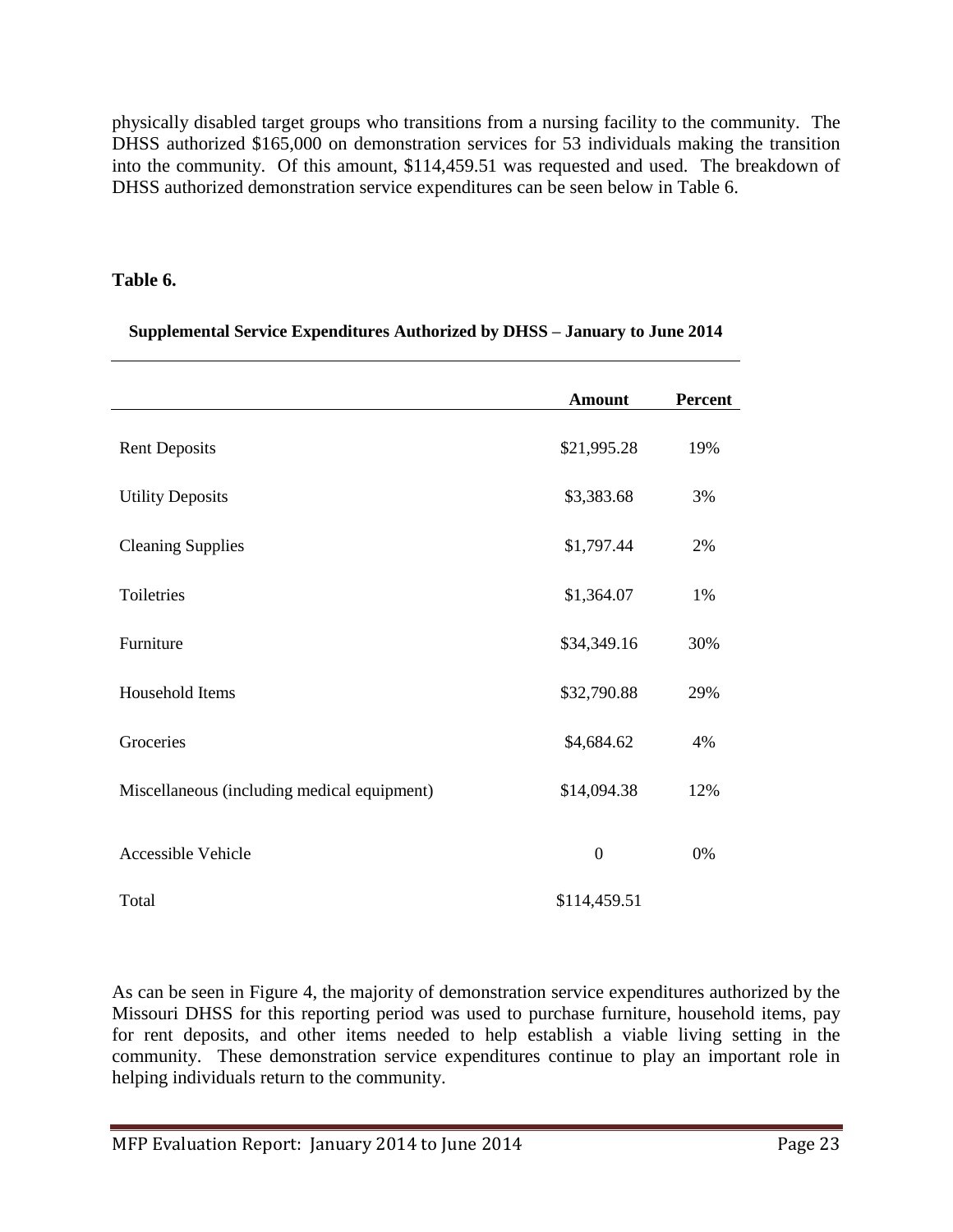**Figure 4.**



## **Supplemental Service Expenditures Authorized by DHSS - January to June 2014**

**Objective 3f:** Why individuals interested in participating in MFP were unable to transition to the community.

By the end of this June 2014, a total of 668 eligible persons were unable to transition into the community from long term care facilities by using the Missouri MFP Program. The reasons given for this inability to return to a community living setting can be found in Table 7. For the aged and physically disabled, the reasons for not transitioning were most often due to health and safety concerns in the community. Other denials for program participation were due to the individual requiring 24 hour oversight since Missouri's current state and waiver programs do not provide for this level of paid support, a lack of housing and past criminal action or abuse issues that affected housing options.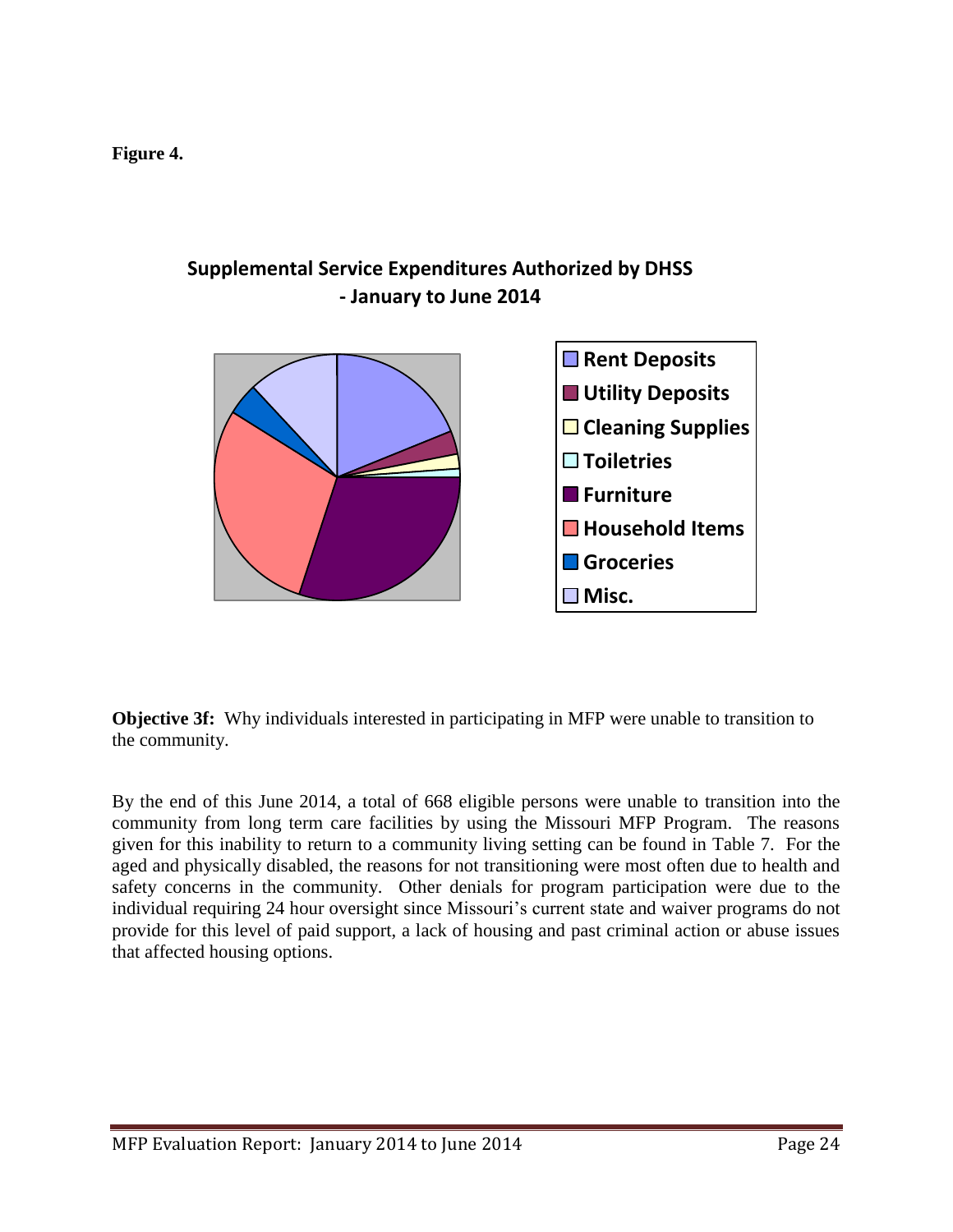#### **Table 7.**

|                                                                                                                                                                                         | $12 - 10$    | $6 - 11$         | $12 - 11$        | $6 - 12$     | $12 - 12$    | $6 - 13$     | $12 - 13$    | $6 - 14$       |
|-----------------------------------------------------------------------------------------------------------------------------------------------------------------------------------------|--------------|------------------|------------------|--------------|--------------|--------------|--------------|----------------|
| Individual transitioned to the community but<br>did not enroll on MFP                                                                                                                   | $\mathbf{1}$ | $\boldsymbol{0}$ | $\boldsymbol{0}$ | $\mathbf{0}$ | $\mathbf{0}$ | $\mathbf{0}$ | $\mathbf{0}$ | $\overline{0}$ |
| Individuals physical health, mental health or<br>other service needs were greater than what<br>could be accommodated in the community or<br>through the state's current waiver programs | 20           | $\,8\,$          | 71               | 76           | 141          | 170          | 205          | 255            |
| Individual could not find affordable,<br>accessible housing or chose a type of<br>residence that does not meet the definition of<br>MFP qualified residence                             |              | $\boldsymbol{0}$ | 19               | 19           | 25           | 34           | 41           | 57             |
| Individual changed mind about transitioning,<br>did not cooperate in the planning process,<br>had unrealistic expectations or preferred to<br>remain in the institution                 | 9            | $\overline{4}$   | 44               | 58           | 92           | 123          | 145          | 176            |
| Individual's family member or guardian<br>refused to grant permission or would not<br>provide back-up support                                                                           | 3            | $\overline{c}$   | 15               | 15           | 24           | 29           | 31           | 38             |
| Other including: high-spend down                                                                                                                                                        |              |                  |                  |              |              | 97           | 124          | 142            |

#### **Reasons Persons Could Not be Transitioned Using the MFP Program For the January to June 2014 Evaluation Reporting Period**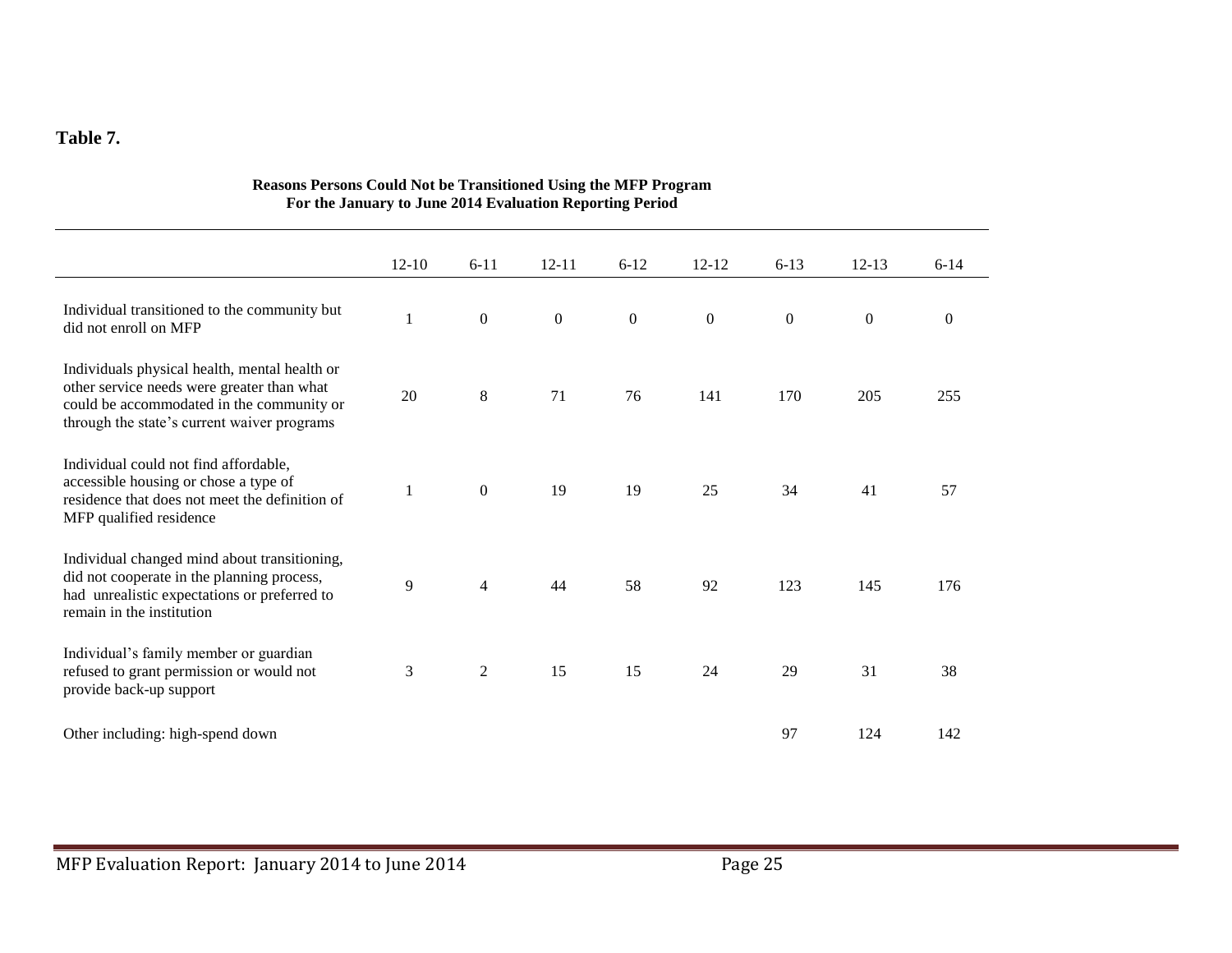**Area 4:** Performance of a cost analysis on support service costs for individuals participating in the MFP Project.

Another major intent of the MO MFP program is to demonstrate that disabled and aged persons can live in their communities with proper support and that this support would cost Medicaid less than it currently spends for institutional care. The purpose of this goal was to examine the financial costs of having individuals live and receive supports in their community. These expenses would be compared against the costs of similar services and supports in a long term care living facility. It is intended that this information might help form state policy regarding supporting individuals to reside in their home communities as opposed to living in an institutional setting.

**Objective 4a**: Medicaid costs prior to participation in MFP.

The data needed for this objective will be obtained from several different data sets maintained by various state agencies in Missouri. At the time of this report, the process and methodology was still being developed to obtain this information. As a result, the analyses needed to address this objective cannot be performed.

**Objective 4b**: Medicaid costs following transition.

The data needed for this objective will be obtained from several different data sets maintained by various state agencies in Missouri. At the time of this report, the process and methodology was still being developed to obtain this information. As a result, the analyses needed to address this objective cannot be performed.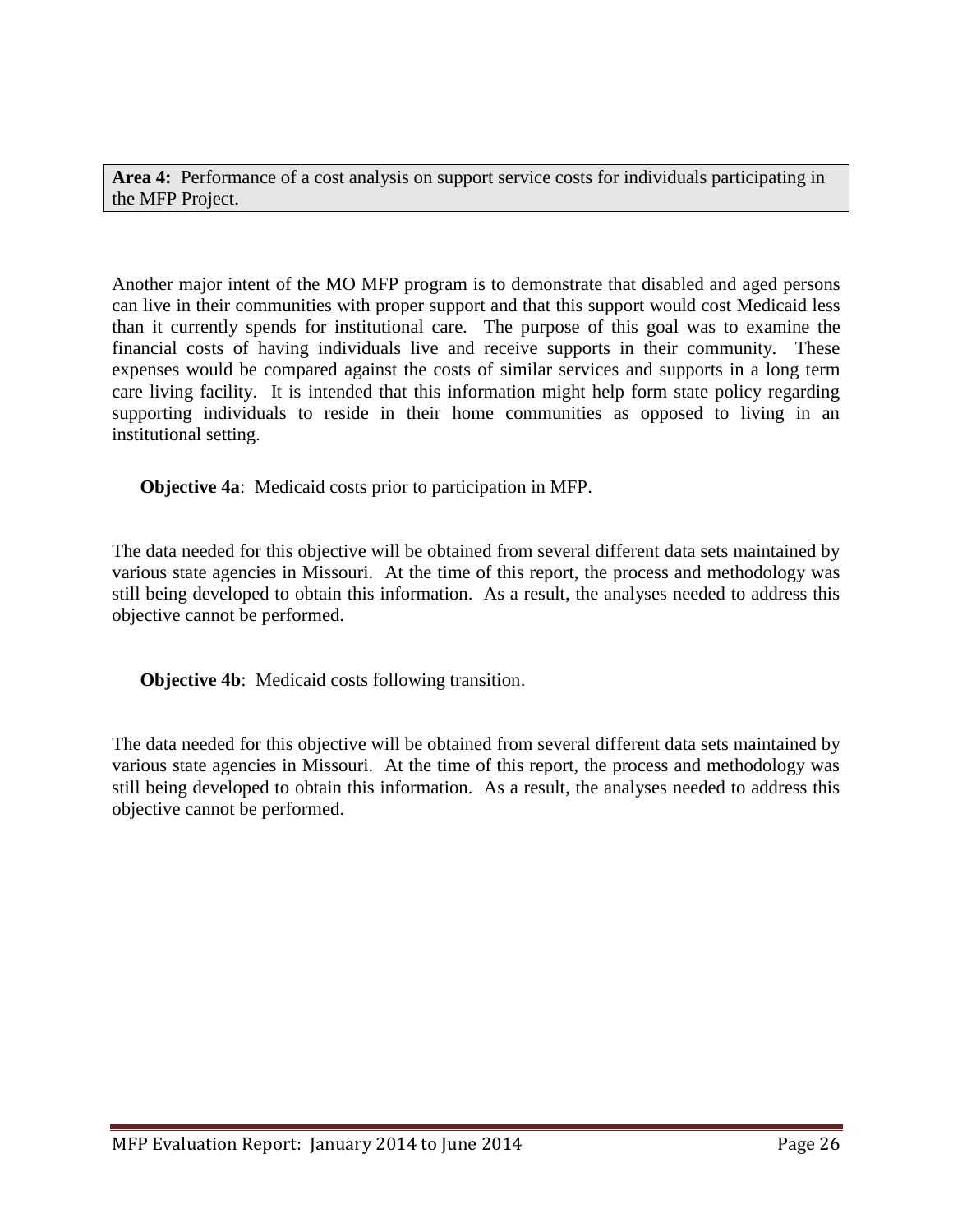**Area 5:** Development of policies and practices to improve quality management systems to monitor services and supports provided to participants in the MFP Project.

One of the intentions of the MFP Rebalancing Demonstration Grant was to create systematic changes in state policy and practices that would extend beyond the duration of the grant. The purpose of this goal is to examine the state of Missouri's ability to create a system of policies and practices that would ensure that support services delivered to consumers were of a consistent quality that addressed their needs and helped ensure their ability to fully participate in their communities.

During this reporting period, project staff at DSDS, DHSS and DMH continued to work on intra/inter-departmental communication and coordination to provide opportunities to improve service delivery to consumers. DSDS continued to strive for consistency and best practice in the delivery of transition coordination services state-wide through the Continuous Quality Improvement (CQI) process. Active MFP participants have attended some of the CQI meetings to share their personal experiences about the process. At DMH, the state Quality Enhancement Team (QET) continues to meet monthly with Regional and State Operated Facility QE leadership members to review quality management systems. The state QET meets on a quarterly basis with the MO HealthNet Division (the state Medicaid administrative agency) to review the assurances set forth by CMS for the 5 Division of DD Waivers. This information is shared with the Division Director and the Division of DD Management Team. The state QET has provided training to Behavior Resource Teams regarding available data and reports to assist with support planning.

Another component of the state of Missouri's intent to improve the delivery of quality services was the creation and implementation of web-based data collection systems. During this reporting period, the state of Missouri MFP project continued to use its Web Tool to collect MFP data.

For the Aged and Physically Disabled target groups, the DHSS/DSDS continues to use its HCBS Cyber Access Web Tool. This tool contains the Inter RAI HC to help guide comprehensive care and service planning in community-based settings. It focuses on the person's functioning and quality of life by assessing individual needs, strengths and preferences. In an effort to support the use of the HCBS Web Tool within Cyber Access, DSDS has developed a specific internet location to consolidate Web Tool information. In the future, this site will contain future Web Tool provider resources and information. Another tracking tool is the MO Case Compass that is used by DSDS to monitor adult protective service investigations and the follow-up required for protective services. The DHSS maintains data spreadsheets in the DHSS/DSDS central offices regarding transition and options counseling services.

The DMH has implemented the web tool called the Action Planning and Tracking System. This program tracks trends and needs for quality improvement and individualized remediation in areas such as health, safety, tights, services and money in addition to the Missouri Quality Outcomes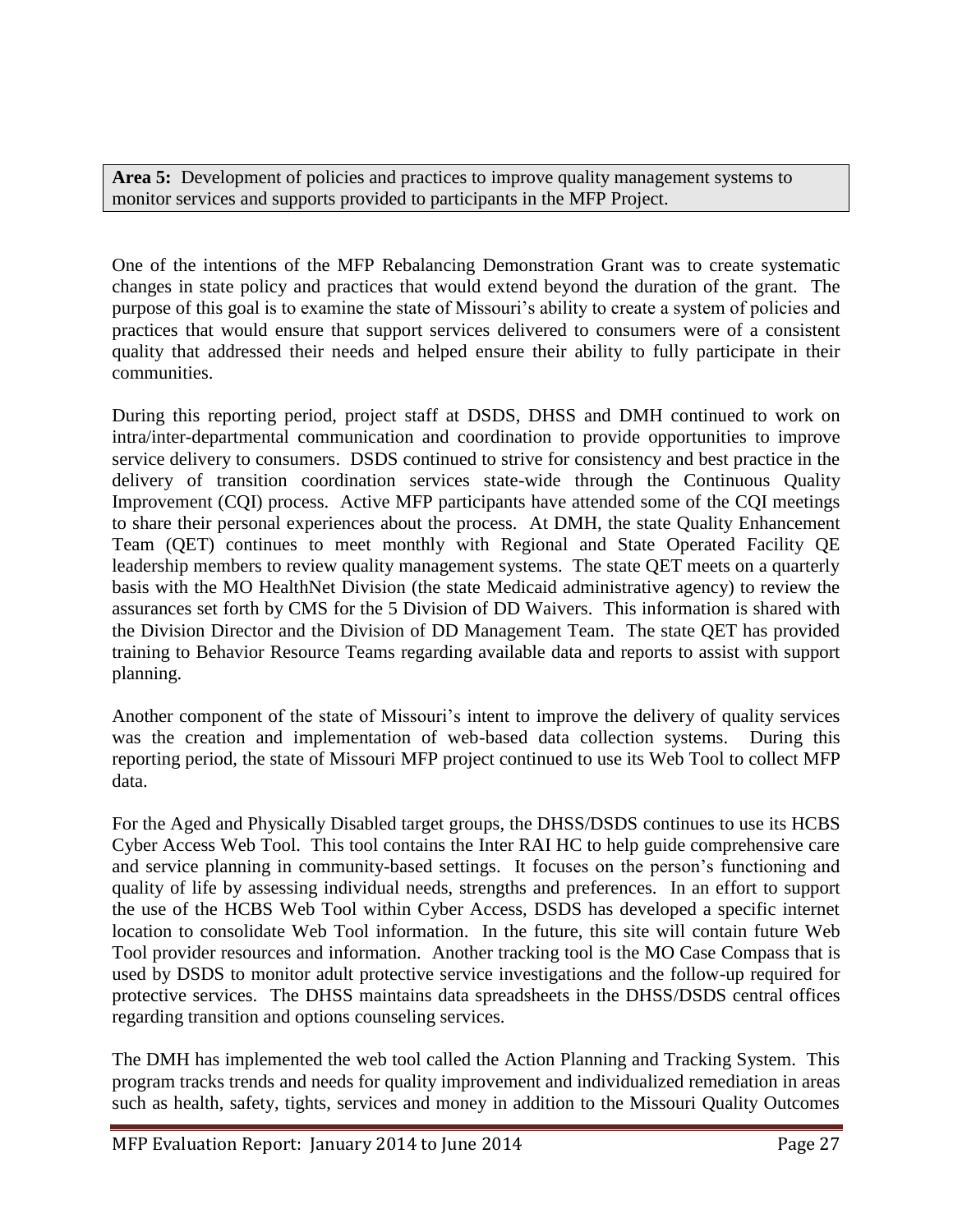(MQO). The DMH has linked the Health Identification and Planning System (HIPS) directly into CIMOR, the DMH information management system. This will allow notification directly from the data system to service providers to improve follow-up as identified from nursing reviews. This will eliminate the paper system and create the ability to examine a person's health needs over time. The Division of Developmental Disabilities has implemented a standardized web-based tool for reviewing quarterly and monthly data on service delivery and supports to analyze event data and develop intervention measures and system improvement strategies when indicated.

During this reporting period, the DMH and the DHSS/DSDS have taken steps to meet with participants and related service providers to share information and monitor support needs. The DHSS awarded contracts to Centers for Independent Living (CILS) and Area Agencies on Aging (AAA) to provide transition coordination services. As part of this transition coordination, contractors are required to monitor MFP participants during the first year of transition. These contractors continue to meet, as part of the CQI process, face-to-face with participants; twice for the first three months of transition and monthly for the next nine months. As part of this Continuous Quality Improvement (CQI) process, DSDS and contracted staff that work with MFP persons attend monthly meetings to discuss relevant issues involving the delivery of services and supports. Quality meetings were held with the CEOs of provider agencies; DSDS central office staff and the five DSDS regional coordinators address contract implementation issues, barriers to delivery of services and identify best practices.

A risk assessment form was created by DHSS to identify and address health, safety and welfare issues early in the transition process to mitigate risk. This assessment form was shared throughout the state with all agencies providing transition coordination services. During this reporting period, DSDS continued to use quality monitoring protocols that would apply to MFP participants during their one year transition period. DSS has created two new systems to allow DSDS to monitor performance with regards to the following measures: 1) The percentage of individuals who transition within 6 months of the Options Counseling Session, and 2) The percentage of individuals who are involved with an abuse/neglect/exploitation report within 90 days of transition. DSDS continues to monitor cases which have been pending transition six months or longer. Regional CQI teams are monitoring the MDS Section Q referrals to improve outreach to those nursing homes which have not submitted a referral. In addition, the state level CQI team adopted a satisfaction survey which all DSDS contractors are expected to utilize to measure satisfaction with Options Counseling and Transition Coordination Services. A monthly contact form was distributed statewide which provides a template for the documentation to the monthly visits. Some regional CQI teams have implemented monthly support groups for MO MFP participants.

The DMH began enhanced quality monitoring protocols for the first year of transition. Here quality related outcomes using identified benchmarks or persons at risk for poor outcomes will be monitored for effectiveness. Critical Incidents and outcomes will be monitored with information on these incidents entered into the Event Management Tracking system (EMT). Individualized Service Plans will be reviewed and findings entered into the Action Plan Tracking System. Ongoing review and enhancements continue for the electronic system that has been developed for the Regional Community Living Coordinators to review monthly reportable events specific to individuals currently enrolled in the MO MFP program. This process is designed to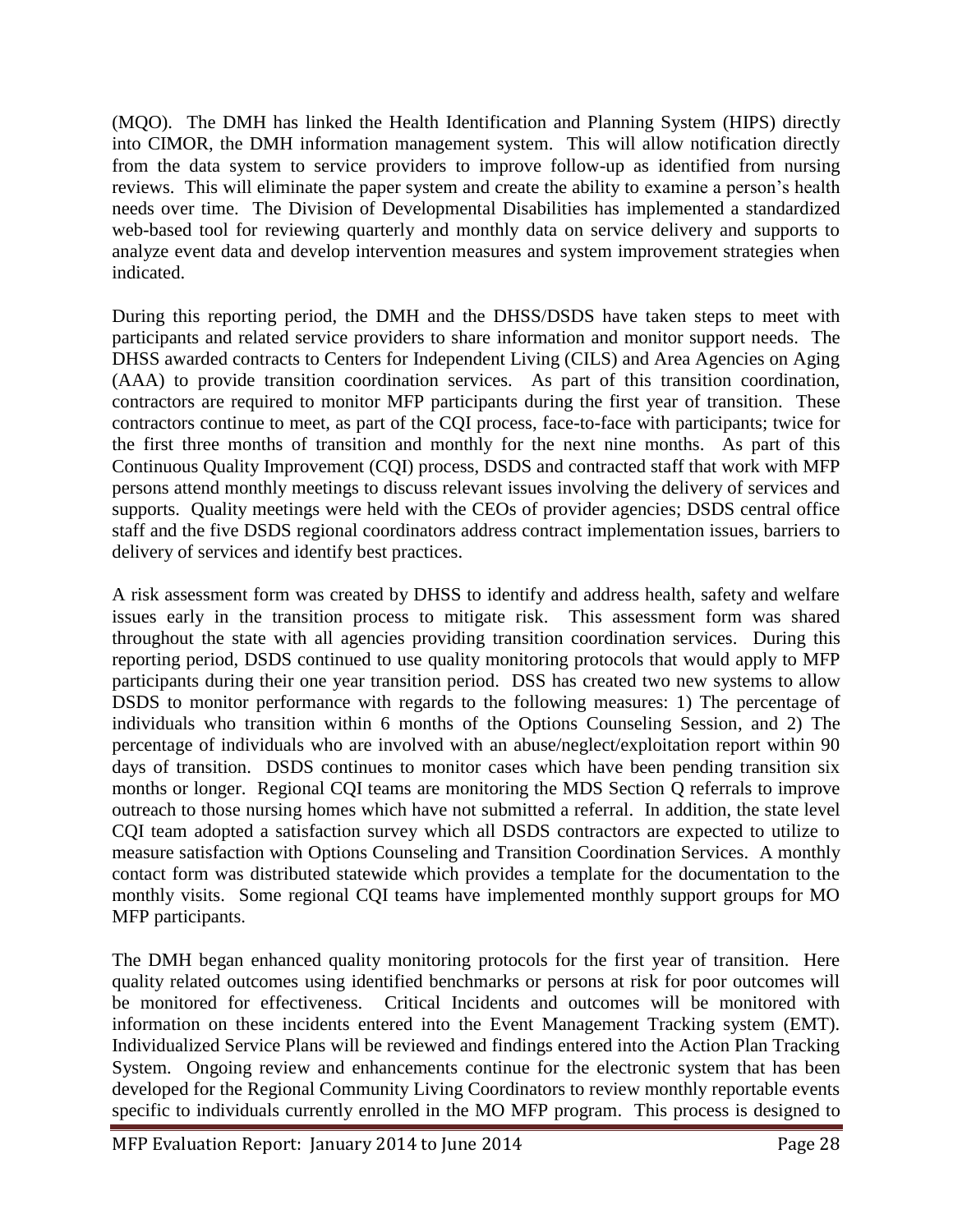assist with the identification of themes and trends for overall quality improvement strategies that focus on service delivery and supports. Community Living Coordinators are now able to directly enter data on reportable incidents directly into the MO MFP database. This is the first full reporting period that this function has been available. Medical / health needs continue to be reviewed on a monthly basis by community registered nurses. Ongoing Technical Assistance support has been provided to MO MFP staff regarding accessing data through CIMOR.

The state of Missouri continues to implement the use of the National Core Indicators survey across the state which will provide additional information on individuals with DD receiving services and supports. One key piece of information that will be obtained from this survey is the rate of direct support staff turnover. Maintaining a low rate of staff turnover has been identified as one of the key components in providing quality care to persons with disabilities. The state also continues to use the Support Intensity Scale (SIS) and the Safe Advocates and Families for Excellence (SAFE) and utilization reviews.

#### **Objective 5a**: Level of satisfaction with home and community based services including living arrangements.

#### **Baseline Findings**

The MFP Quality of Life Survey (QoLS) will be used to help measure consumer level of satisfaction with HCBS and living arrangements. The training of QoLS administrators continues to take place as needed and a system has been developed to ensure the ability to administer the survey throughout the state. The QoLS continues to be administered to participants and the results sent to CMS. Between January and June 2014, 66 persons transitioned into the community as a result of MFP and were administered a baseline QoLS.

By the end of this reporting period, data from the QoLS was obtained for a cumulative total of 1,037 persons on the Baseline Phase of transitioning into the community using MFP. Prior to transitioning to the community, 90% of these participants reported that they were living in longterm institutional settings and 10% were in other living arrangements. Only 50% of those living in an institutional setting reported that they liked where they lived. This compared to those living in an alternative setting where nearly 76% reported liking their living setting. 66% of persons living in group settings reported that they did not help select their current living setting. Similar results were indicated by those persons living in alternative settings where 68% reported that they also did not help select their current housing.

Approximately 15% of those living in an institutional setting reported that they did not feel safe where they lived. Of these, 34% indicated that they felt this way most of the time. In other areas related to personal safety, of those who responded, 5% of persons living in institutional settings reported that they had been physically hurt by care providers. Over 18% of institutional residents indicated that they had been yelled at or verbally abused. In addition, close to 28% reported that they had money or personal items taken from them without permission.

Overall for those individuals about to transition into the community, 76% reported being happy with the help they currently received in their pre-transition living setting but only 63% indicated that they were happy with the way they were living their life. It should be noted that 24% of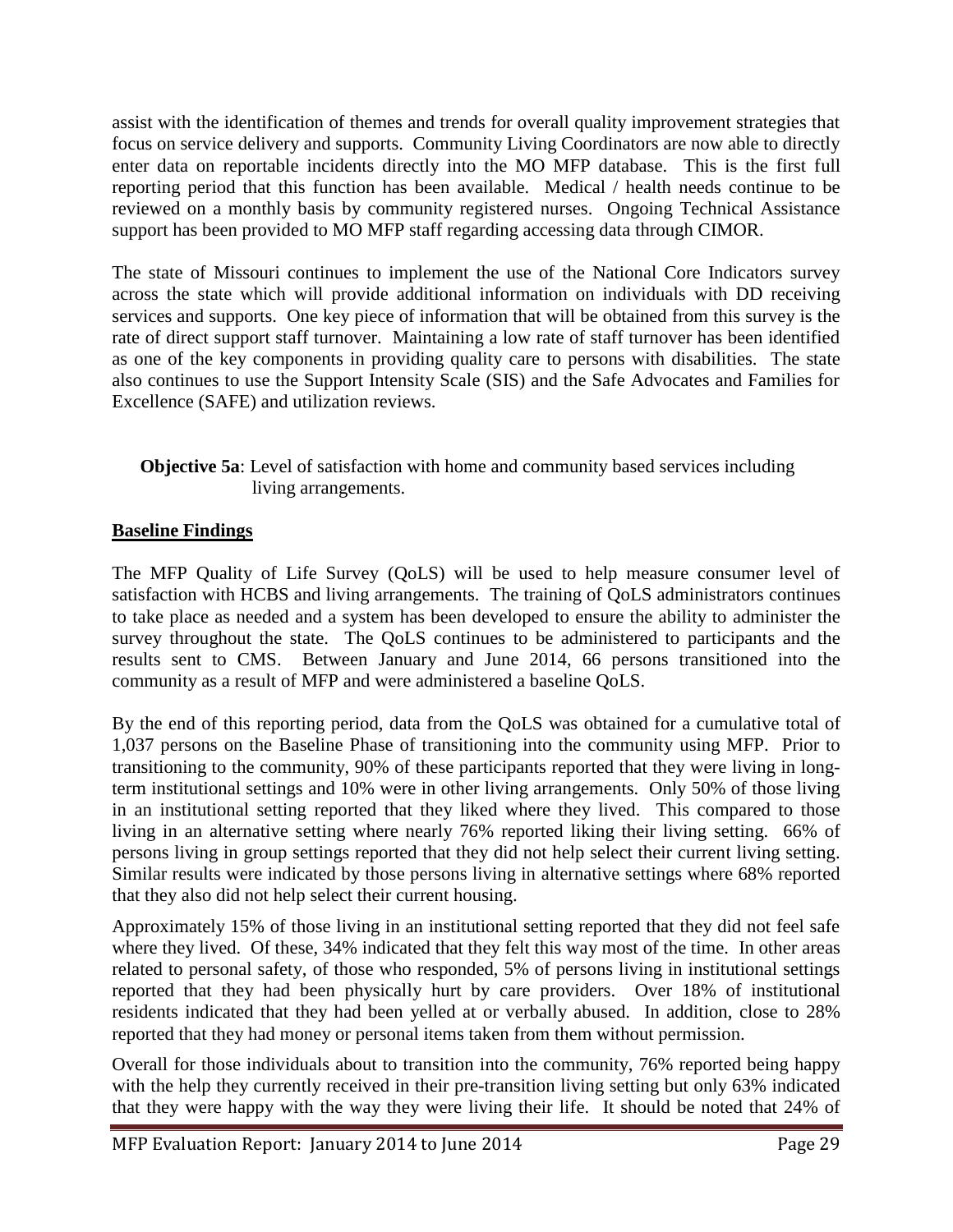those living in group living settings reported being unhappy with their support services and 37% of persons living in group settings indicated being unhappy with how they were living their life.

Prior to transitioning, approximately 82% of MFP participants reported that they were treated with respect by their service providers. 81% said that their helpers listened carefully to their requests. 72% of pre-transition MFP participants indicated that they required assistance to perform their ADL behaviors. Approximately 19% of respondents who required assistance indicated that they went without a shower or bath when they needed one and approximately 53% of these occurred because there was no one to help them. Nearly 11% of participants reported that they were unable to use the bathroom when needed and close to 41% of this group indicated that this was due to a lack of assistance.

#### **One Year Post-Transition Findings**

For this reporting period, cumulative data from the QoLS was obtained from 505 persons participating in MO MFP who had transitioned into the community and had been living in the community for 12 months. One year following a return to their communities, 92% of persons living in a group home setting and 89% if those in a non-group home setting reported that they liked where they were living. 47% of those in group homes and 69% of individuals living in a non-group setting reported that they helped select their current home.

At the first follow-up interview that occurred after 12 months of community residence, only 6% of respondents indicated that they did not feel safe where they lived. Of these, only 12 persons reported that they felt this way most of the time. At the time of the 12 month follow-up interview, one person indicated that they had been physically hurt by their current care providers and 12 individuals reported that they had been yelled at or verbally abused. 12 (3%) consumers also reported that they had either money or personal items taken without their permission.

One year after returning to their community, over 90% of MFP participants reported being happy with the help they receive around their living setting and 89% stated that they were happy with the way they were living their life. At this first follow-up interview, 96% of MFP participants stated that they were treated with respect by their service providers. 12 persons reported that they were not being treated the way they wished most of the time. Close to 75% of participants stated that they required assistance to perform their ADL behaviors and nearly 94% reported that these aid providers were paid to provide assistance. It was reported that 40% of MFP participants had the opportunity to pick their support staff. For respondents that required assistance, 26 persons (5%) indicated that they went without a shower or bath when they needed one, but only 12 persons stated that this was because no one was there to help them. 14 persons (3%) reported that they were unable to use the bathroom when needed but only two individuals indicated that this was due a lack of available staff assistance.

During their first 12 months of living in the community, over 86% of MFP participants reported that they were able to see family and friends when they wished. Participants also indicated that they were able to get to places they needed to go to like work, shopping and doctor appointments over 94% of the time. These rates occurred even though 71% of these individuals needed help to go out into the community.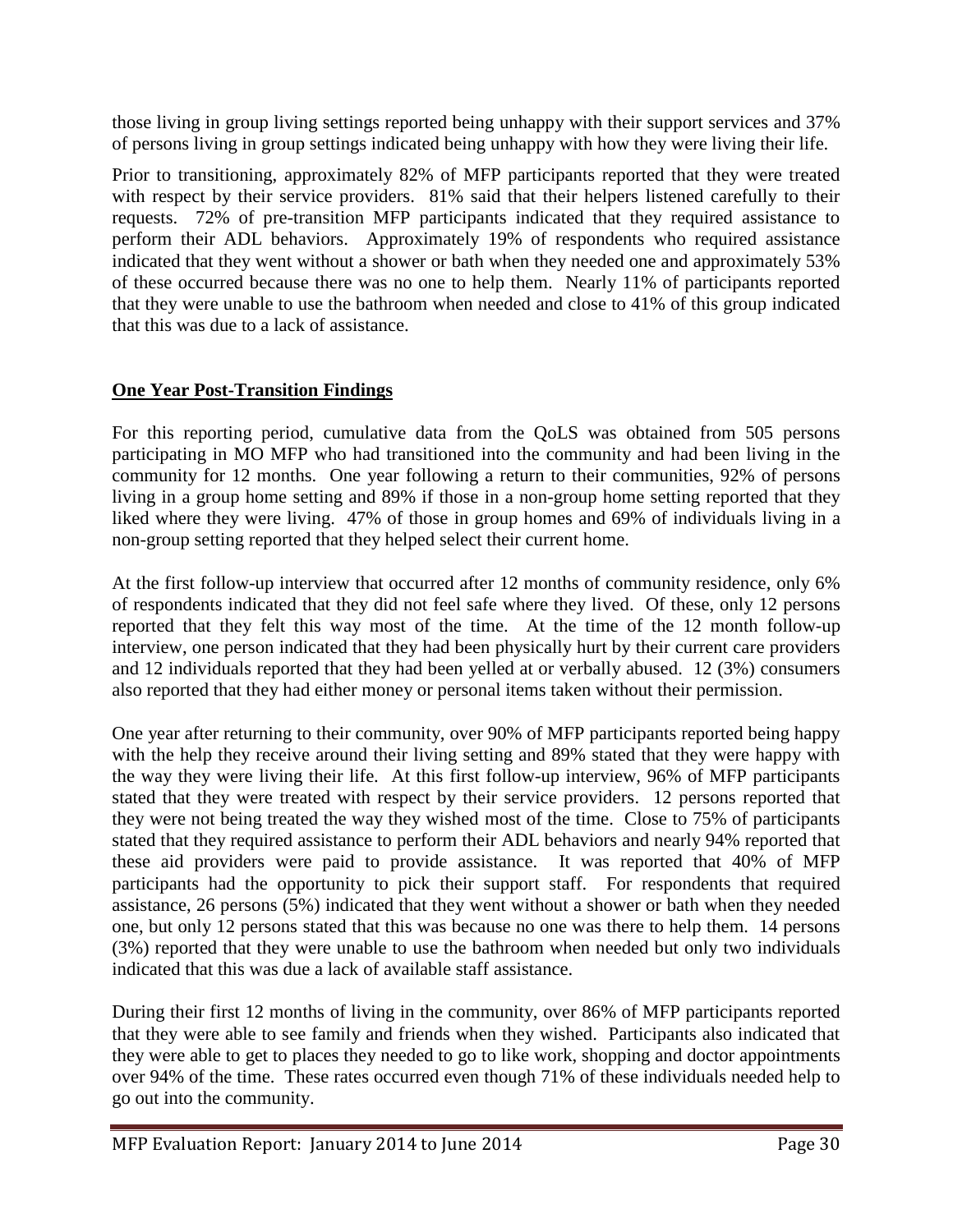One question asked on the QoLS at the one year assessment is "Are you working for pay right now?" Of those now living in the community for one year, 20% (N=97) indicated that they were working for pay. In this group, 5 persons had a PD, 82 were in the DD group and 10 had a comorbid DD/MI disability. As Figure 5 shows, participants with DD represented the greatest proportion of paid workers (90%).

#### **Figure 5.**



Of those MFP participants who were not working for pay 29% (N=96) indicated that they would like to find paid employment. A breakdown by target groups for individuals desiring paid employment can be seen in Figure 6 located below. As can be seen in Figure 6, participants with PD represented the greatest proportion not engaged in paid employment but willing to work for pay (58%). In addition to individuals who were working or desiring paid employment, 29 persons (6%) reported that they were doing volunteer work without getting paid and another 102 persons (26%) indicated that they would be willing to perform volunteer work without being paid.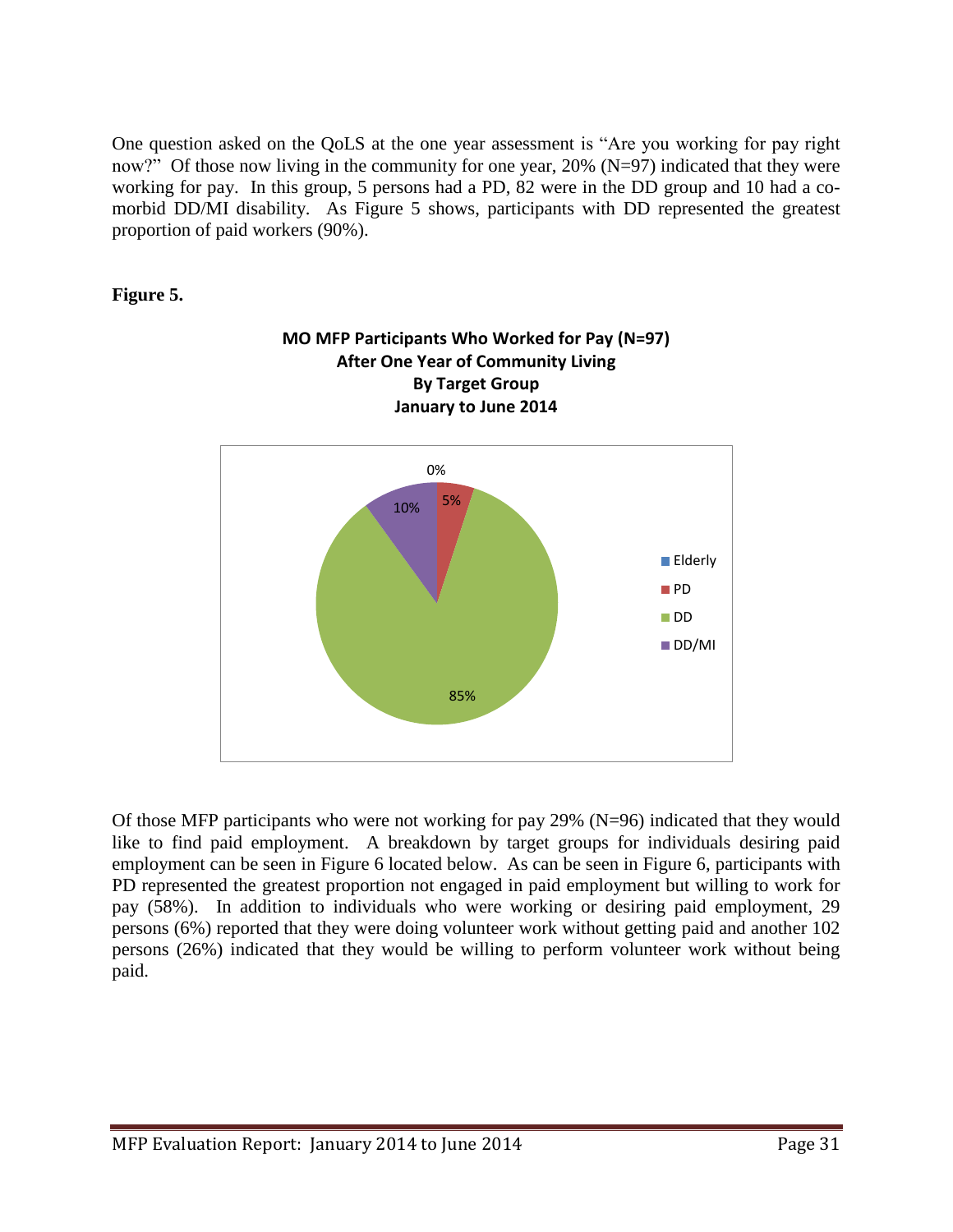#### **Figure 6.**

#### **MO MFP Participants Who Desired to Work for Pay (N=96) After One Year of Community Living By Target Group January to June 2014**



#### **Two Year Post-Transition Findings**

For this reporting period, data from the QoLS was obtained from 304 persons participating in the MO MFP project that had transitioned into the community and were living in the community for 24 months. Of these MO MFP participants 70% were living in non-group home settings such as apartments. After returning and living in their communities for 2 years, 83% of persons living in a group home setting and 93% of those living in a non-group home setting indicated that they liked their current living arrangement. Close to 41% of those in group homes and 59% of those not in a group home setting indicated that they had helped select their living setting.

At the second follow-up interview that occurred after 24 months of community residence, less than 5% of respondents indicated that they did not feel safe where they lived. Of these, only 3 persons reported that they felt this way most of the time. At the time of the two year follow-up interview, three persons indicated that they had been physically hurt by their current care providers and 11 individuals reported that they had been yelled at or verbally abused. In addition, 9 consumers reported that they had either money or personal items taken without their permission.

Two years after returning to their communities, 93% of MFP participants reported being happy with the help they receive around their living setting and 88% stated that they happy with the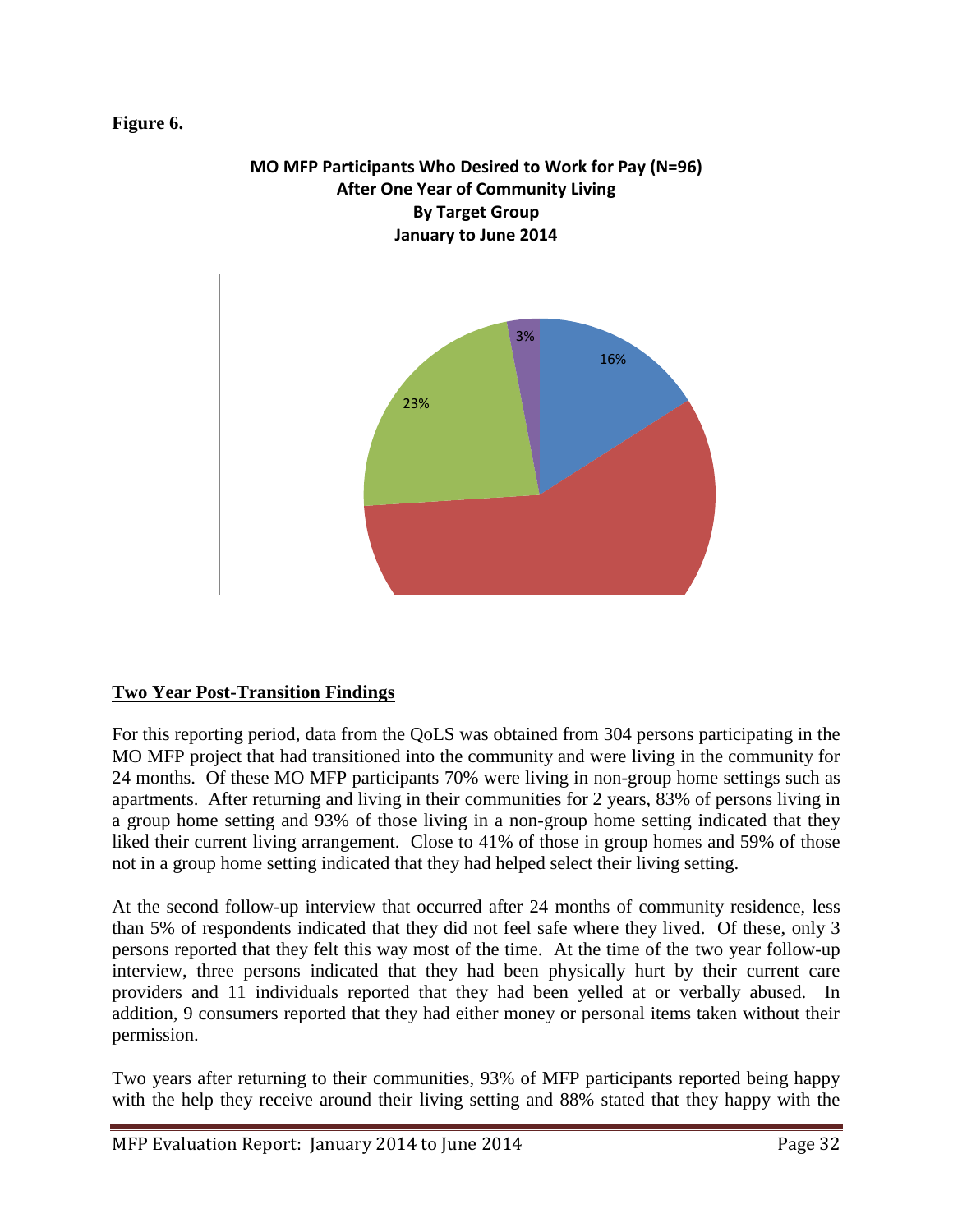way they were living their life. At this second follow-up interview, 96% of MFP participants stated that they were treated with respect by their service providers. 96% of respondents indicated that their support staff listened carefully to their requests. 79% of participants stated that they required assistance to perform their ADL behaviors and 39% had the opportunity to pick their support staff to assist them in these areas. For respondents that required assistance, 9 persons indicated that they went without a shower or bath when they needed one, but only 5 persons stated that this was because no one was there to help them. 10 persons reported that they were unable to use the bathroom when needed but only two individuals indicated that this was due a lack of staff assistance.

After living in the community for 24 months, 85% of MO MFP respondents indicated that there were able to see friends and family when they wanted to see them. Close to 93% of MFP participants reported that they were able to go to the places they needed to and 86% indicated that they were able to do this most of the time. This rate occurred even though 78% of these individuals needed help to go out.

One question asked on the QoLS on the second year follow-up is "Are you working for pay right now?" Of those now living in the community for two years,  $26\%$  (N=73) indicated that they were working for pay. In this group, 64 were in the DD group, 6 had a DD/MI, 2 were in the PD group and one in the aged group. As Figure 7 shows, participants with DD represented the greatest proportion of paid workers (88%).

#### **Figure 7.**



## **After Two Years of Community Living By Target Group January to June 2014**

**MO MFP Participants Who Worked for Pay (N=73)**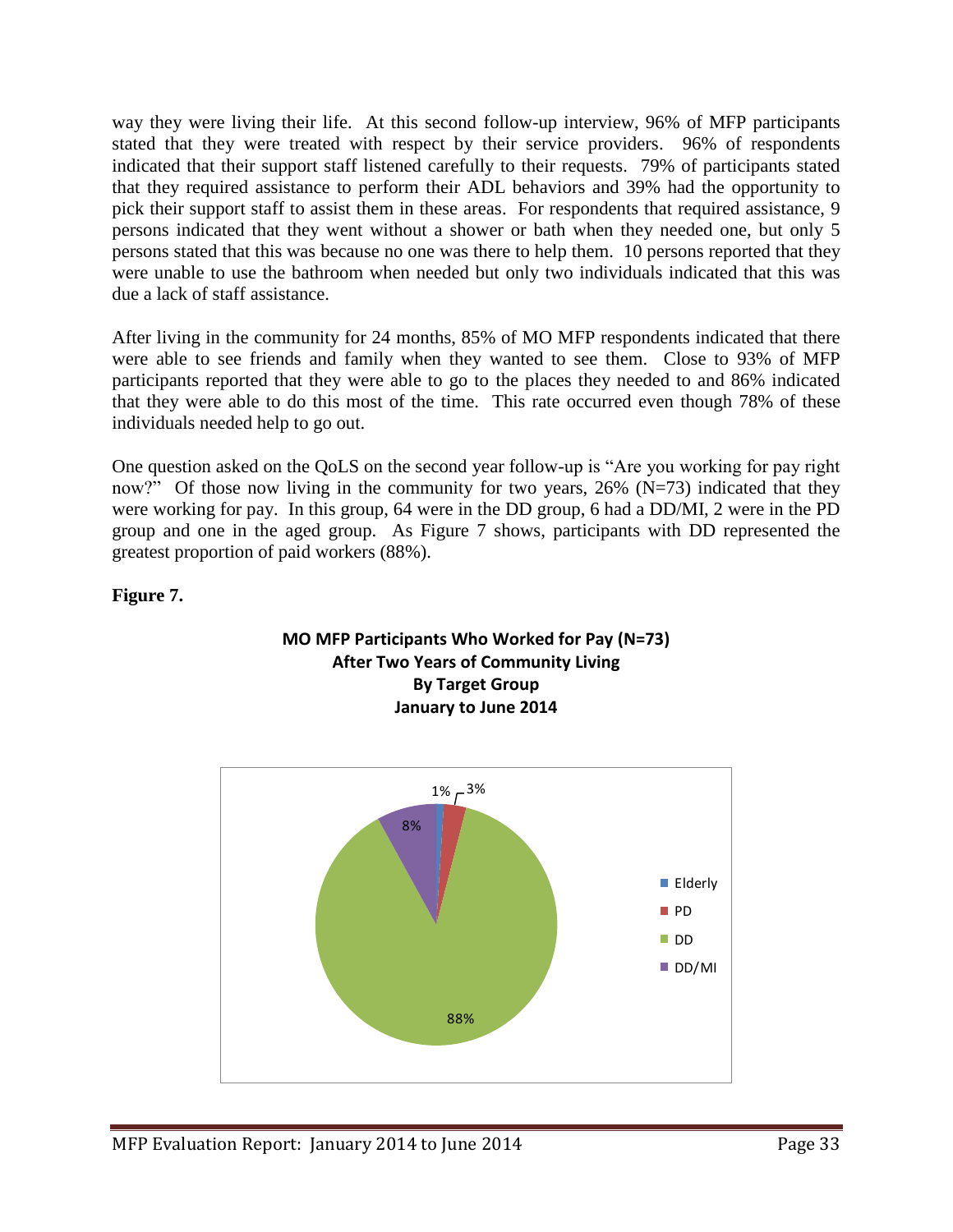Of those MFP participants who were not working for pay,  $25\%$  (N=42) indicated that they would like to find paid employment. A breakdown by target groups for individuals desiring paid employment can be seen in Figure 8 located below. As can be seen in Figure 8, 54% of participants with PD and 37% of persons with DD who were not engaged in paid employment were willing to work for pay. In addition to individuals who were working or desiring paid employment, 23 persons (8%) reported that they were doing volunteer work without getting paid and another 43 persons (20%) indicated that if opportunities were found, they would be willing to perform volunteer work without being paid.

#### **Figure 8.**





#### **Objective 5b:** Changes in quality of life.

Concern over quality of life in institutional settings has been a driving force in LTC policy for some time. The MFP program is based on the premise that many institutionalized Medicaid recipients prefer to live in the community and are able to do so with appropriate support. One of the main assumptions of the MFP program is that community based care would improve participants Quality of Life (QoL). As a result the monitoring of QoL is a critical aspect of the evaluation of the MFP project.

MFP Evaluation Report: January 2014 to June 2014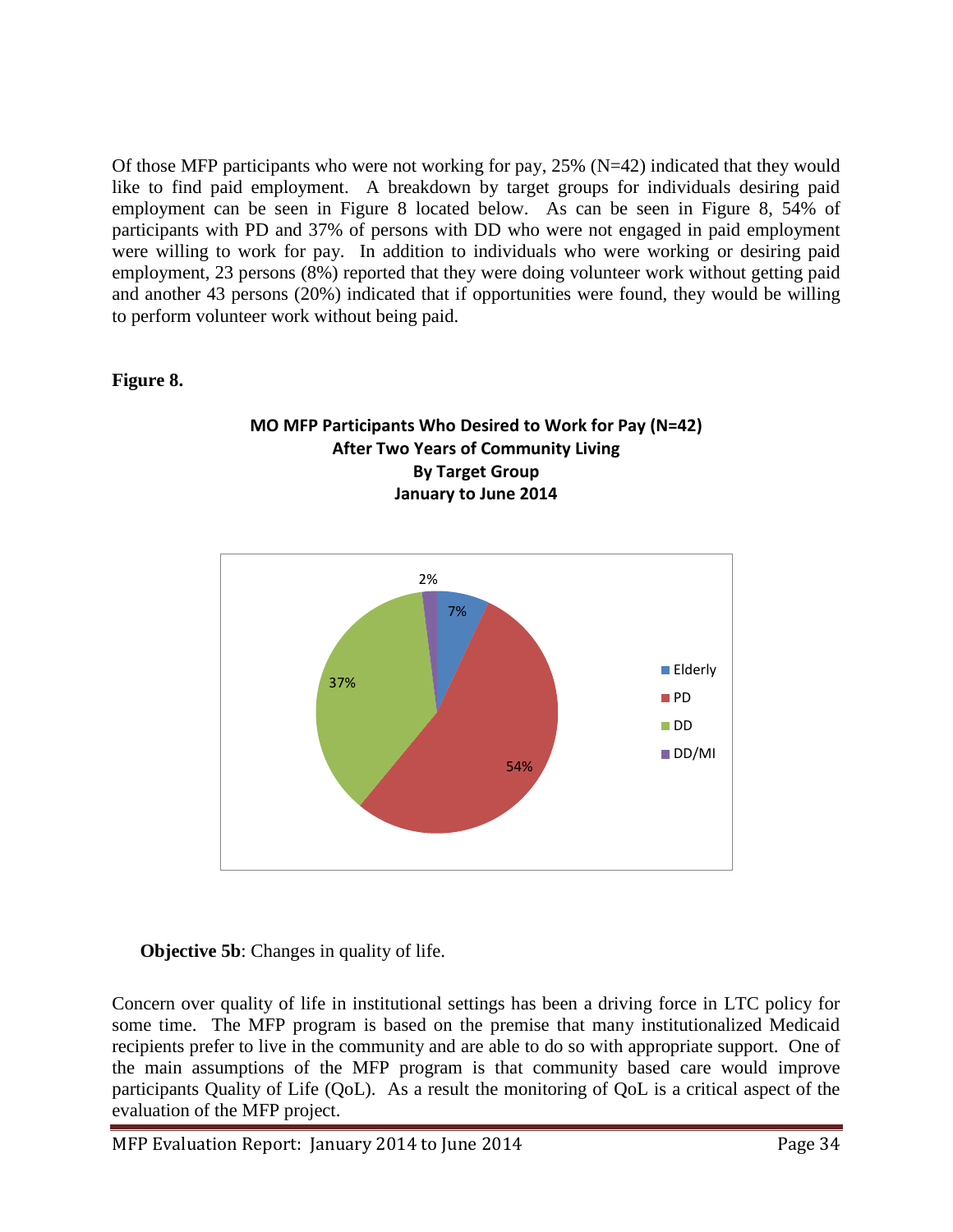The MFP Quality of Life Survey (QoLS) will be used to help examine changes in consumer quality of life as the result of participation in MFP. This survey is intended to be administered prior to a consumer leaving their institutional setting and again in 12 and 24 months after returning to the community. The QLS is designed to be administered to consumers and the results sent to CMS. For this reporting period, a cumulative total of 1,037 persons were eligible for the baseline QoLS, 505 participants in the MFP project were eligible for and administered the 12 month QoLS and 304 individuals were administered the 24 month follow-up QoLS .

The QoLS is intended to collect information on participants in the following domains: 1. Satisfaction with living arrangement; 2. Unmet need for personal care; 3. Respect and dignity; 4. Choice and control; 5. Community integration and inclusion; 6. Overall satisfaction with life; and 7. Mood and Health Concerns. Results for each domain will be measured by the summative counts of similar items that constitute the domain.

An examination of the reported changes in domain scores for MFP participants after approximately one year of living in the community indicated that improvements were reported across all summary domains. See Table 8.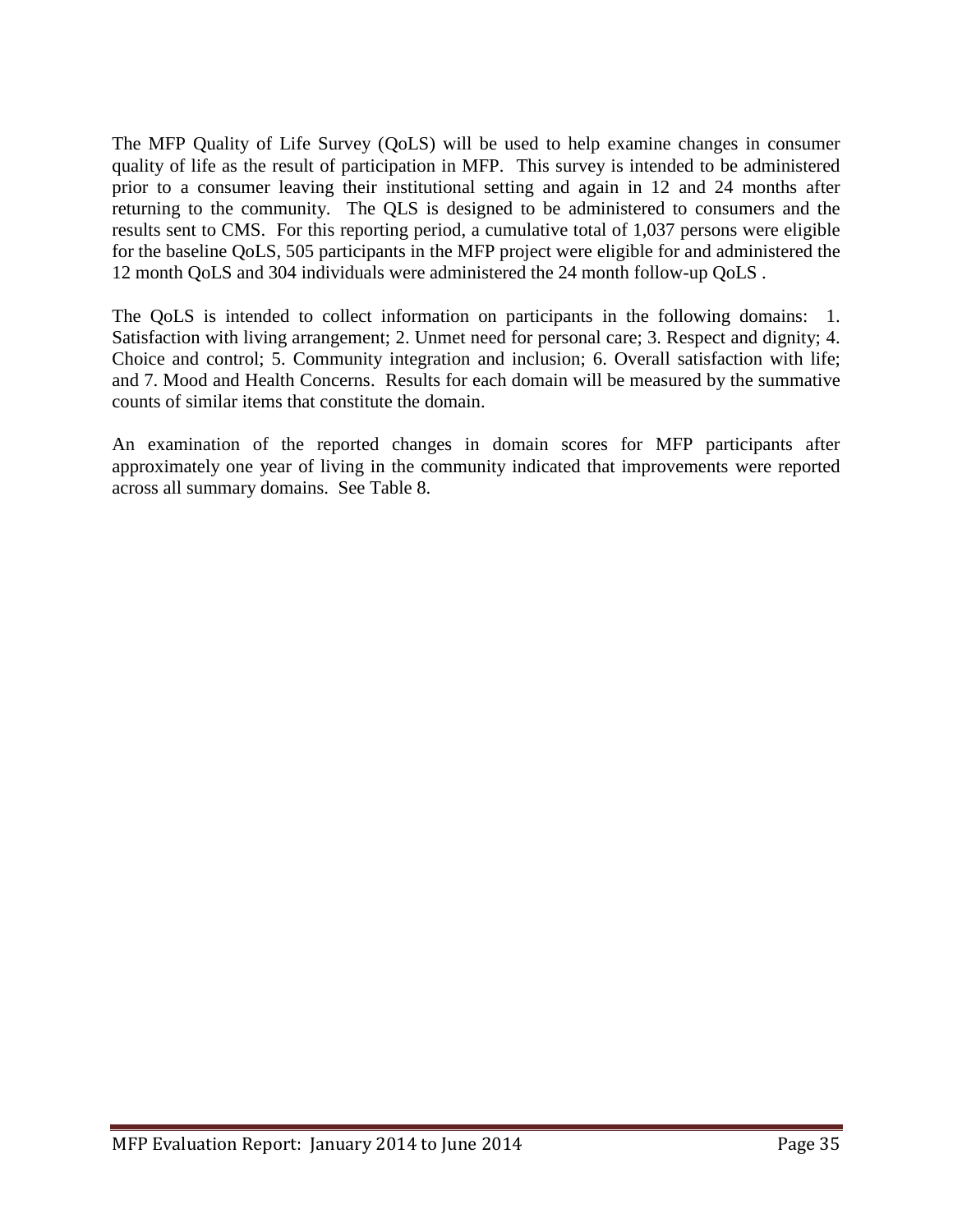#### **Table 8.**

|                                   | <b>Baseline to First Year</b><br>Follow-Up |         | Baseline to Second Year<br>Follow-Up |         |
|-----------------------------------|--------------------------------------------|---------|--------------------------------------|---------|
| Domain                            | Number                                     | Percent | Number                               | Percent |
| Living Arrangement                | 327                                        | 66%     | 181                                  | 60%     |
| Personal Care                     | 53                                         | 11%     | 37                                   | 13%     |
| Respect / Dignity                 | 88                                         | 23%     | 54                                   | 23%     |
| Choice and Control                | 345                                        | 70%     | 203                                  | 67%     |
| Community Integration & Inclusion | 225                                        | 45%     | 135                                  | 45%     |
| Satisfaction                      | 147                                        | 32%     | 87                                   | 31%     |
| Mood & Health Concerns            | 151                                        | 32%     | 92                                   | 32%     |

#### **Percent of Participants Who Reported Improvements in Quality of Life Domains**

In examining the changes in measured summary domains across target groups and time, a more complicated picture begins to emerge. A visual description of the changes in domains across target groups and over time can be found in the following series of Figures 9 - 15.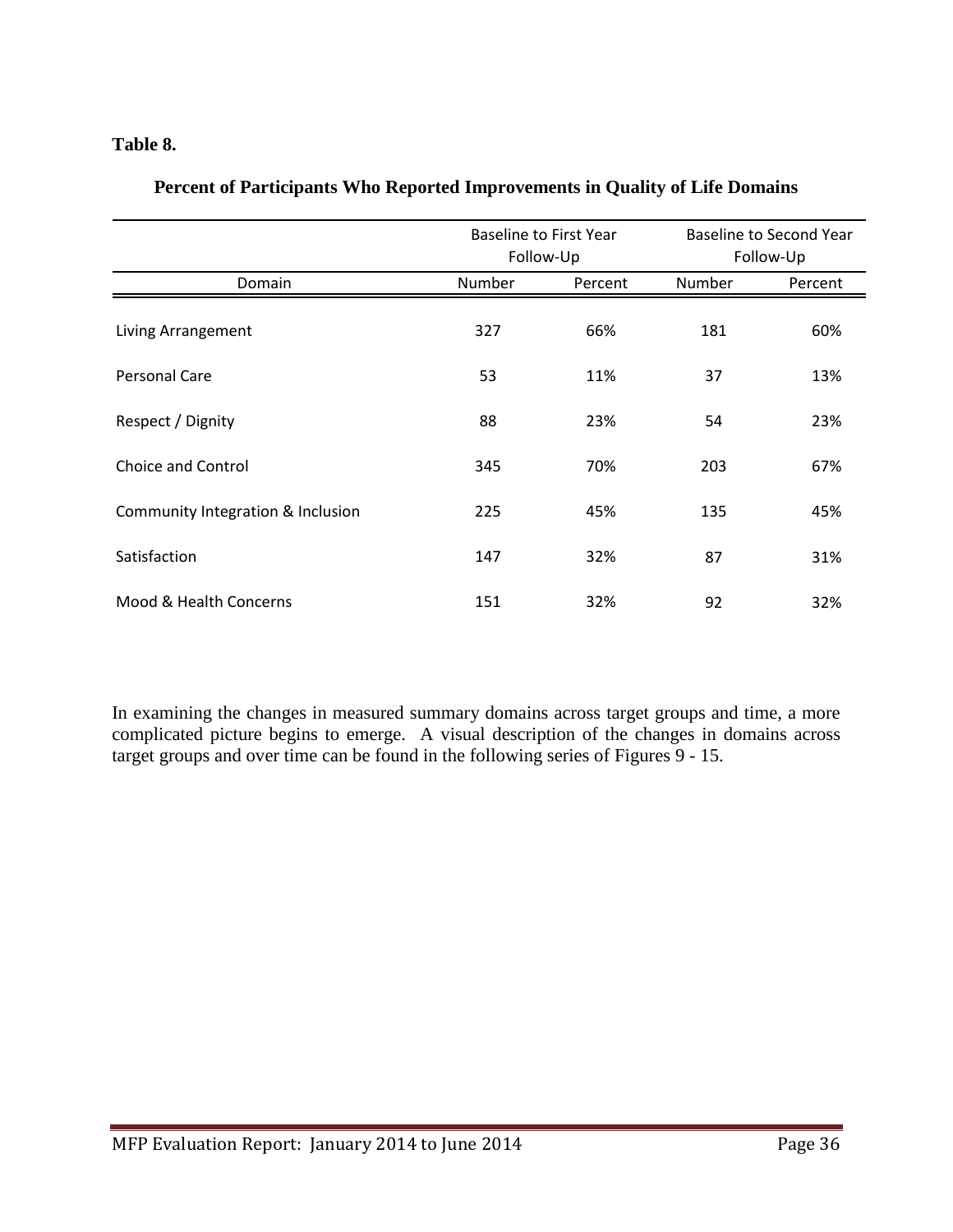



**Choice and Control**

**Figure 10**.

**Living Arrangements**

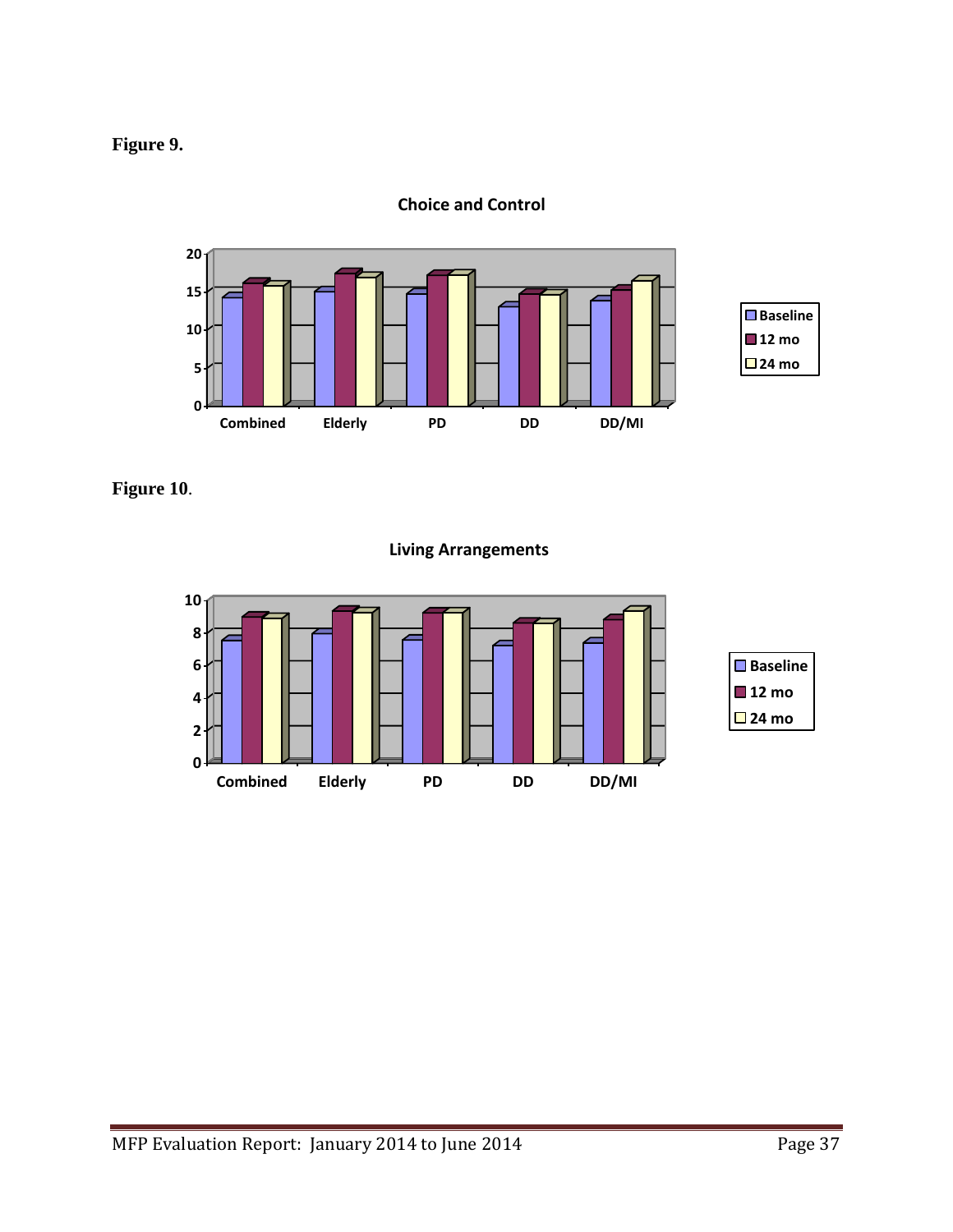



**Satisfaction**

**Figure 12.**



#### **Community Integration**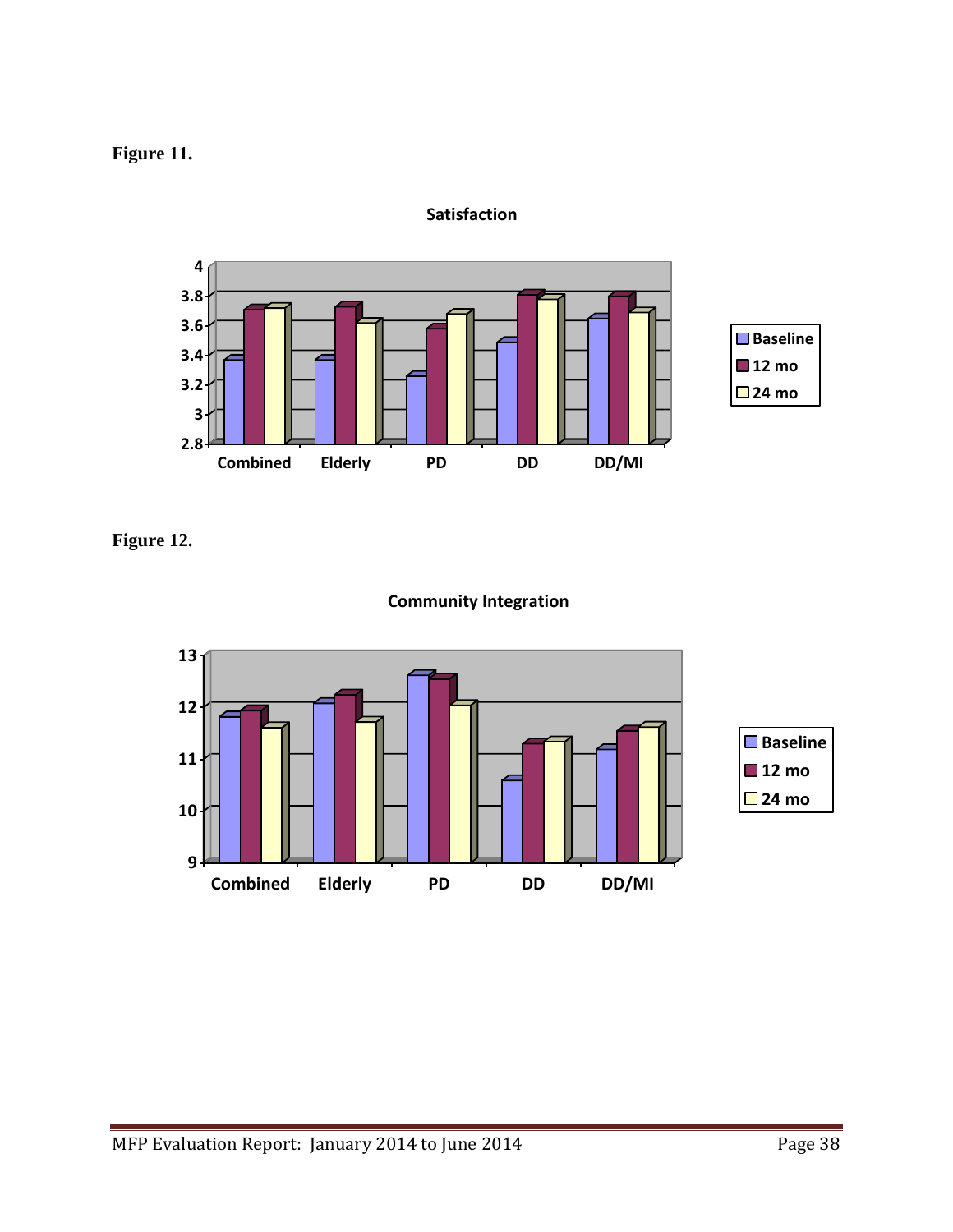#### **Figure 13.**



**Respect and Dignity**

#### **Figure 14.**



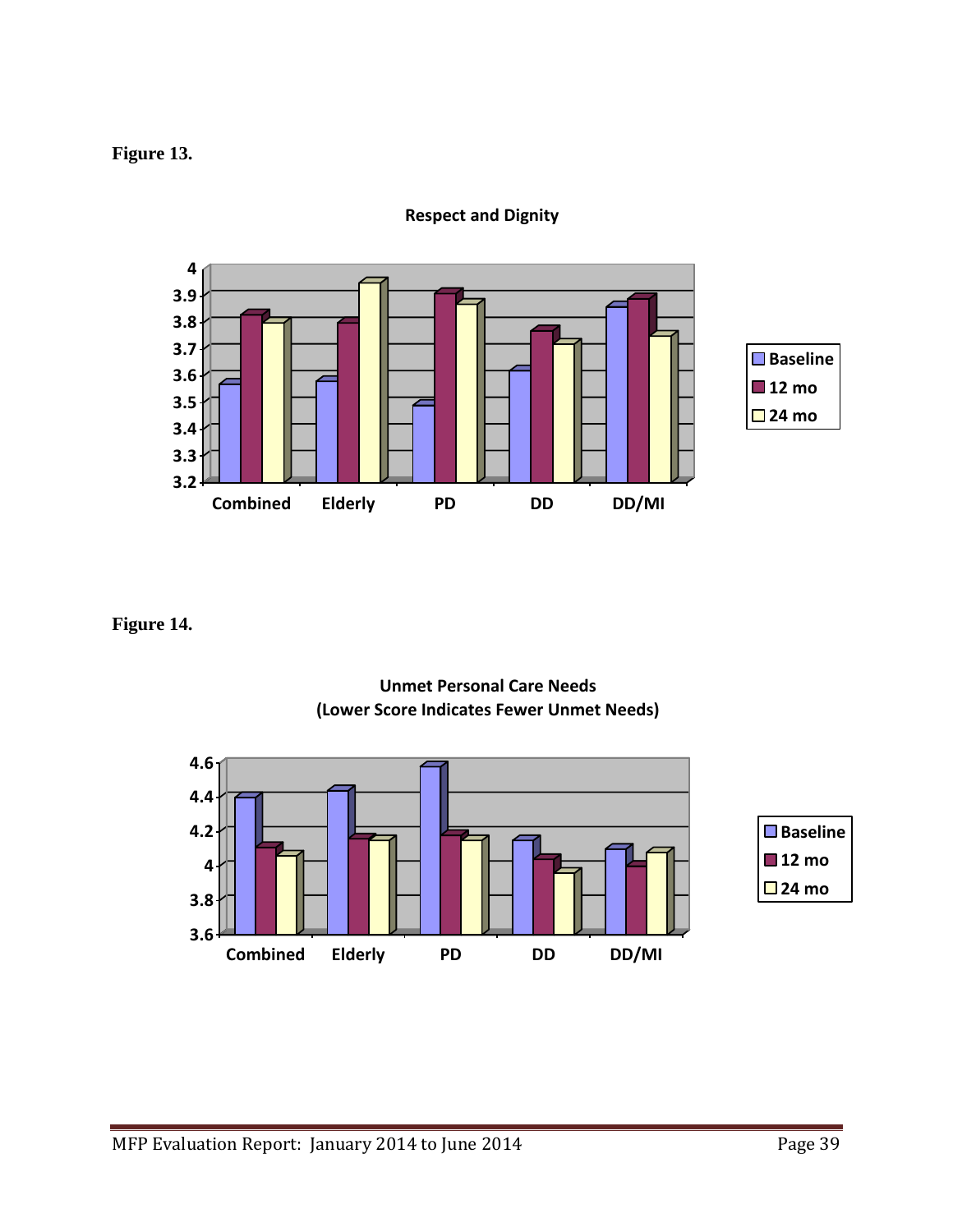Figure 15.



#### **Mood and Health Concerns**

A summary of the significance for changes in domain scores across target groups and over time can be found in the following table (See Table 9). An analysis of the change in domain scores from baseline to the first year follow-up indicated that significant improvements in QoL were reported for all MO MFP participants on: Living Arrangement, Personal Care Needs, Respect and Dignity, Choice and Control, Community Integration & Inclusion and Satisfaction. Mood & Health Concerns was the only domain where MFP participants did not report significant improvement from Baseline assessment to the 12 month follow-up report.

Different patterns of change in QoL are noted when examining MO MFP participants in their respective target group. At the 12 month follow-up, significant improvements in the domain of *life satisfaction* were reported for all target groups except those persons in the co-morbid DD/MI group. When surveyed at the 2 year follow-up, significant improvements in *life satisfaction* were maintained for those in the physically disabled and DD groups. Non-significant improvements in *life satisfaction* from the baseline measure to the 2 year follow-up were reported for those in the aged and co-morbid DD/MI groups.

For the domain of *living arrangements*, all target groups reported significant improvements at both the one and two year follow-up assessments. A similar pattern of improvement was found for the domain of *choice and control* across all target groups for the 12 and 24 month follow-up surveys.

Individuals in the physically disabled and the DD target groups were the only groups that reported a significant increase in being treated with *respect and dignity* at the one year follow-up At the two year assessment, only those in the physically disabled groups continued to report a significant improvement from the start of the program in being treated with *respect and dignity*. Interestingly, at the 24 month assessment, persons in the aged group now reported a significant improvement in their being treated with *respect and dignity* from the baseline period.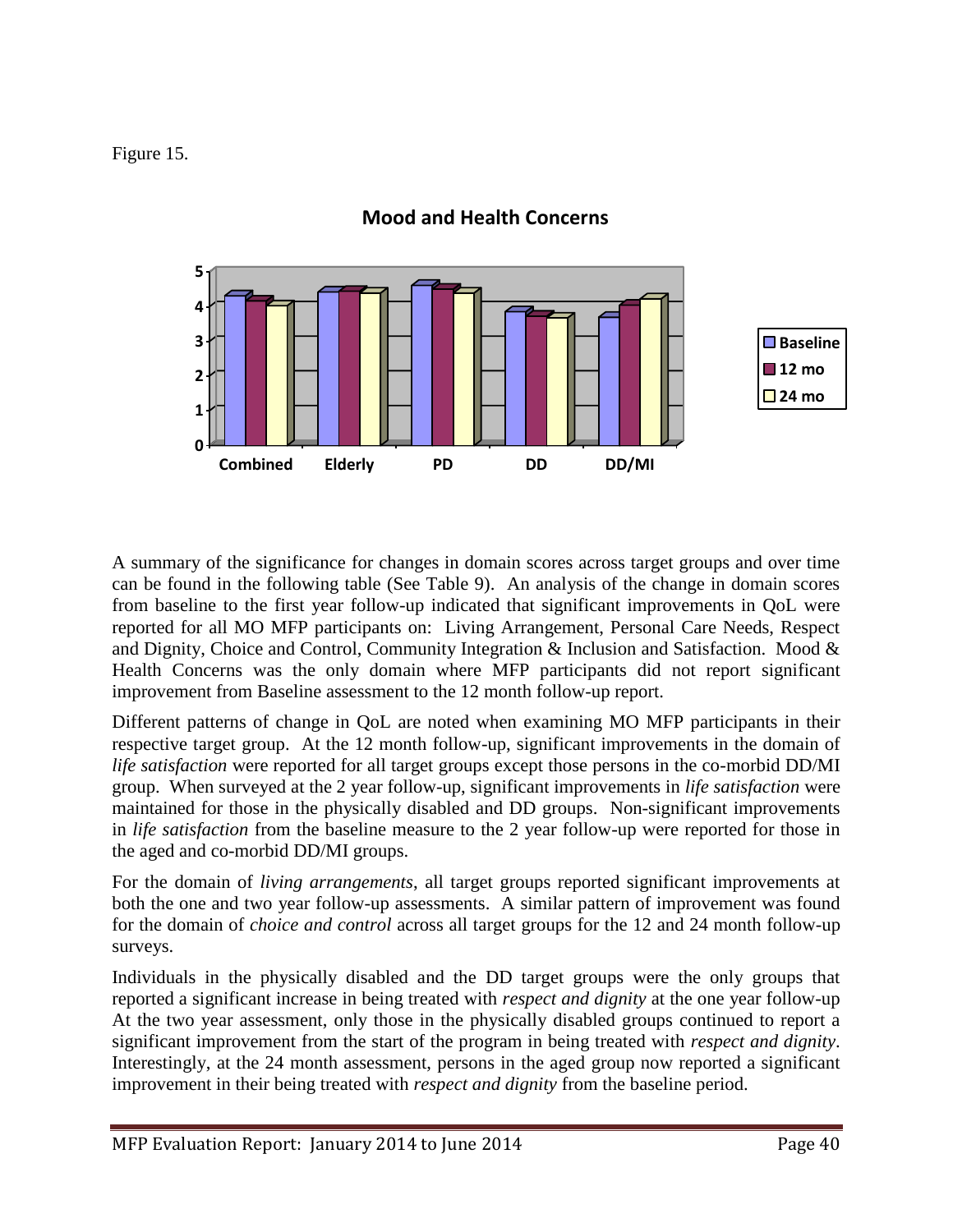At the one year assessment, persons in the aged and physically disabled groups reported significant improvements in meeting *personal care needs* when compared to the baseline measure. No significant improvement in *personal care needs* from the baseline assessment was reported by those in the DD and the co-morbid DD/MI groups. Only those in the physically disabled group continued to indicate an improvement in having their *personal care needs* met at the 24 month survey.

For the domain of *community integration*, only those individuals in the DD target group reported a significant improvement at the one year follow-up. This pattern of improvement was found again at the two year assessment.

No significant improvements across target groups were reported in the area of *mood and health concerns* at either the one or two year assessments. This failure to find significant improvements in this domain was true for all four target groups involved in the MO MFP program.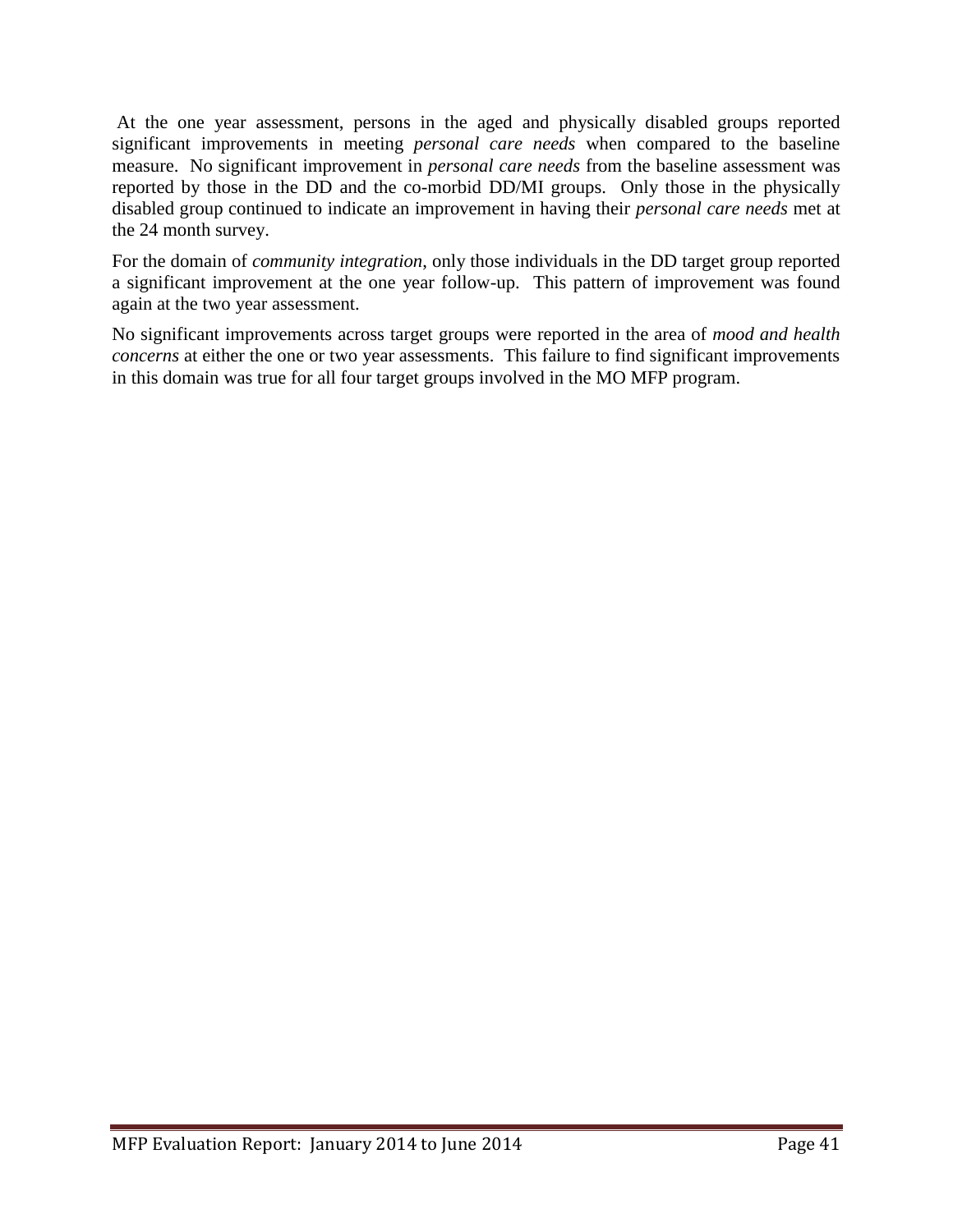#### **Table 9.**

|                              | All<br><b>Participants</b> | Elderly   | <b>PD</b> | <b>DD</b> | DD/MI     |
|------------------------------|----------------------------|-----------|-----------|-----------|-----------|
| <b>Life Satisfaction</b>     |                            |           |           |           |           |
| Baseline vs 12 mo            | $***$                      | $***$     | ***       | ***       | <b>NS</b> |
| Baseline vs 24 mo            | ***                        | <b>NS</b> | ***       | $**$      | <b>NS</b> |
| <b>Living Arrangement</b>    |                            |           |           |           |           |
| Baseline vs 12 mo            | ***                        | ***       | ***       | ***       | $***$     |
| Baseline vs 24 mo            | $***$                      | ***       | ***       | ***       | $***$     |
| <b>Choice and Control</b>    |                            |           |           |           |           |
| Baseline vs 12 mo            | ***                        | $***$     | ***       | ***       | $\ast$    |
| Baseline vs 24 mo            | ***                        | ***       | ***       | ***       | ***       |
| <b>Respect and Dignity</b>   |                            |           |           |           |           |
| Baseline vs 12 mo            | ***                        | <b>NS</b> | ***       | $\ast$    | <b>NS</b> |
| Baseline vs 24 mo            | $**$                       | $**$      | ***       | <b>NS</b> | <b>NS</b> |
| <b>Personal Care</b>         |                            |           |           |           |           |
| Baseline vs 12 mo            | ***                        | ***       | ***       | <b>NS</b> | <b>NS</b> |
| Baseline vs 24 mo            | ***                        | $**$      | ***       | $\ast$    | <b>NS</b> |
| <b>Community Integration</b> |                            |           |           |           |           |
| Baseline vs 12 mo            | $***$                      | <b>NS</b> | <b>NS</b> | ***       | <b>NS</b> |
| Baseline vs 24 mo            | <b>NS</b>                  | <b>NS</b> | <b>NS</b> | ***       | <b>NS</b> |
| Mood and Health              |                            |           |           |           |           |
| Baseline vs 12 mo            | <b>NS</b>                  | <b>NS</b> | <b>NS</b> | <b>NS</b> | <b>NS</b> |
| Baseline vs 24 mo            | <b>NS</b>                  | <b>NS</b> | <b>NS</b> | <b>NS</b> | <b>NS</b> |

| Significant Differences Between Assessments: Quality of Life Measures by Target Group |  |
|---------------------------------------------------------------------------------------|--|
|---------------------------------------------------------------------------------------|--|

\*  $p < .05$ 

- \*\* p < .01
- \*\*\*  $p < .001$

NS = Not Significant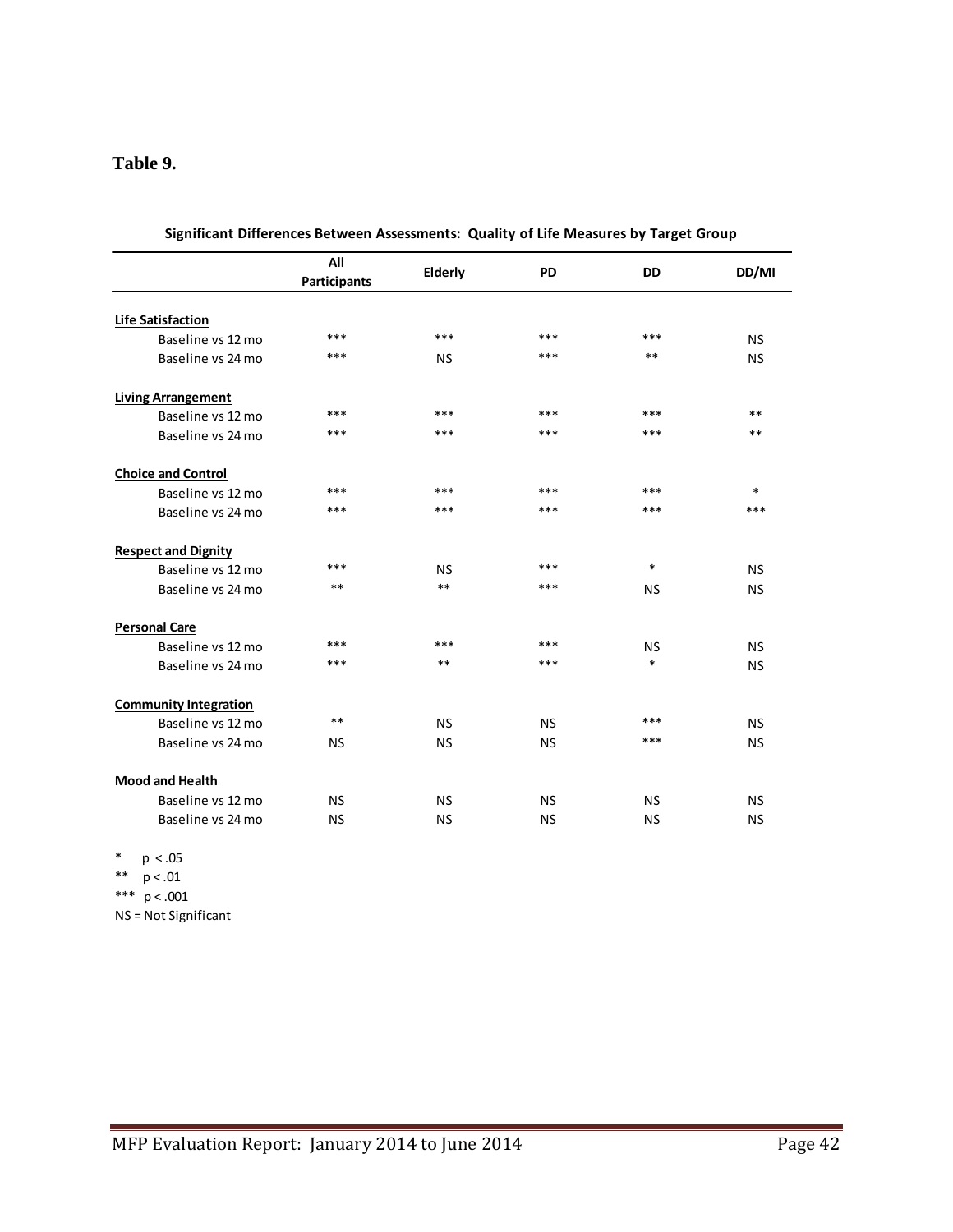**Area 6:** Persons eligible to participate in MFP and who decline or those persons enrolled in MFP and who cease participation in MFP will be evaluated to determine the reasons for their decisions. Individuals who die while participating in MFP will also have their cause of death examined.

**Objective 6a**: Rates of re-institutionalization of MFP participants and reasons cited.

Of the individuals currently enrolled in the MO MFP project, a total of 11 persons were reinstitutionalized from January to June 2014. Of these, 10 MFP participants required a reinstitutionalization of 30 days or less: 6 were physically disabled but non-aged target group, 1 was aged and 3 were in the DD group. For this reporting period one individual in the physically disabled but non-aged group required a re-institutionalization greater than 30 days with a length of stay as yet unknown. The majority of persons, who chose or had to return to an institutionalized setting, either did so for health related issues that did not allow them to remain in the community or because they had Medicaid spend-down issuess.

**Objective 6b:** Frequency of deaths of MFP participants and reasons cited.

From January to June 2014, there were seven reported deaths for individuals participating in the MO MFP program. Two persons died from cardiac issues and the remaining five had no listed cause of death. Of the seven deaths, three persons were in the aged and physically disabled target groups. The remaining person was in the DD group.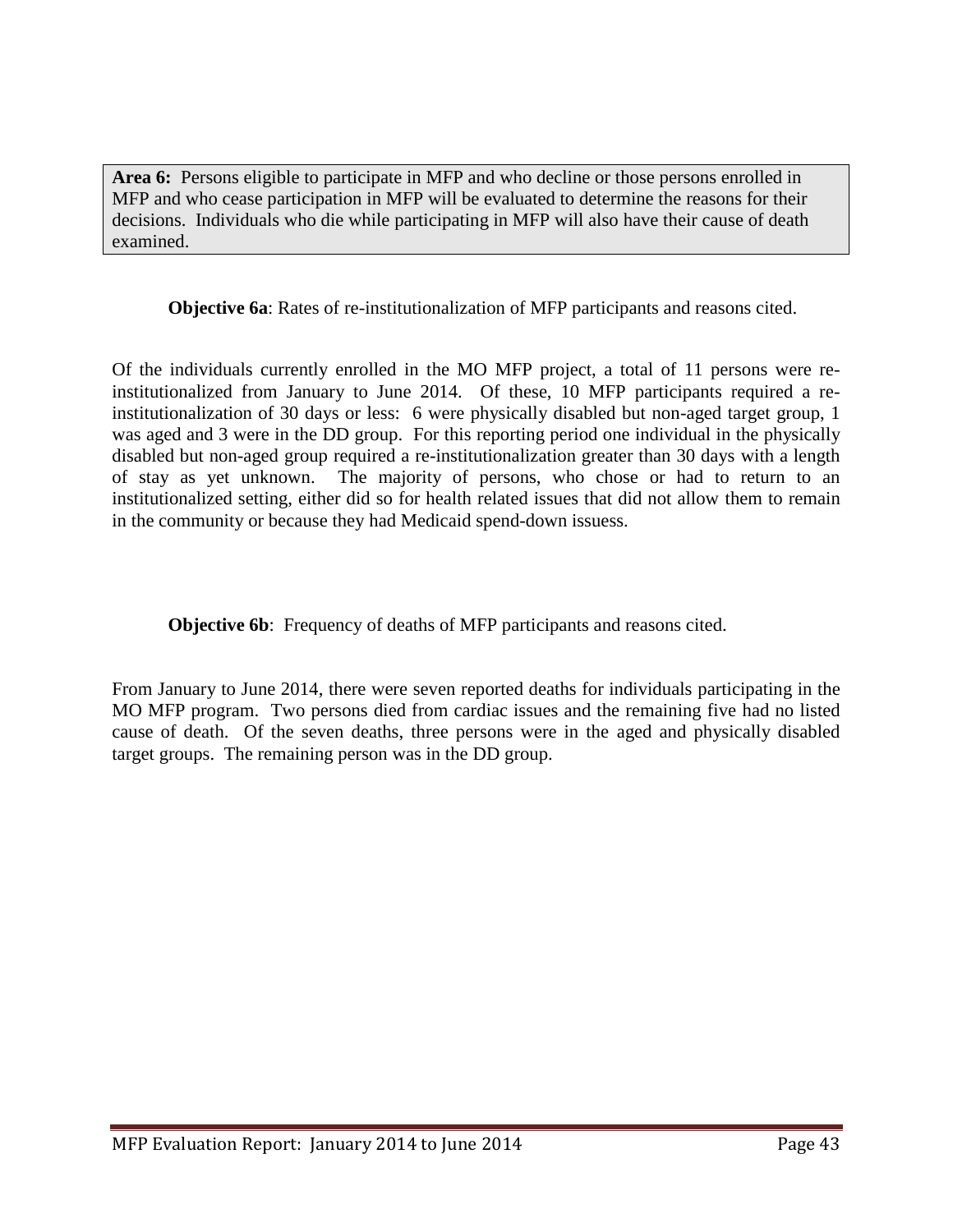#### **Missouri Money Follows the Person Semi-Annual Evaluation Report – January to June 2014 Summary**

For this reporting period, the Missouri Money Follows the Person: My Life, My Way, My Community MO (MFP) has continued to encounter problems in making community transitions. The number of transitions reported for this time period is behind the optimal number that would allow the MO MFP to achieve the 2014 target goal. Available data suggest that the target groups with the greatest shortfall in returning to the community are those in the DD and PD groups. The implementation of the Section Q website accompanied by training for nursing home staff on the administration of Section Q was hoped to aid the MO MFP project in achieving transition goals. The transition results for this reporting period suggest that this training approach is working and will show improvements for the next reporting period.

The DDD continues to work on approaches to obtain guardianship consent to better transition their population into the community. The DHSS continues to provide continuity of care upon transition for their target groups. DHSS has also worked to create and maintain option counseling transition coordinator services to help assist in transitions.

The state of Missouri continues to show a shift in monetary funding from institutions to HCBS for this reporting period. One continuing area of concern and a primary impediment to community transitions is that of housing. Affordable housing continues to be difficult to obtain and local housing agencies have been reluctant to dedicate any housing slots specifically for MFP participants. To help address this shortfall, the state MFP Director will continue to work with housing agencies to develop housing approaches that will benefit MFP participants.

During this reporting period, 22 MFP participants choose to self-direct their support services with the majority in the non-aged, physical disability target group  $(N=20)$ . Available data indicated that no participants dis-enrolled from the self-direction option of the Mo MFP program for this time period.

There have been 11 persons in the MO MFP program that needed to be re-institutionalized during this reporting period. Most  $(N=10)$  were for less than 30 days. The majority of persons, who chose or had to return to an institutionalized setting, either did so for health related issues that did not allow them to remain in the community, for deterioration in cognitive functioning or to meet spend down requirements.

The results from the one and two year Quality of Life Surveys suggest that the MO MFP program has mostly achieved the goal of returning qualified individuals to the community and improving the quality of life for these participants. MO MFP participants have reported significant improvements in their living arrangements, life satisfaction, and choice and control over their lives that have been sustained over a two year time period.

Some of the domains measured by the QoLS have shown mixed results that have varied over time and across target groups. Persons leaving long term care facilities such as those in the aged and physically disabled groups have reported significant improvements in their personal care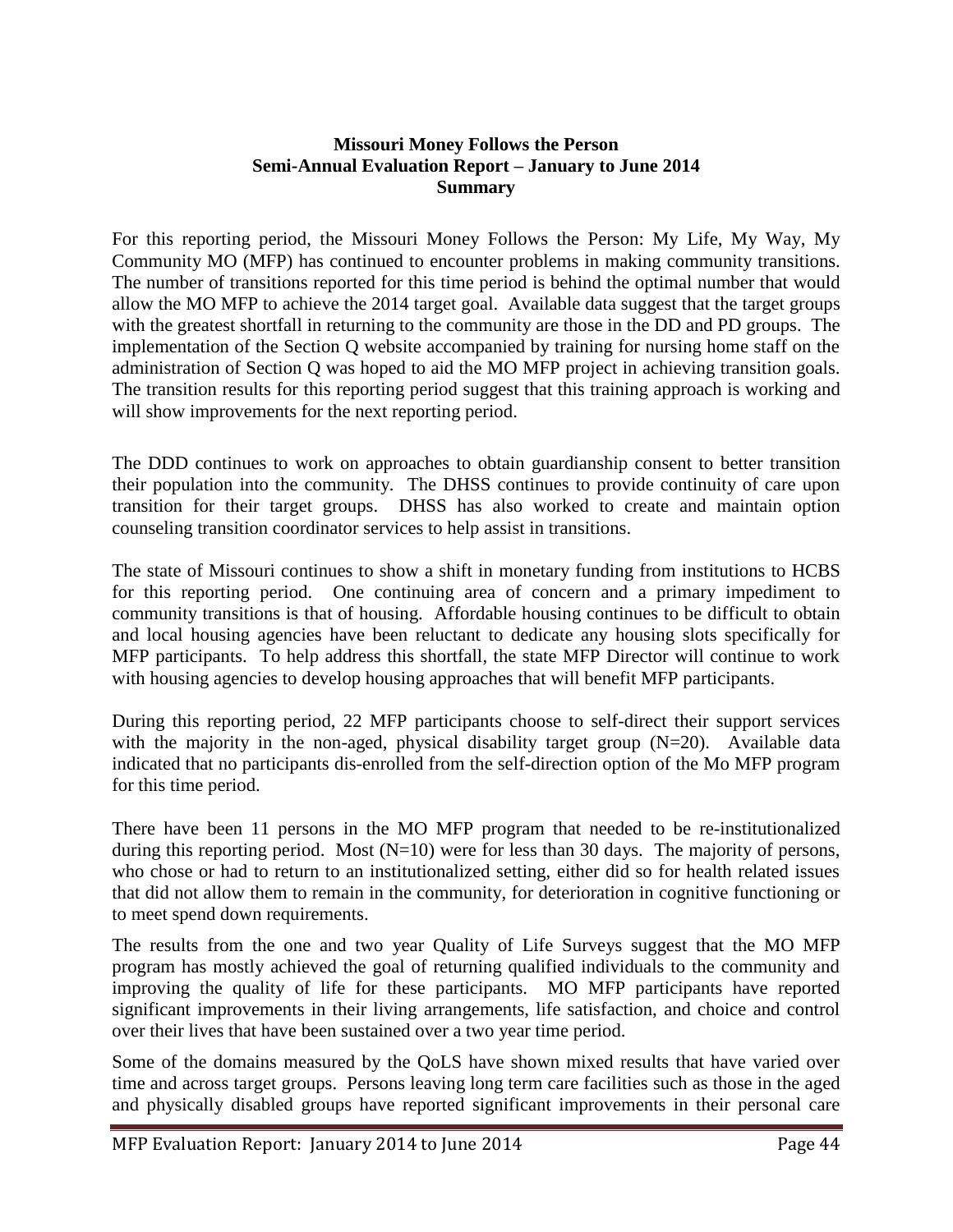upon returning to the community at both the one and two year follow-up assessments. Individuals in the DD and DD/MI groups failed to report such changes at either the one or two year assessment.

In the area of being treated with respect and dignity, persons in the PD group reported the strongest and most consistent improvement at both the one and two year assessments. Those in the aged group reported significant improvement from the baseline measure only on the second year survey. Persons in the DD group reported improvement on the 12 month survey but not on the 24 month follow-up. No changes in this domain were found for those in the DD/MI group.

The only individuals that reported a significant improvement in community integration were those in the DD group. Here they reported an improvement that was maintained over the two year time period. The failure of the other groups to show gains in this domain should more closely examined. Differences might be due to access to a more organized system or process that is not currently available to those in the other target groups and this might warrant a closer examination of how others are being integrated into their communities.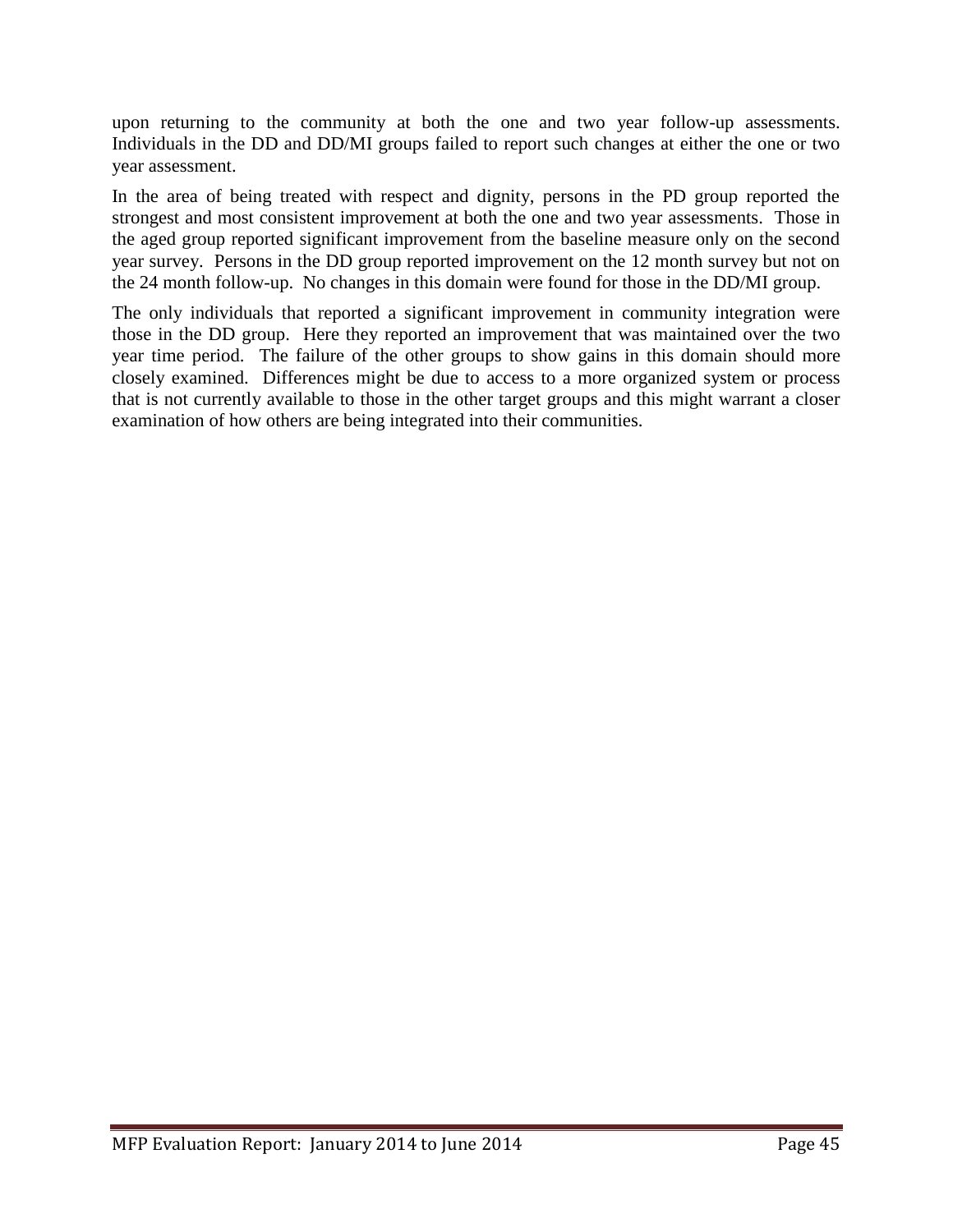## **APPENDIX A**

## **EVALUATION OVERVIEW**

This semi-annual report for the evaluation of the Missouri Money Follows the Person Demonstration (MO MFP) covers the 6-month period from January 2013 through June 2013. The evaluation activities described in this report align with the (a) evaluation plan that was submitted to the Centers for Medicare and Medicaid Service (CMS) and (b) the required semiannual reporting format.

#### **Evaluation Plan**

The evaluation plan was developed in collaboration between Tom McVeigh, Robert Doljanac and the MO MFP project staff. During the planning phase, project work teams developed a strategic plan including specific activities and relevant data sources. The evaluation plan was designed to complement the strategic plan such to inform the implementation process and outcomes. Overall, the evaluation plan details, by grant objective, the evaluation processes, measures, and data sources.

Given the integrated nature of the data comprising the evaluation of the Missouri Money Follows the Person Demonstration, implementation of the evaluation plan has involved collaboration across many partners within the Departments of Mental Health (DMH), Social Services (DSS) and Health and Senior Services (DHSS).

The evaluation plan includes both a process and outcome evaluation. The purpose of the process evaluation is to:

- Determine the perceptions of the stakeholders about the planning and implementation of the projects,
- Determine the extent to which the implementation of the grant follows proposed protocols,
- Document changes to grant processes and reasons for changes, and
- Record participation from various stakeholders in grant activities and decision-making.

The outcome evaluation involves:

- Integrating existing data sources contributing to the understanding of the effects of the grant processes on the quality of life for people with disabilities,
- Examining the usefulness of current data systems, and
- Measuring stakeholder perspectives of outcomes and document their personal experiences.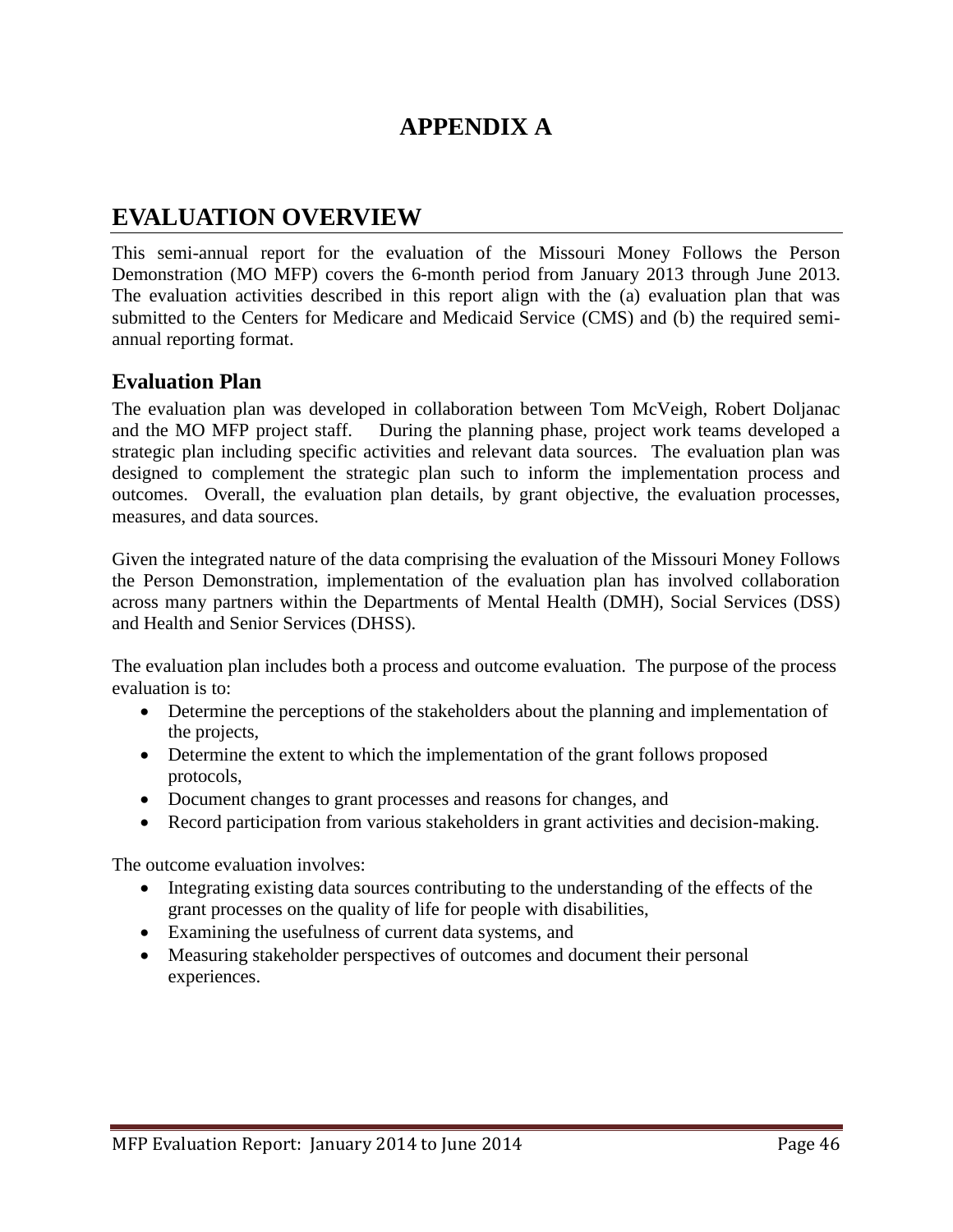## **Evaluation Methodology**

#### **Table 10.**

|     | Area #1: The MFP Project will establish practices and policies to screen, identify, and assess persons who are candidates for transitioning<br>into the community through the MFP Project. |                                                                                  |                                                 |                                                                                  |                 |  |  |
|-----|--------------------------------------------------------------------------------------------------------------------------------------------------------------------------------------------|----------------------------------------------------------------------------------|-------------------------------------------------|----------------------------------------------------------------------------------|-----------------|--|--|
|     |                                                                                                                                                                                            |                                                                                  |                                                 |                                                                                  |                 |  |  |
|     | <b>Outcome</b>                                                                                                                                                                             | Data Elements for                                                                | Information / Data                              | Entity / Agency                                                                  | Frequency of    |  |  |
|     |                                                                                                                                                                                            | Measure                                                                          | Source(s)                                       | providing data                                                                   | Data Collection |  |  |
| a.  | Changes in policies & procedures relevant to<br>persons in each target group                                                                                                               | Related policies and<br>procedures                                               | Interviews and Dept.<br>Policy Reports          | Dept. of Mental Health<br>& CPS<br>Dept. of Health and<br><b>Senior Services</b> | Semi-Annual     |  |  |
|     |                                                                                                                                                                                            |                                                                                  |                                                 |                                                                                  |                 |  |  |
| $b$ | Number in each target group who choose to<br>participate and those who actually transition                                                                                                 | Numbers identified<br>Numbers who<br>transition<br>Reason for non-<br>transition | Annual reviews,<br>referrals, and<br>interviews | Dept. of Mental Health<br>& CPS<br>Dept. of Health and<br>Senior Services        | Semi-Annual     |  |  |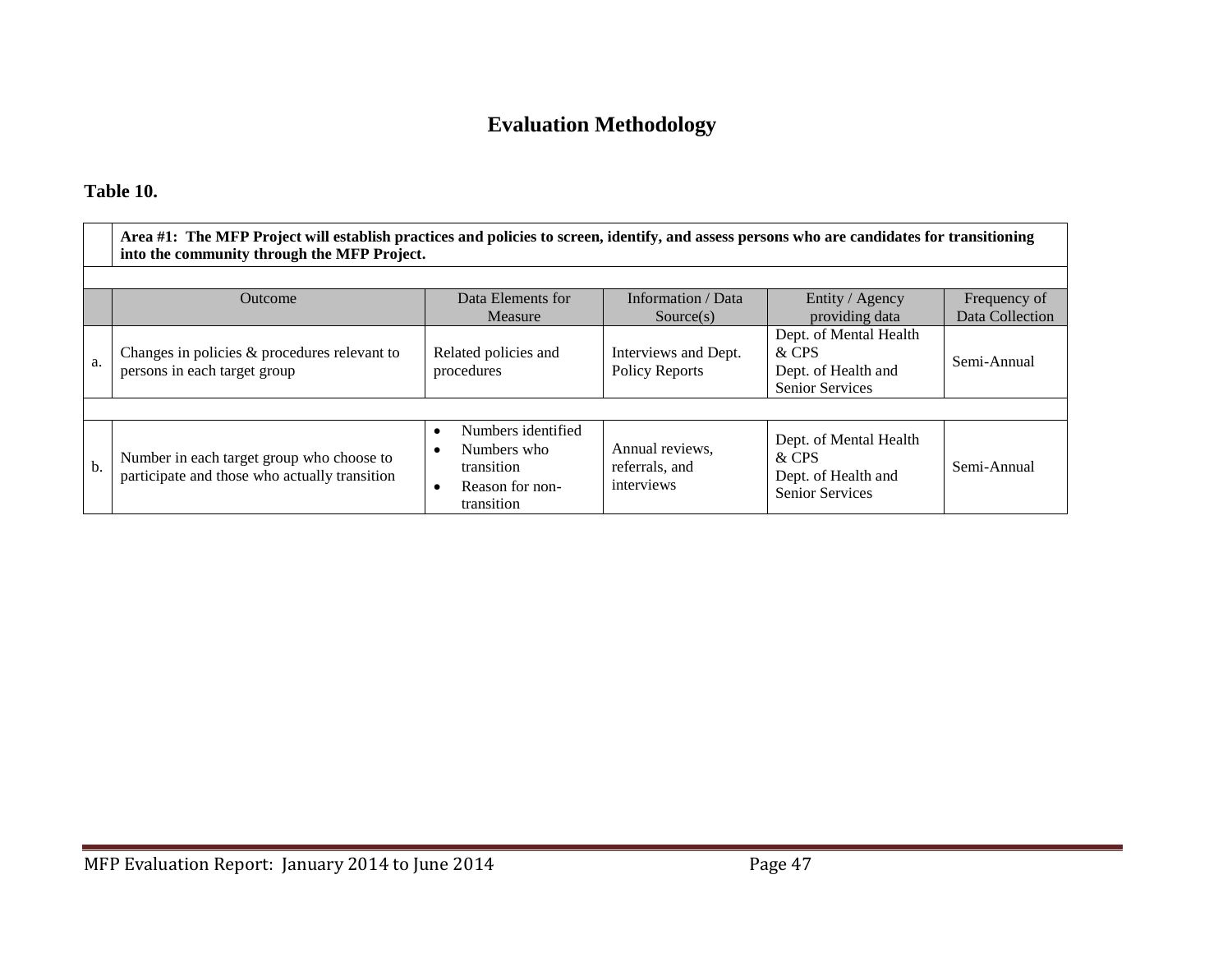#### **Table 11.**

|    | Area #2: Development of flexible financing strategies or other budget transfer strategies that allow "money to follow the person". |                                                           |                                 |                                                                          |                                 |  |  |
|----|------------------------------------------------------------------------------------------------------------------------------------|-----------------------------------------------------------|---------------------------------|--------------------------------------------------------------------------|---------------------------------|--|--|
|    | Outcome                                                                                                                            | Data Elements for<br>Measure                              | Information / Data<br>Source(s) | Entity / Agency<br>providing data                                        | Frequency of<br>Data Collection |  |  |
| a. | Changes in the balance of long term care<br>funding between institutional and home and<br>community based services                 | Long term care<br>funding<br>Institutional funding<br>٠   | State budget reports            | Dept. of Mental Health<br>Dept. of Health and<br><b>Senior Services</b>  | Semi-Annual                     |  |  |
|    |                                                                                                                                    |                                                           |                                 |                                                                          |                                 |  |  |
| b. | Increases in the number of persons funded<br>under the Medicaid waiver program                                                     | Number of persons<br>receiving Medicaid<br>waiver funding | State data reports              | Dept. of Mental Health,<br>Dept. of Health and<br><b>Senior Services</b> | Semi-Annual                     |  |  |
|    |                                                                                                                                    |                                                           |                                 |                                                                          |                                 |  |  |
| c. | Increases in the amount of funding for<br>demonstration services received by persons in<br>the MFP Project                         | Demonstration services<br>funding                         | State budget reports            | Dept. of Mental Health,<br>Dept. of Health and<br><b>Senior Services</b> | Semi-Annual                     |  |  |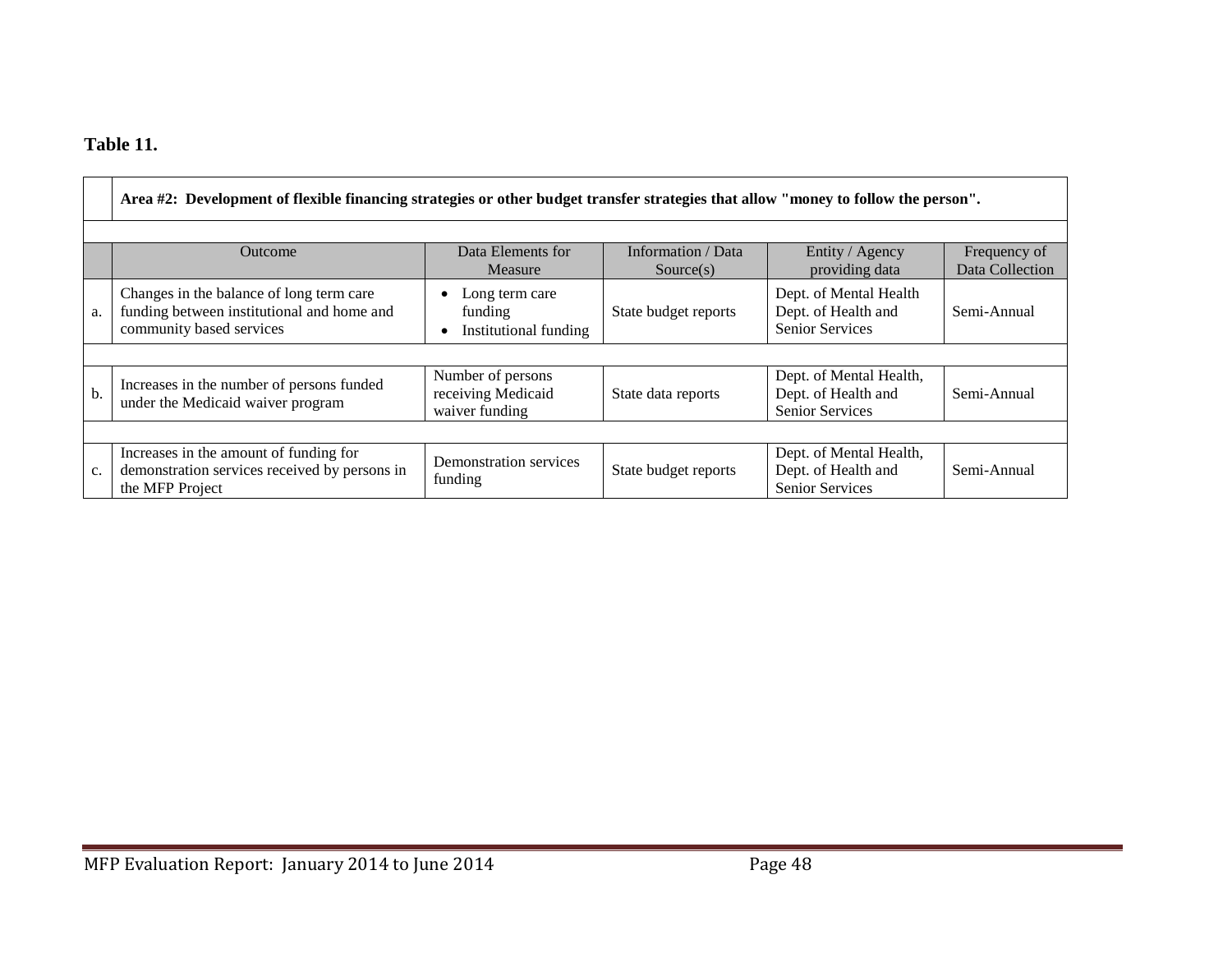#### **Table 12.**

|    | Area #3: Availability and accessibility of supportive services for MFP Project Participants                                      |                                                                                                    |                                 |                                                                                   |                                 |  |  |
|----|----------------------------------------------------------------------------------------------------------------------------------|----------------------------------------------------------------------------------------------------|---------------------------------|-----------------------------------------------------------------------------------|---------------------------------|--|--|
|    | Outcome                                                                                                                          | Data Elements for<br>Measure                                                                       | Information / Data<br>Source(s) | Entity / Agency providing data                                                    | Frequency of Data<br>Collection |  |  |
| a. | Level of involvement of consumers in the<br>MFP Project in transition planning and<br>delivery of services for each target group | Individual responses<br>to survey/interview<br>questions                                           | Quality of Life<br>Survey (QLS) | <b>CMS</b>                                                                        | Semi-Annual                     |  |  |
| b. | Types of housing selected by MFP<br>participants for each target group                                                           | Type housing<br>selected and received                                                              | <b>MFP</b> Data Files           | Department of Mental Health<br>Department of Health and Senior<br><b>Services</b> | Semi-Annual                     |  |  |
|    | Apt. or Unit with an individual lease<br>$\bullet$                                                                               |                                                                                                    |                                 |                                                                                   |                                 |  |  |
|    | <b>Community Based Residential Setting</b><br>$\bullet$<br>Home Owned or Leased by Individual<br>$\bullet$<br>or Family          |                                                                                                    |                                 |                                                                                   |                                 |  |  |
|    |                                                                                                                                  |                                                                                                    |                                 |                                                                                   |                                 |  |  |
| c. | Number of MFP participants who self-<br>direct services for each target group                                                    | Number of persons<br>self-directing services                                                       | <b>MFP</b> Data Files           | Department of Mental Health<br>Department of Health and Senior<br><b>Services</b> | Semi-Annual                     |  |  |
|    |                                                                                                                                  |                                                                                                    |                                 |                                                                                   |                                 |  |  |
| d. | The number of individuals who were unable<br>to transition due to lack of accessible /<br>affordable housing                     | Number of<br>individuals who were<br>unable to transition<br>due to housing                        | DSS / MFP Data<br>Files         | <b>MFP</b> Project Staff                                                          | Semi-Annual                     |  |  |
|    |                                                                                                                                  |                                                                                                    |                                 |                                                                                   |                                 |  |  |
| e. | Types and amount of transition services,<br>including demonstration services                                                     | <b>Transition Services</b>                                                                         | <b>MFP</b> Data Files           | Department of Mental Health<br>Department of Health and Senior<br><b>Services</b> | Semi-Annual                     |  |  |
|    |                                                                                                                                  |                                                                                                    |                                 |                                                                                   |                                 |  |  |
| f. | Why individuals interested in participating<br>in MFP were unable to transition into the<br>community                            | Number of<br>individuals who were<br>unable to transition<br>into the community<br>and reasons why | <b>MFP</b> Data Files           | <b>MFP</b> Project Staff                                                          | Semi-Annual                     |  |  |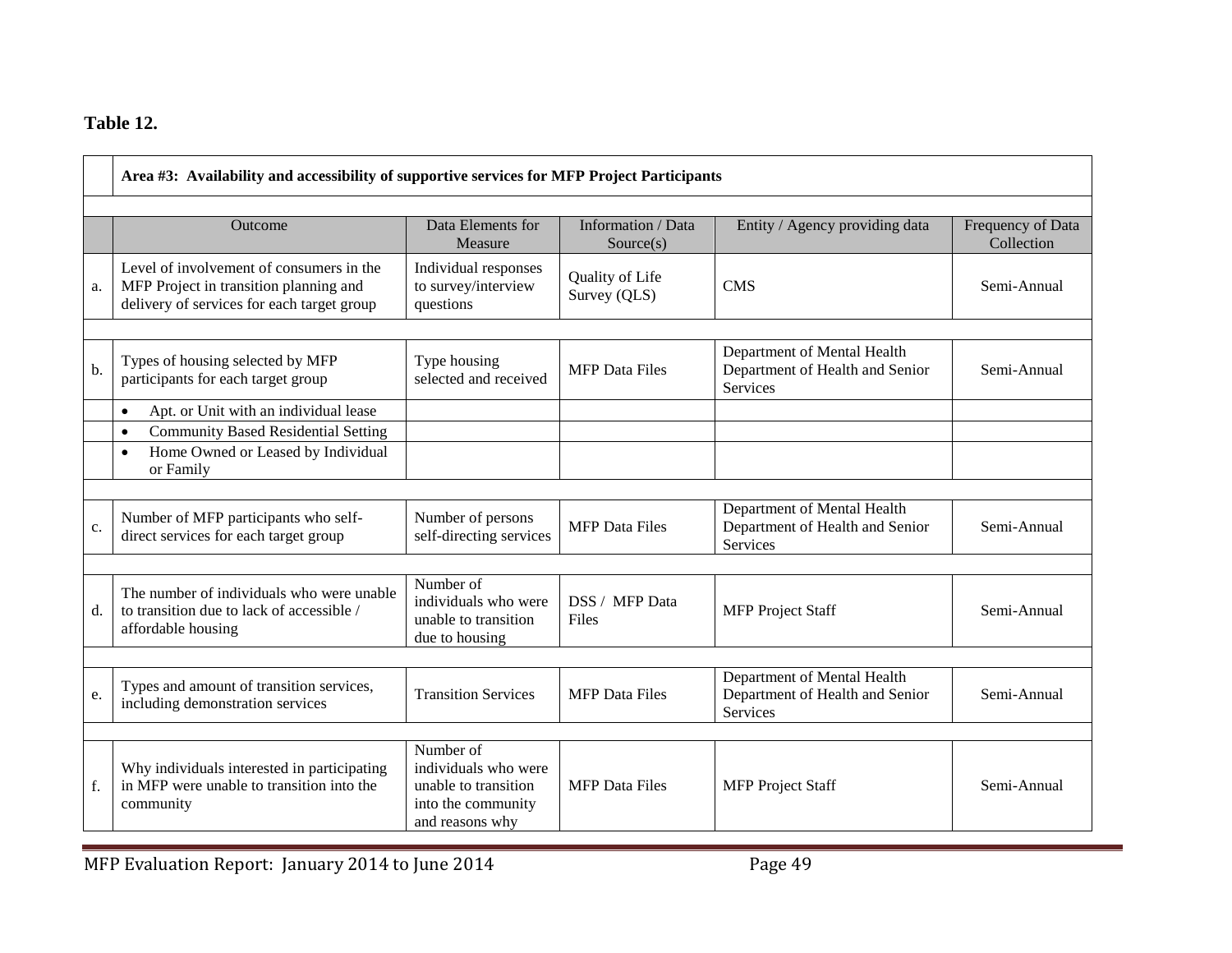#### **Table 13.**

|      | Area #4: Performance of a cost analysis on support service costs for individuals participating in the MFP Project                                         |                                                                               |                                                |              |             |  |  |  |
|------|-----------------------------------------------------------------------------------------------------------------------------------------------------------|-------------------------------------------------------------------------------|------------------------------------------------|--------------|-------------|--|--|--|
|      | Data Elements for<br>Information / Data<br>Entity / Agency<br>Frequency of Data<br><b>Outcome</b><br>providing data<br>Collection<br>Measure<br>Source(s) |                                                                               |                                                |              |             |  |  |  |
| ` a. | Cost of Medicaid services prior to participation in<br><b>MFP</b>                                                                                         | Total support service<br>costs billed 12 mo. prior<br>to participating in MFP | <b>Individual Medicaid</b><br>billing invoices | Mo HealthNet | Semi-Annual |  |  |  |
|      |                                                                                                                                                           |                                                                               |                                                |              |             |  |  |  |
| $b$  | Cost of Medicaid services after transitioning and<br>participating in MFP                                                                                 | Total support service<br>costs billed 12 mo. after<br>participating in MFP    | Individual Medicaid<br>billing invoices        | Mo HealthNet | Semi-Annual |  |  |  |

#### **Table 14.**

|    | Area #5: Development of policies and practices to improve quality management systems to monitor services and supports provided to<br>participants in the MFP Project |                                                       |                                            |            |             |  |  |  |
|----|----------------------------------------------------------------------------------------------------------------------------------------------------------------------|-------------------------------------------------------|--------------------------------------------|------------|-------------|--|--|--|
|    | Information / Data<br>Data Elements for Measure<br>Entity / Agency<br>Frequency of Data<br><b>Outcome</b><br>providing data<br>Collection<br>Source(s)               |                                                       |                                            |            |             |  |  |  |
| a. | Level of satisfaction with home<br>and community based services<br>including living arrangements                                                                     | Individual responses to<br>survey/interview questions | MFP participants<br>completing QoLS        | <b>CMS</b> | Semi-Annual |  |  |  |
|    |                                                                                                                                                                      |                                                       |                                            |            |             |  |  |  |
| b. | Changes in quality of life                                                                                                                                           | Individual responses to<br>survey/interview questions | <b>MFP</b> Participants<br>completing QoLS | <b>CMS</b> | Semi-Annual |  |  |  |